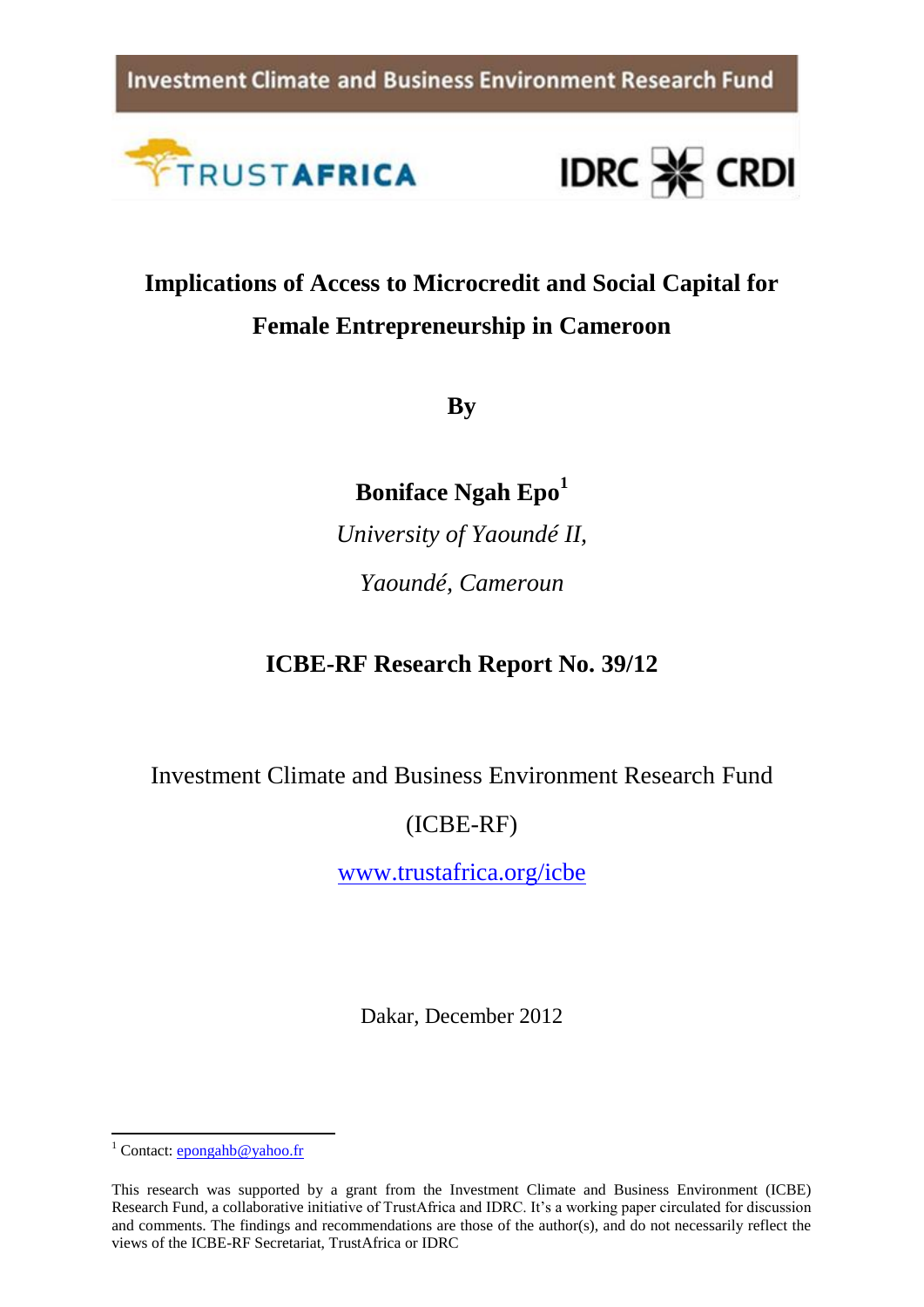### <span id="page-1-0"></span>**Abstract**

This study investigates the effects of microcredit and social capital on female entrepreneurship in Cameroon. Specifically, we (a) construct a social capital indicator for Cameroon; (b) identify individual and community characteristics that affect female entrepreneurship; and (c) compare welfare outcomes for female entrepreneurs having access to both social capital and credit with those of their counterparts who do not have such access in Cameroon. To achieve these objectives use is made of the 2007 Cameroon household consumption survey undertaken by the National institute of Statistics. The methodologies adopted for this study are the Multiple Correspondence analyses, a Logit model, and poverty and inequality dominance analyses. Results indicate that microcredit and social capital increase the probability of female entrepreneurship in Cameroon. Other variables that increase the probability of being a female entrepreneur are literacy, health, experience, proportion of active household members and access to electricity. On the other hand, variables that reduce this possibility are corruption, unemployment levels, household size, years of schooling and working in the formal sector. In addition, welfare levels among female entrepreneurs with access to both microcredit and social capital dominate that of those with neither access to social capital nor access to credit. The indication is that promoting microcredit access and networking among women would be instrumental in encouraging female entrepreneurship in Cameroon. These together with government efforts at promoting one-stop shops for business facilitation are likely to ameliorate the investment climate, encourage female entrepreneurs to increasingly venture into formal sector activities,, reduce poverty and instigate pro-poor growth.

**Keywords**: Microcredit, Social capital, Female Entrepreneurship and Cameroon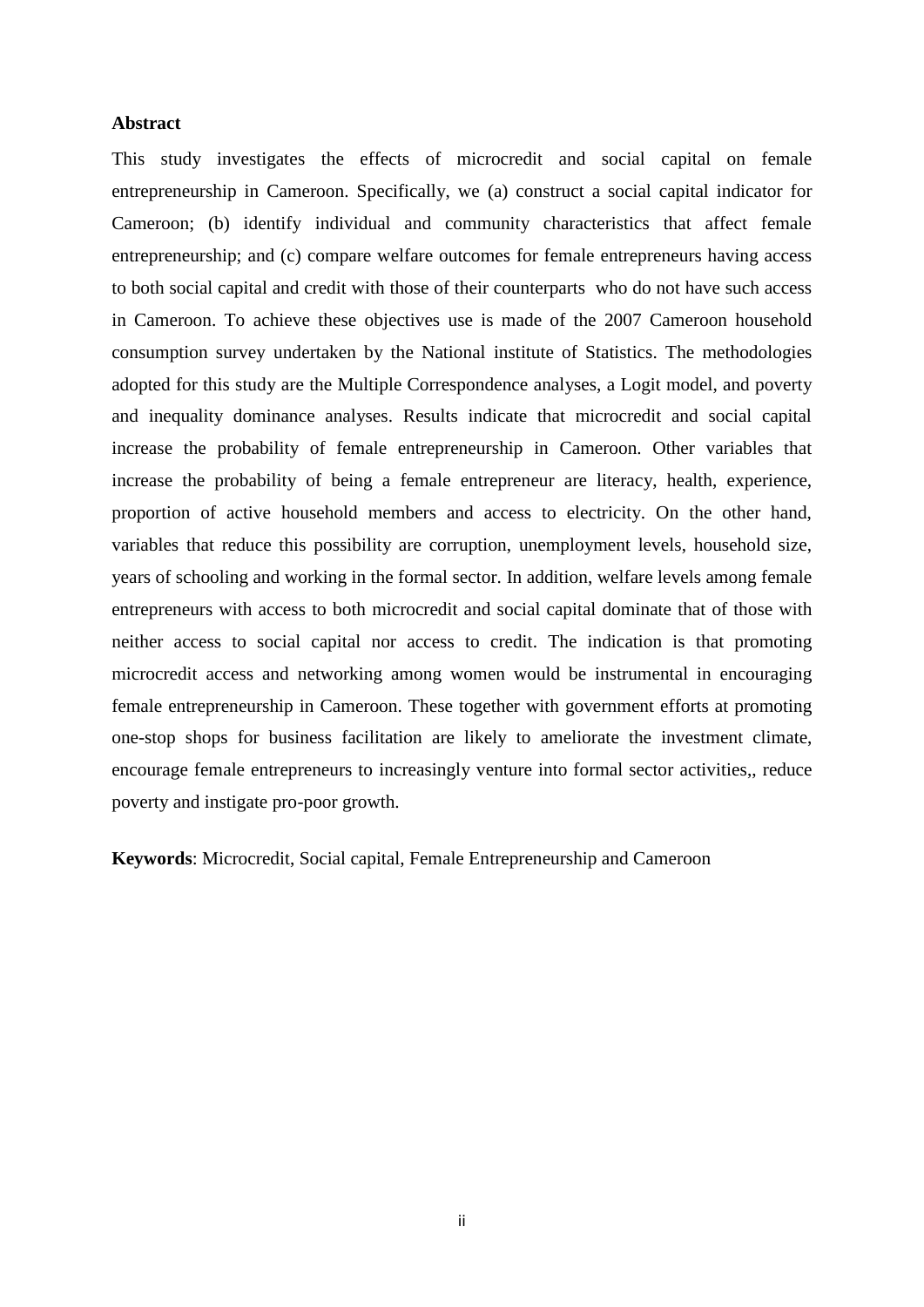# <span id="page-2-0"></span>**Table of contents**

| 1.                                                                                    |  |                                                                             |  |  |  |  |
|---------------------------------------------------------------------------------------|--|-----------------------------------------------------------------------------|--|--|--|--|
| 1.1                                                                                   |  |                                                                             |  |  |  |  |
| 1.2                                                                                   |  |                                                                             |  |  |  |  |
| 1.3                                                                                   |  |                                                                             |  |  |  |  |
| 1.4                                                                                   |  |                                                                             |  |  |  |  |
| 1.5                                                                                   |  |                                                                             |  |  |  |  |
| 1.6                                                                                   |  | Statement of the Problem, Research Questions and Research Objectives  10    |  |  |  |  |
| 1.7                                                                                   |  | A conceptual Analysis of the Entrepreneurship Theory of Shane (2003)12      |  |  |  |  |
| 2.                                                                                    |  |                                                                             |  |  |  |  |
| 3.                                                                                    |  |                                                                             |  |  |  |  |
| 3.1                                                                                   |  |                                                                             |  |  |  |  |
| 3.2                                                                                   |  |                                                                             |  |  |  |  |
| 4.                                                                                    |  |                                                                             |  |  |  |  |
| 4.1                                                                                   |  |                                                                             |  |  |  |  |
| 4.2                                                                                   |  |                                                                             |  |  |  |  |
| 4.3                                                                                   |  |                                                                             |  |  |  |  |
| Other Personal, Cultural and Community Determinants of Female entrepreneurship<br>4.4 |  |                                                                             |  |  |  |  |
| 4.5                                                                                   |  | Welfare comparisons between female entrepreneurs with and without access to |  |  |  |  |
| 5.                                                                                    |  |                                                                             |  |  |  |  |
|                                                                                       |  |                                                                             |  |  |  |  |
|                                                                                       |  |                                                                             |  |  |  |  |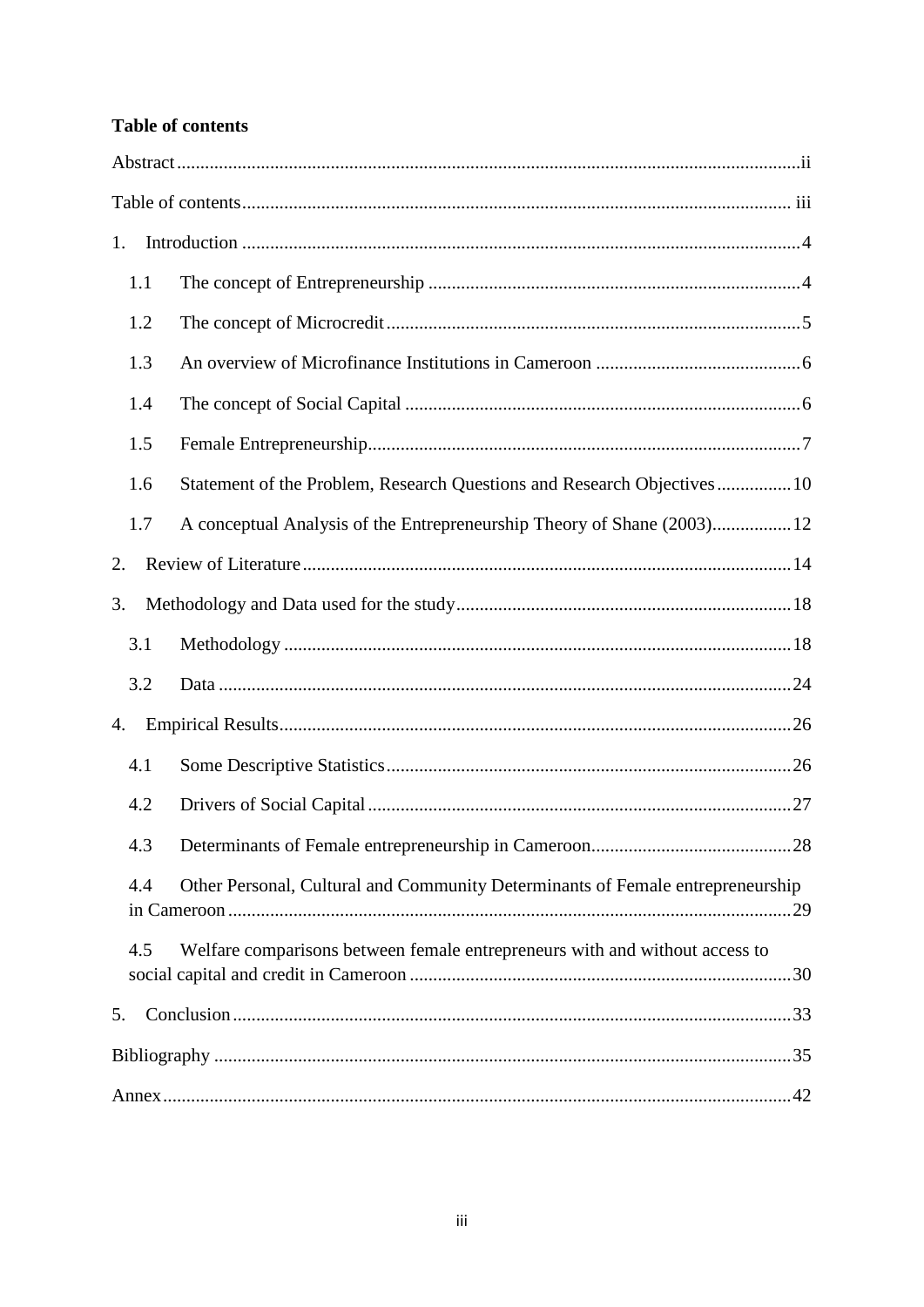## <span id="page-3-0"></span>**1. Introduction**

### <span id="page-3-1"></span>**1.1 The concept of Entrepreneurship**

Individuals have different ways of accomplishing set purposes as enunciated by teleological theories of human action (Parsons and Shils, 1962). This may explain why some people decide to undertake a business activity (entrepreneurs) and others do not (non-entrepreneurs). In this context, and according to Alvarez and Barney (2006), entrepreneurial action is perceived as any activity entrepreneurs might take—from initially identifying opportunities (McMullen and Shepherd, 2006), to assembling resources to exploit opportunities (Schumpeter, 1939), to generating and appropriating the economic profits created by exploiting opportunities (Alvarez and Barney, 2005), and to producing new products or services (Shane and Venkatraman, 2000; Shane, 2003). Whereas some authors suggest that the objective of entrepreneurs is wealth creation (Ireland et. al, 2001), in our context, wealth creation (and appropriation) can be understood as an activity that enables entrepreneurs to produce new products and services geared at satisfying expressed needs. Some authors, meanwhile, relate entrepreneurship to the functional role of entrepreneurs such as coordination, innovation, uncertainty bearing, capital supply, decision making, ownership and resource allocation (Friijs et al. 2002).

According to Murphy et. al. (2006), the *raison d'être* of entrepreneurship or entrepreneurial discovery (Shane and Venkataraman, 2000), derives from convergences of different kinds of resources (Drucker, 1985). Research in the field of entrepreneurship shows that, over the past two decades, interest has been on a wide variety of phenomena, from the psychological determinants of choices made by entrepreneurs (Busenitz and Barney, 1997) to the economic consequences that sprout from initial public offerings (McBain and Krause, 1989). However, in recent years, though slowly, several studies that go beyond the seminal insights of Knight (1921), Schumpeter (1934), and Kirzner (1973) have been undertaken. Such studies, to build up new theories, have been developed by authors like Shane and Venkataraman (2000) and Shane (2003). In this vein, we can note the Entrepreneurship theory by Shane (2003) also labelled as the "individual-opportunity nexus" approach. This approach is also known as the "Discovery Theory of Entrepreneurship" (Venkataraman, 2003). On another strand, we can identify the "Creation Theory of Entrepreneurship" by Venkatraman (2003). This theory is an alternative general theory of entrepreneurship (Baker and Nelson, 2005; Gartner, 1985).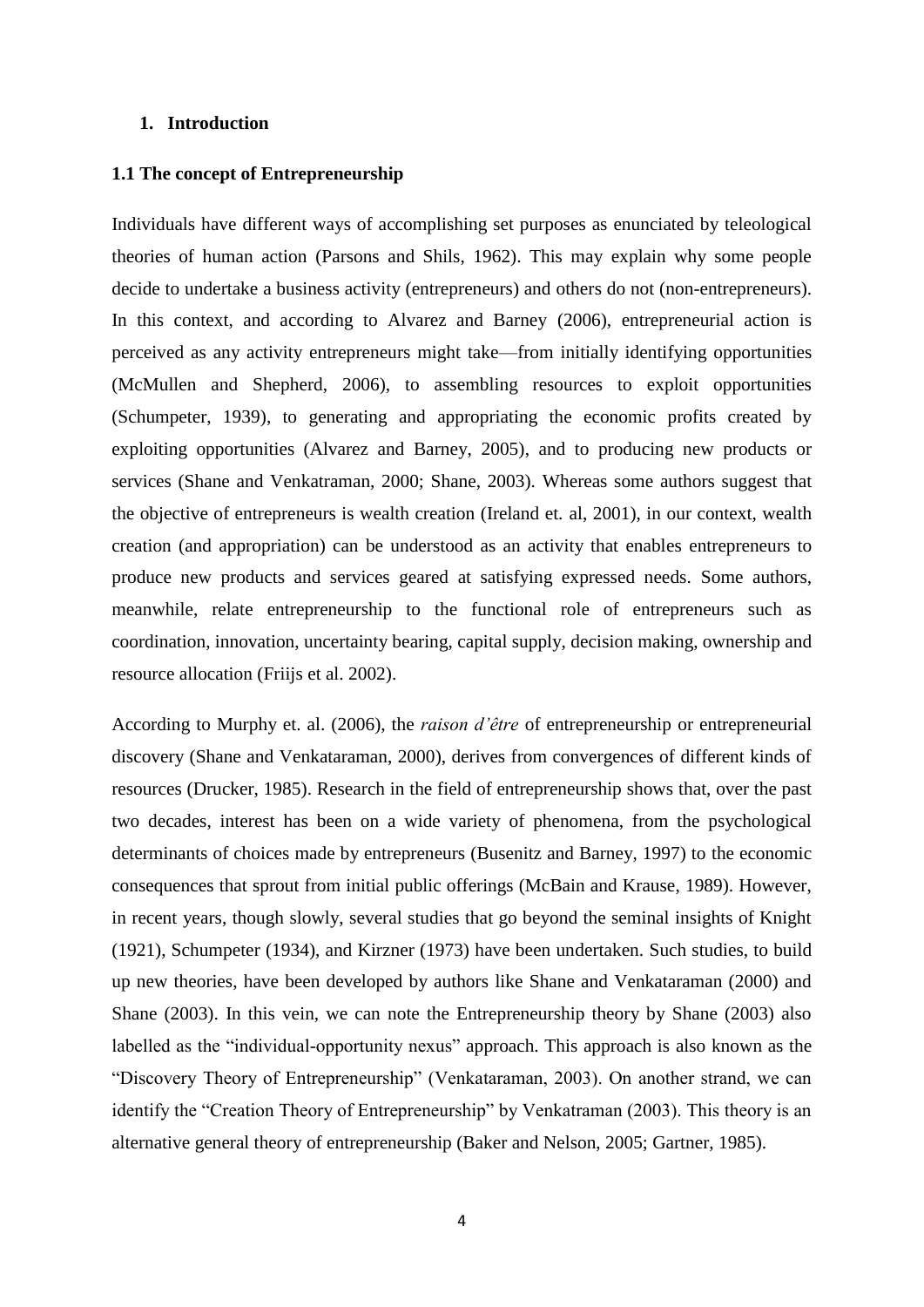In this study we hinge our analysis on the entrepreneurship theory of Shane (2003). The empirical implication of the discovery theory or Entrepreneurship theory of Shane (2003) regarding entrepreneurial action, associated to entrepreneurial decision making, business planning, and new venture financing can be explained as follows. According to Alvarez and Barney (2006), regarding decision making, entrepreneurs collect information ex-ante about opportunities and use this to calculate the present value of exploiting opportunities. However, cognitive biases and incremental, iterative, and inductive processes have limited value in this setting. Regarding business planning, the discovery theory assumes that the nature of opportunities may be modified, but seldom abandoned. Within this framework, numerous large changes in a business plan suggest poor planning skills, such as, the inability to collect and analyze available data. As concerns finance, it is suggested that outside sources of capital including banks and venture capital firms are preferred. Moreover, these sources of capital invest in opportunities they can understand.

#### <span id="page-4-0"></span>**1.2 The concept of Microcredit**

Precisely defining microfinance is not fairly clear (Karland and Golberg, 2007). Generally, microfinance for loans (i.e., microcredit) is the provision of small scale financial services to people who lack access to traditional banking services. The term microfinance usually implies very small loans to low-income clients for self-employment, often with the simultaneous collection of small amounts of savings. Sometimes, the microfinance services include other programmes like stand-alone savings products, remittances and insurance following services offered by financial institutions for the poor. Indeed, it is no longer exclusively institutions for the poor that offer microfinance services.

In less developed counties, financial markets are deficient. In general, the poorest and most vulnerable groups of the society do suffer from access to credit (Khandker, 2001). According to a 2005 UNDP report, 80% of the world's population do not have access to financial services. This translates the importance of accessing microcredit as a means of increasing household welfare, or undertaking a local business which might contribute in increasing the revenue of poor households. For instance, the Grameen Bank experience in Bangladesh has granted microcredit to about six million individuals, and over 95% of them are women. This experience has contributed in pushing issues associated to microfinance top of the agenda when it comes to attaining the millennium development goals. Despite these observations, using microfinance to help the poor has sparked a lot of debate (Khandker, 1998, 2001).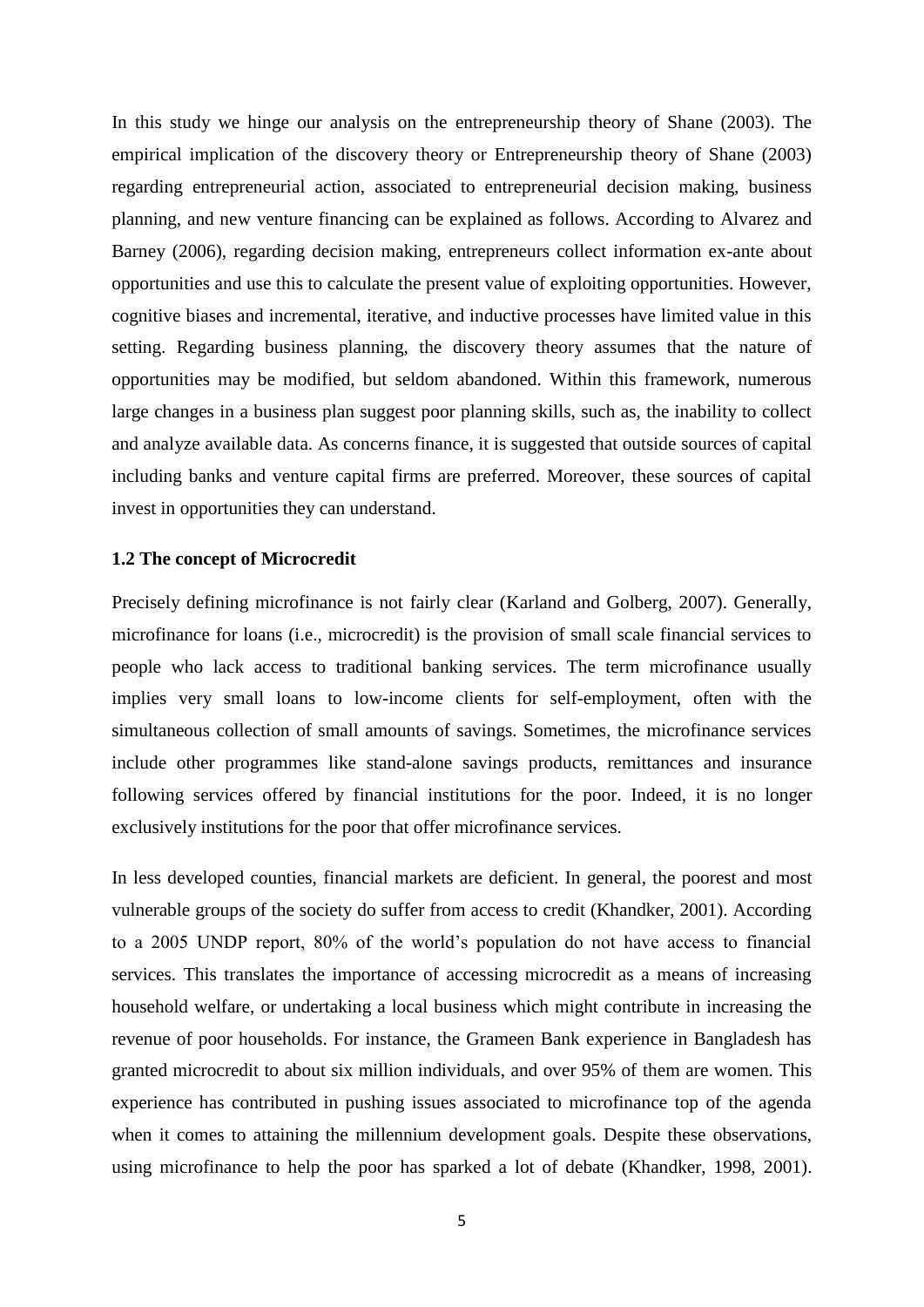However, by and large, several studies indicate that access to microfinance can help reduce poverty, in general, (Yunus, 1999; and Duflo et al., 2009) and among women in particular (Sikod and Baye, 2010).

## <span id="page-5-0"></span>**1.3 An overview of Microfinance Institutions in Cameroon**

An overview of microfinance situation in Cameroon reveal that, more than 50% of MFIs in Cameroon are declared and registered under the framework<sup>2</sup> of associations or cooperative savings and credit. They are respectively under the ambit of law n° 90/053 of 19 December 1990 on freedom of association, and n° 92/006 of 14 August 1992 relative to cooperatives and common initiative groups. Furthermore, many innovations and diversifications took place in Cameroon after the 1990s in the microfinance sector<sup>3</sup>.

Regarding access to credit facilities in 2007, only about 9.5% of household heads applied for credit. About 55% of those who applied obtained credit at the national level. This is clear indication that very few Cameroonian households apply for credits and that very few credit applications are granted. Out of the few credit recipients in 2007, 41% are rural households as opposed to 59% in urban areas. Out of the few households who applied and were refused credit, about 37% live in rural areas and close to 63% are urban households (Government of Cameroon, 2007). In addition, out of a limited number of household heads who received microcredit in 2007, only about 25% were female household-heads. Only 5.9% of female household heads in rural areas have access to credit and out of all credit recipients in the rural areas, about 28.8% are female household heads (Government of Cameroon, 2007). The main reasons of credit refusal evoked by households in both urban and rural areas are: first, the lack of sufficient guaranties (54.9%) and second, the lack of support (22.9%).

# <span id="page-5-1"></span>**1.4 The concept of Social Capital**

**.** 

The most popular definition of social capital is derived from Putman's (1993) seminal work. Putman (1993) defines social capital as features of social organizations such as trust, norms and networks that can improve the efficiency of society by facilitating coordinated actions. Chloupkovǎ and BjØrnskov (2002) indicate that to enable an identification of the real causes

<sup>&</sup>lt;sup>2</sup> A survey carried out by COBAC (Commission Bancaire d'Afrique Centrale) in 2000 registered 652 MFIs in Cameroon. This sector accounted for more than 300 000 costumers making about 7 % of the potential market. They mobilised savings of about 35, 9 billion CFA francs, making 6 % of total savings mobilized by the banking sector. A more recent survey carried out by the Ministry of Finance between December 2004 and April 2005 observes a total of 558 Microfinance Institutions (MFIs). In 2002, 52 % of Microfinance Institutions were implanted in urban areas against 48 % in rural areas (see Creusot, 2006).

<sup>&</sup>lt;sup>3</sup> See Creusot, 2006 for a detailing of these evolutions.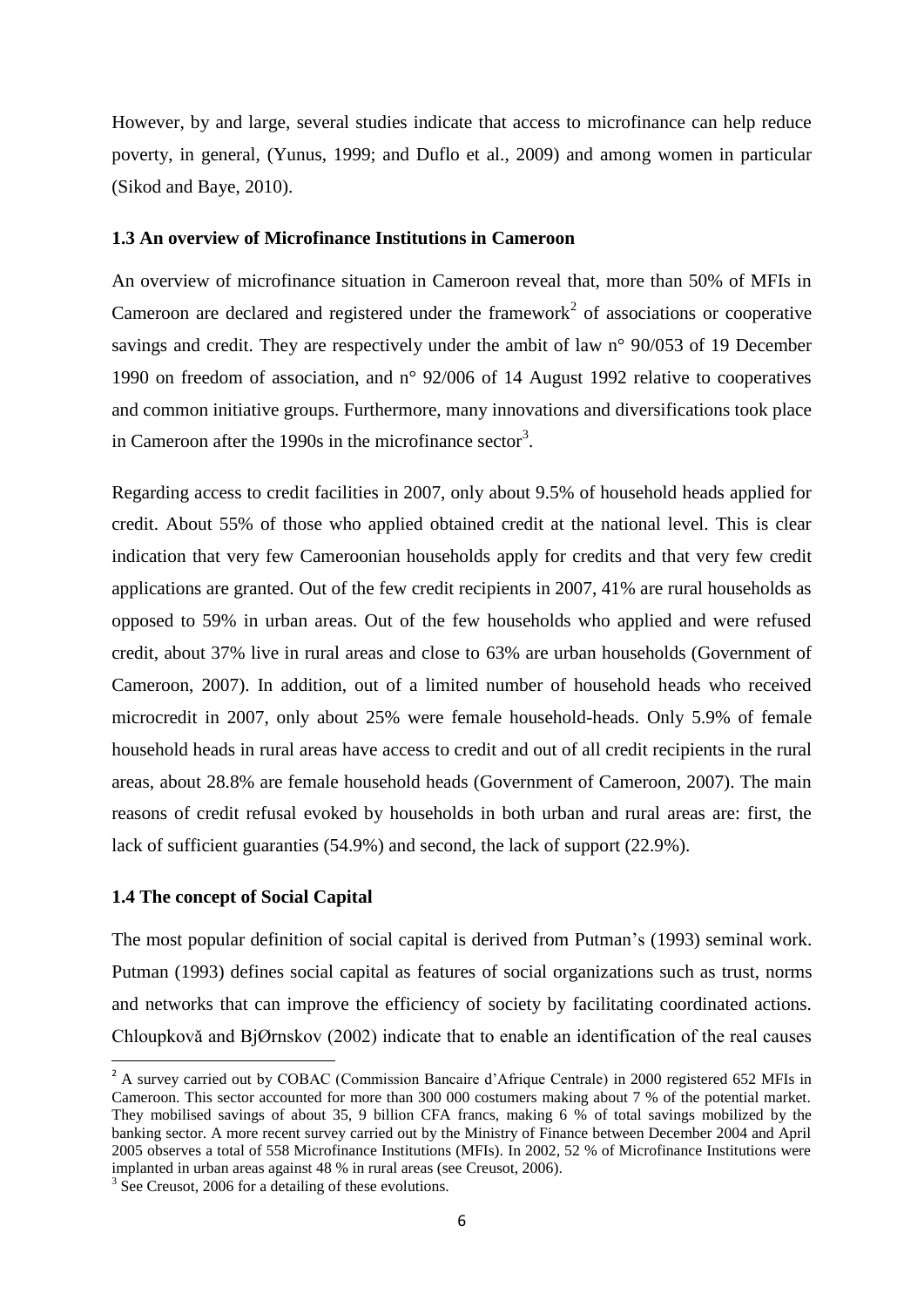and effects of certain problems, social capital can be decomposed into two elements: (1) a bonding element associated to family, close friends and professional colleagues; and (2) a bridging element associated with knowing people outside our immediate social network (Grootaert, 1998).

The recognition that social capital is an input in a household's or a nation's production function has major implications for development policy and project designs (Grooteart, 1998). While there are many definitions and interpretations of the concept of social capital, there is a growing consensus that "social capital stands for the ability of actors to secure benefits by virtue of membership in social networks or other social structures" (Portes, 1998, p. 6). Grootraet (1998) shows that taking a broader view of "other social structures" than social capital is a relevant concept at the micro, meso, and macro levels. At the macro level, social capital includes institutions such as government, the rule of law, civil and political liberties, among others. At the micro and meso levels, social capital refers to the networks and norms that govern interactions among individuals, households and communities. Such networks are often (but not necessarily) given structure through the creation of local associations or local institutions.

In the present endeavour, we focus on the microeconomic perspective. At the microeconomic level, social capital reflects networks and norms that dictate the way individuals, households and the society interact. These networks are generally structured by the creation of local associations and movements, which vary (Putman, 1993; Coleman, 1990). These associations and networks<sup>4</sup> constitute a vital aspect of social capital for start-ups, growing firms and women entrepreneurs, especially in developing countries, where formal social connections that are a source of information for access to micro-finance factors are absent (Olomola, 2002).

# <span id="page-6-0"></span>**1.5 Female Entrepreneurship**

**.** 

Evidence points to the idea that, entrepreneurial studies have not significantly contributed to the understanding of African women and minorities involvement in wealth creation and poverty alleviation. Consequently, there is urgency to understand and to re-emphasize

<sup>4</sup> Putnam's (1993; 1995) seminal analysis of civic traditions in Italy focuses primarily on "horizontal" associations in which members relate to each other on an equal basis, but Coleman (1988, 1990) has argued that social capital can include "vertical" associations as well, characterized by hierarchical relationships and unequal power distribution among members.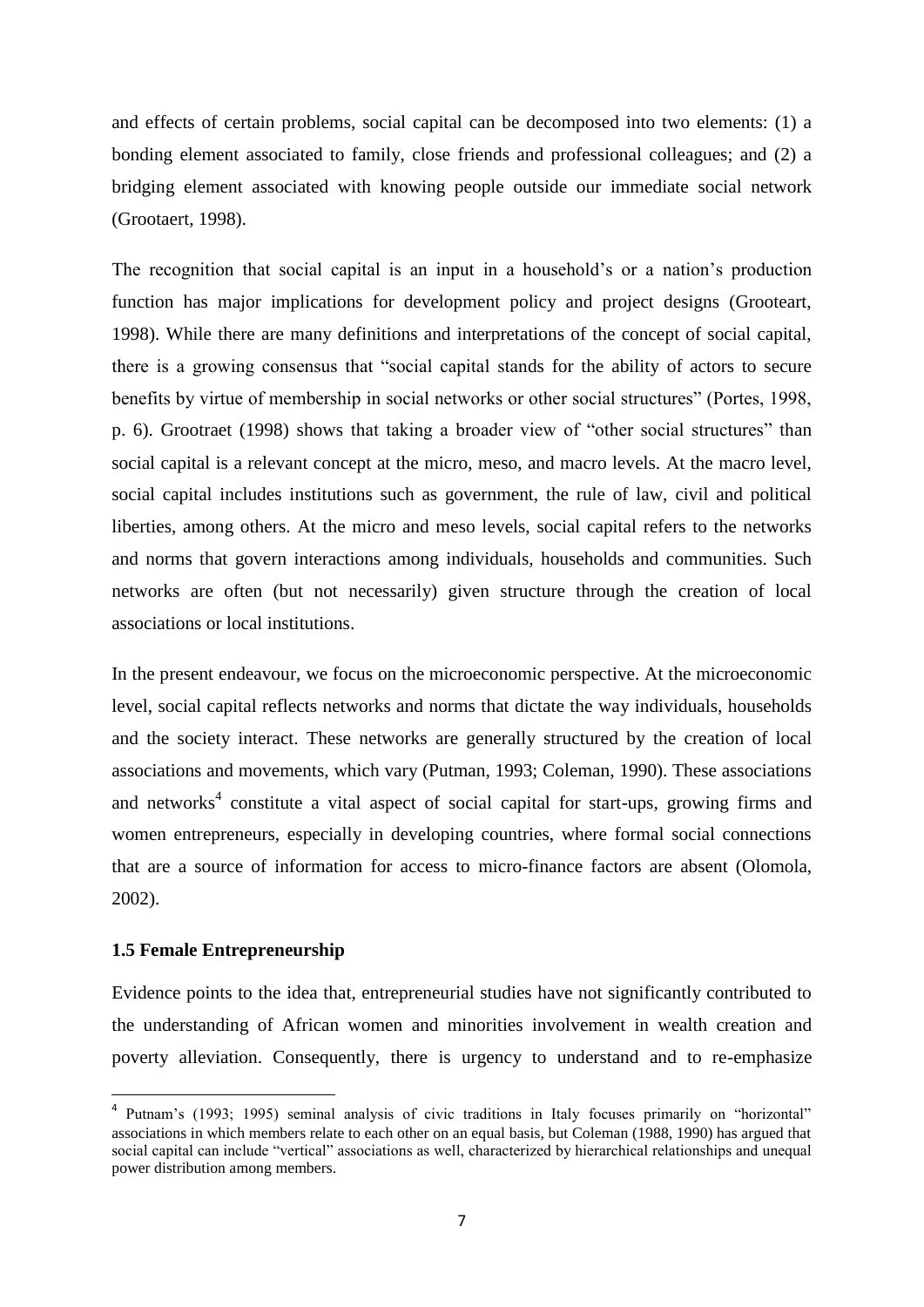through entrepreneurship research how women and minorities in Africa participate in socioeconomic development. According to Delmar (2003), women entrepreneurship is therefore closely related to the general framework conditions for entrepreneurship in a specific economy. However, there is substantial variation between countries. Countries with high female entrepreneurial activity rates also tend to be characterized by high total entrepreneurial activity rates (Verhuel et. al., 2006). According to Verheul et al. (2003), increasingly, female entrepreneurs are important for economic development because (a) they contribute to employment creation and economic growth through their increasing numbers and (b) they also make a contribution to the diversity of entrepreneurship in the economic growth process (Verheul and Thurik, 2001).

Furthermore, female and male entrepreneurs differ with respect to their personal and business profile, they start and run businesses in different sectors, develop different products, pursue different goals and structure their businesses in a different fashion (e.g., Fischer et al., 1993; Chaganti and Parasuraman, 1996; Verheul and Thurik, 2001; Verheul, 2003; Carter et al., 1997). This diversity in terms of products, processes, forms of organization and targeted markets is input for a selection process where customers are at liberty to choose according to their preferences, leading to a higher quality of entrepreneurship. However, despite the economic importance of female entrepreneurs, their number still lags behind that of male entrepreneurs. According to Reynolds et al. (2002), men are about twice more likely to involve in entrepreneurial activity than women.

Ekpe et al. (2010) indicate that despite the crucial role of women entrepreneurs in the economic development of their families and countries; it has, however, been found that women entrepreneurs have low business performance compared to their male counterparts (Akanji, 2006). This finding is attributable, at least in part, to factors which normally affect entrepreneurial performance. Such factors include lack of credit, saving, education or training, and social capital (Shane, 2003). In the same vein, despite the crucial role they play, women are most affected by poverty. Consequently, empowering their entrepreneurship at local levels will help the income of women to increase, ameliorate the performances of their very small activities in both the informal and formal sector as well as local development (FAO (2010)). Though poor women may benefit from microcredit, they are often the most disadvantaged group in a society, and tend to be good credit risks. Nevertheless, increasing women's access to microcredit has wide ranging benefits, not just for their well-being but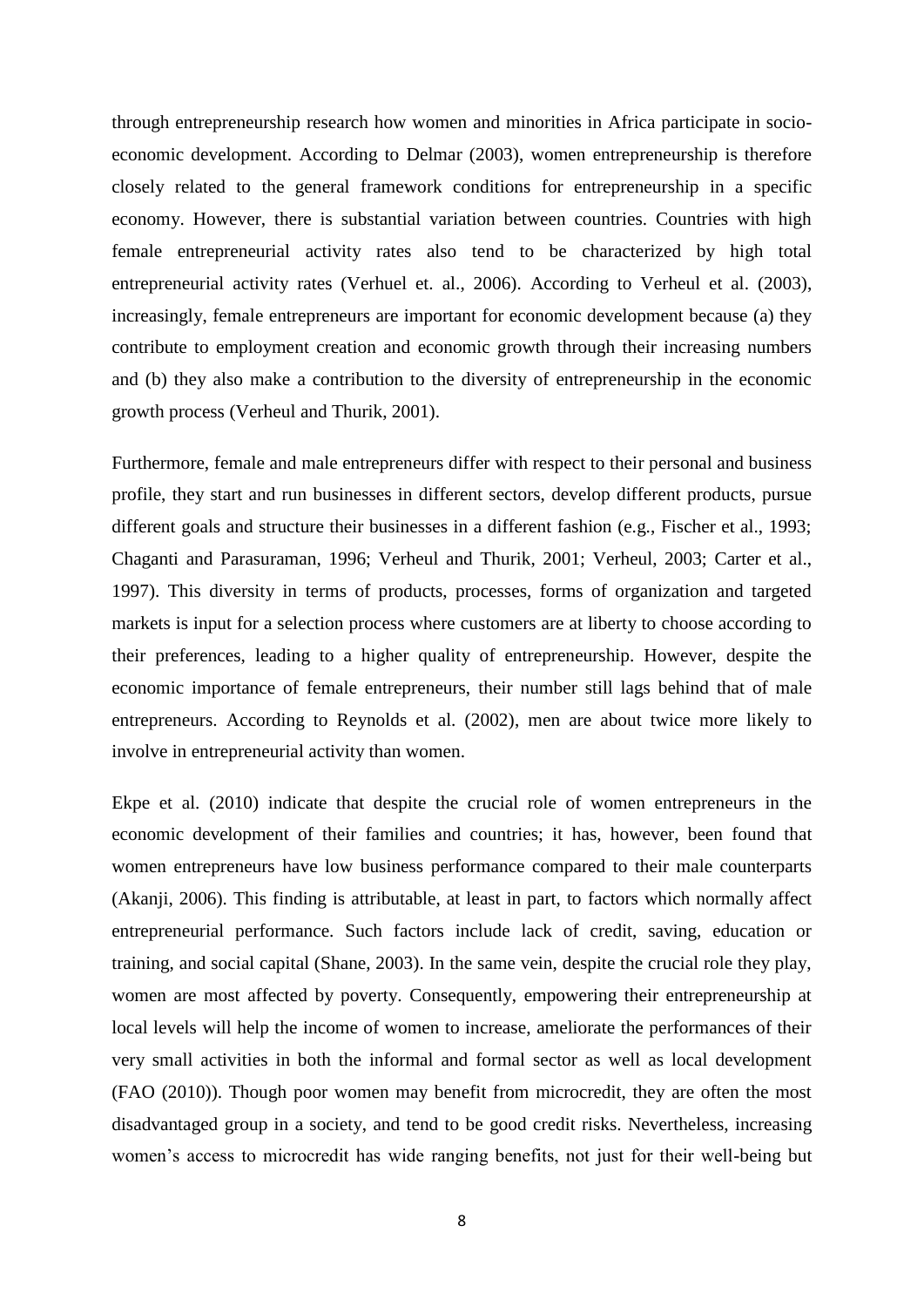also for the welfare of their families, the communities in which they live and for society at large (UNDP, Malaysia, 2008). Therefore microfinance and microenterprises are important vectors that can help the vulnerable groups of the society like poor individuals and unskilled women to participate in economic activities and thus empower themselves.

When faced with such difficulties associated to microcredit, women entrepreneurs usually turn towards local associations and movements, which constitute social capital. By the same token, microcredit helps female entrepreneurs consolidate or constitute social capital. These stocks of social capital may represent one of the main determinants of female entrepreneurship in a country like Cameroon. This is because the socio-cultural setting, especially in rural areas, is largely related to the stock of social capital.

Despite the importance of access to credit and social capital for female entrepreneurship, in accordance with Verheul and Thurik (2003), other determinants of female entrepreneurship include technological development, economic factors, and demographic, institutional and cultural factors. These factors influence either the demand for (female) entrepreneurship, through the number and type of entrepreneurial opportunities available, or the supply of (female) entrepreneurship, through preferences and capabilities of women to become selfemployed (Verheul et al., 2002). In this study, we consider as an entrepreneur two groups of individual, the nascent entrepreneurs and owner-managers of new firms. Regarding the former, an individual is considered a 'nascent entrepreneur' under three conditions. First, an individual has taken action to create a new business in the past year. Second, the individual expects to share ownership of the new firm and, third, the firm has not yet paid salaries and wages for more than 3 months (Verhuel et al., 2006).

A manifestation of the precarious nature of poverty in Cameroon has been the rise in the number of women undertaking very small trading activities in the informal sector (NIS, 2004; 2008). These activities are generally carried out to buffer household consumption and revenue, usually, in cases where their husbands do not carry out income generating activities (Epo et. al., 2011). Regarding female entrepreneurship in Cameroon, a substantial number of women, about 70%, carry out petty trading activities in the informal sector. These women generally trade local perishable food crops on the periphery of the market. This type of activity increased between 2001 and 2007, indirectly helping to consolidate fragile household incomes (and expenditures) because the number of active household member's increased and overall household income also increased. The figures for gender disparity reveal that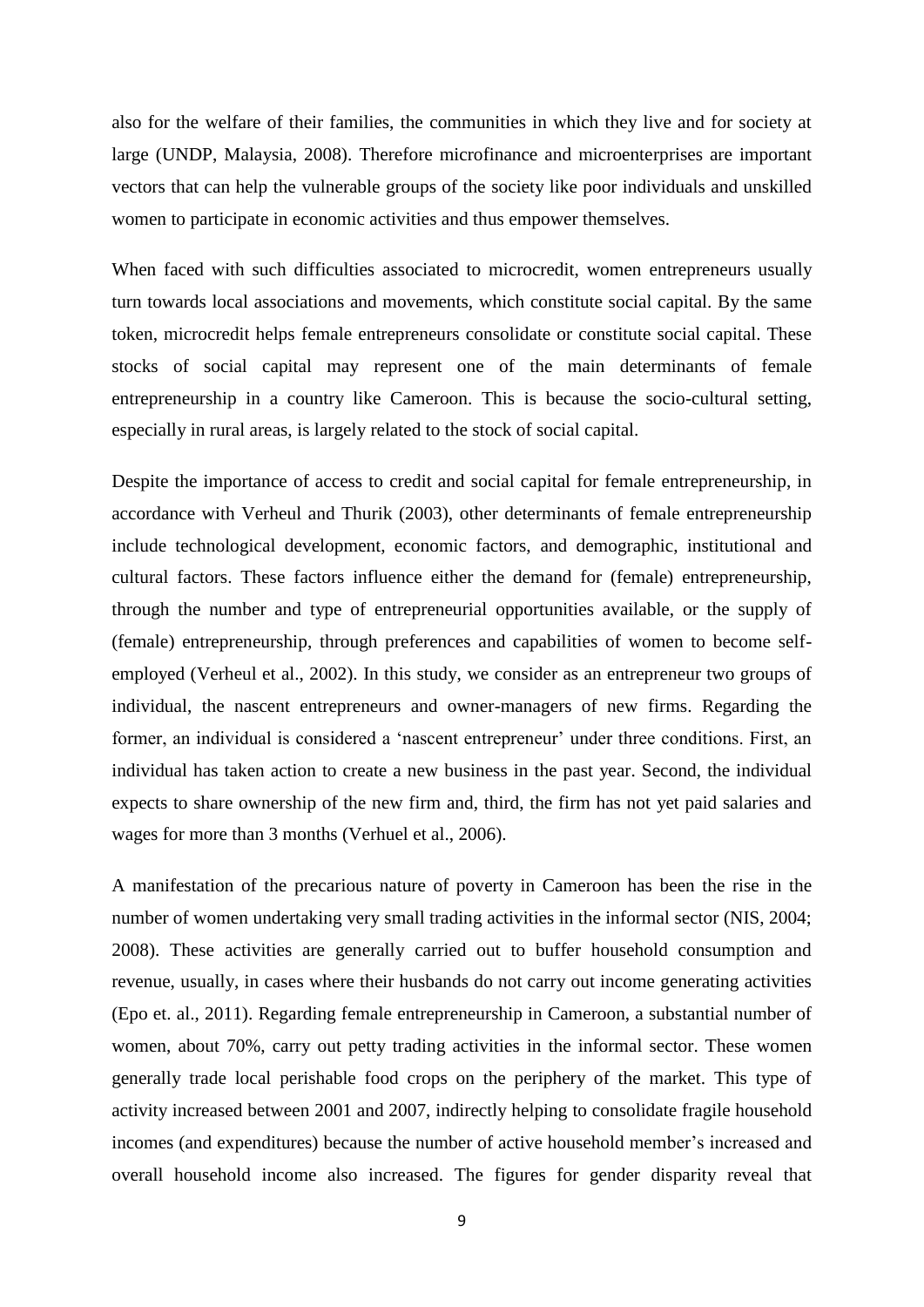Cameroon has been very slow to move forward the agenda of women's empowerment. It is thus very important to understand inequality and poverty along with how they relate to gender disparity and discrimination in order to effectively influence policy orientations.

Based on these observations, we can argue that the Cameroonian woman has an enterprising spirit. However, access to microcredit among other factors like education, poor management skills, poor social capital, health, bureaucracy, household factors (household size, age, marital status) and area of residence affect the dynamics of grass root female entrepreneurship in less developed countries like Cameroon. In a similar manner, these women face a lot of difficulties in accessing microcredit than their male counterparts. Likewise, given certain societal and cultural constraints, women may by and large, tend to have weaker social capital that can be transformed in viable assets that can be used to foster entrepreneurship. In Cameroon, for instance, fewer women compared to men own land because of certain socioeconomic and cultural constraints, particularly, subordination of women within marriages and inadequate economic power to pay land market prices. In addition, ownership to land inherited by widows is frequently challenged and encroached upon by men in many regions in Cameroon (Baye, 2010). This observation is important because land is an important collateral asset when we want to access credit. Having discussed issues on entrepreneurship, social capital and credit, in the following section we state the research problem, questions and objectives.

#### <span id="page-9-0"></span>**1.6 Statement of the Problem, Research Questions and Research Objectives**

Ozigbo and Ezeaku (2009) indicate that on the African context, there are very few studies on women entrepreneurs largely due to the lack of indigenous research studies, lack of information, due to limitation in contextual African methodologies, lack of relevant and up-to date and inappropriate instruments (Gelb, 2001). Therefore, it is understood that African societies have had indigenous entrepreneurs but contemporary African entrepreneurship has failed to be a catalyst for socioeconomic development (Starcher, 2003). African women entrepreneurs follow a path that is in most cases different from entrepreneurial activities in the developed countries. In Africa, entrepreneurial activities are gendered in terms of access, control and remuneration (UNIDO, 2004; World Bank, 2005). Studies have shown that the experience of women in business is different from those of men and that there is profound gender differences in both women experiences of business ownership and the performance of women owned enterprises (Starcher, 2003). In many African countries, women still do not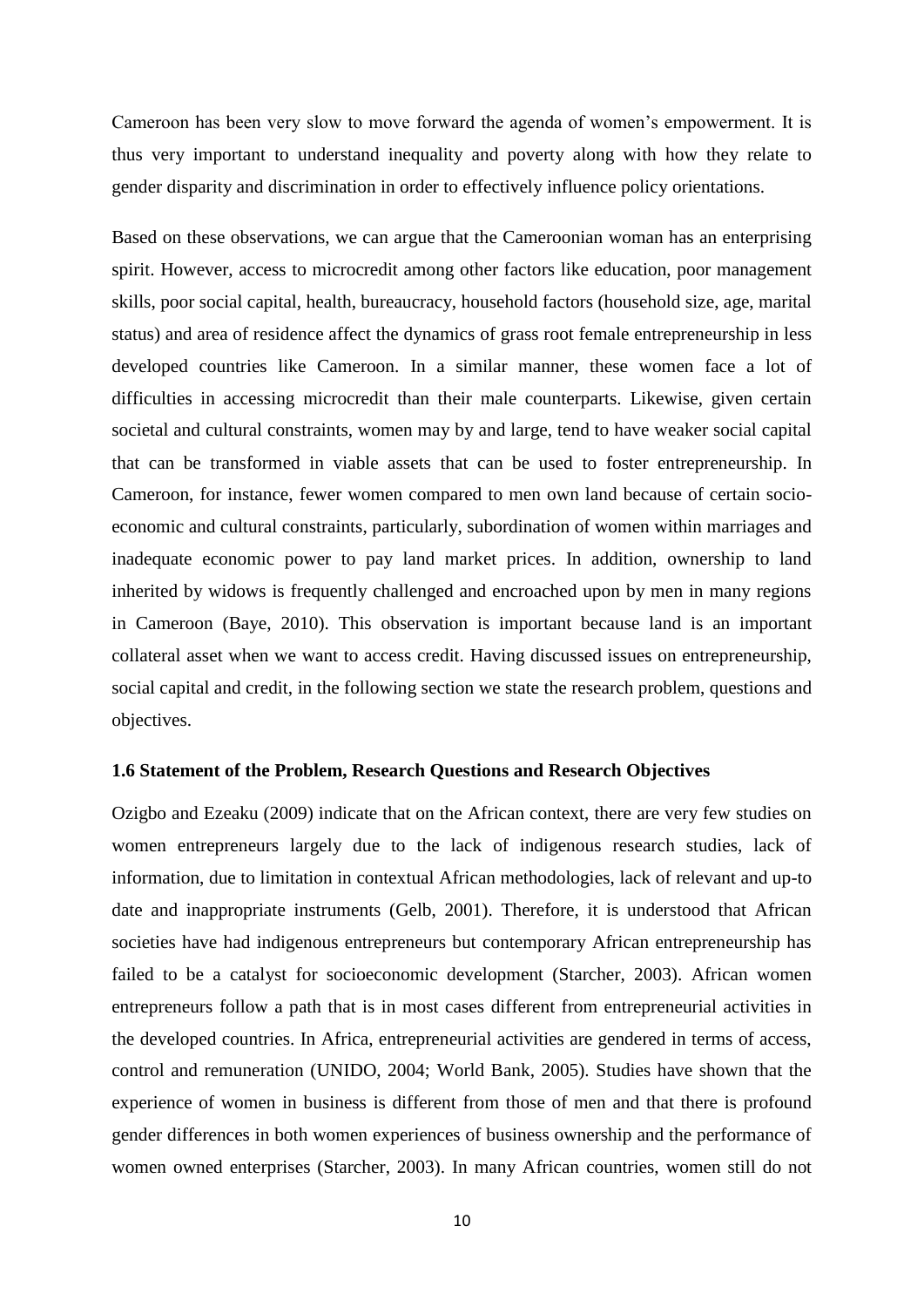have equal economic rights and access to resources as men. Under these conditions, women are unable to take full advantage of the economic opportunities presented by transition.

Research endeavours that cover women's access to microcredit at local micro, very small and even medium size enterprise levels in Cameroon are rare. Moreover, attempting to relate how social capital constitutes an important input to women entrepreneurship is still embryonic or lacking in Cameroon. Furthermore, how women regroup themselves into associations or share information and management techniques will help increase women entrepreneurship in Cameroon. In this context, it is important to investigate how adhesion to the different associations is established, the degree of participation in these associations and how they relate to social capital, microcredit and entrepreneurship. Since data on these aspects are scares, trying to disentangle this relationship is value added to both the policy and research spheres in Cameroon. Women have an important role in Cameroon and constitute the majority of local entrepreneurs carrying out very small trading activities in the informal sector. Therefore, being able to identify characteristics and relationships that affect female entrepreneurship in Cameroon is important.

In this regard, and building on Goheer (2003), we argue that adequately accessing microcredit and harnessing social capital that are suitable for women, as well as the provision of nonfinancial services, would help women grow and professionalize their businesses into more competitive ventures. In the case of a developing country like Cameroon, this is especially important not only for women's empowerment in general, but also for increasing female employment in the formal private sector, where participation within this specific socio-economic group is less than 3%, on average, and more acute in rural than urban areas (NIS, 2008). Consequently, poverty may decrease and pro-poor growth consolidated if female entrepreneurship is encouraged. Likewise, encouraging female entrepreneurship may help increase the middle class firms (SMEs) in Cameroon by developing female enterprises and helping some migrate from informal settings to more formal settings.

This study is underpinned by the Entrepreneurship Theory of Shane (2003). The theory consists of opportunity discovery, evaluation of the opportunity and the decision to exploit the opportunity. Furthermore, issues like self-employment, business operation and performance also constitute key aspects of this theory. The theory highlights four operational measures of performance which are survival, growth, profitability/income, and experiencing initial public offering. Basing ourselves on this theory, a key research question arises: What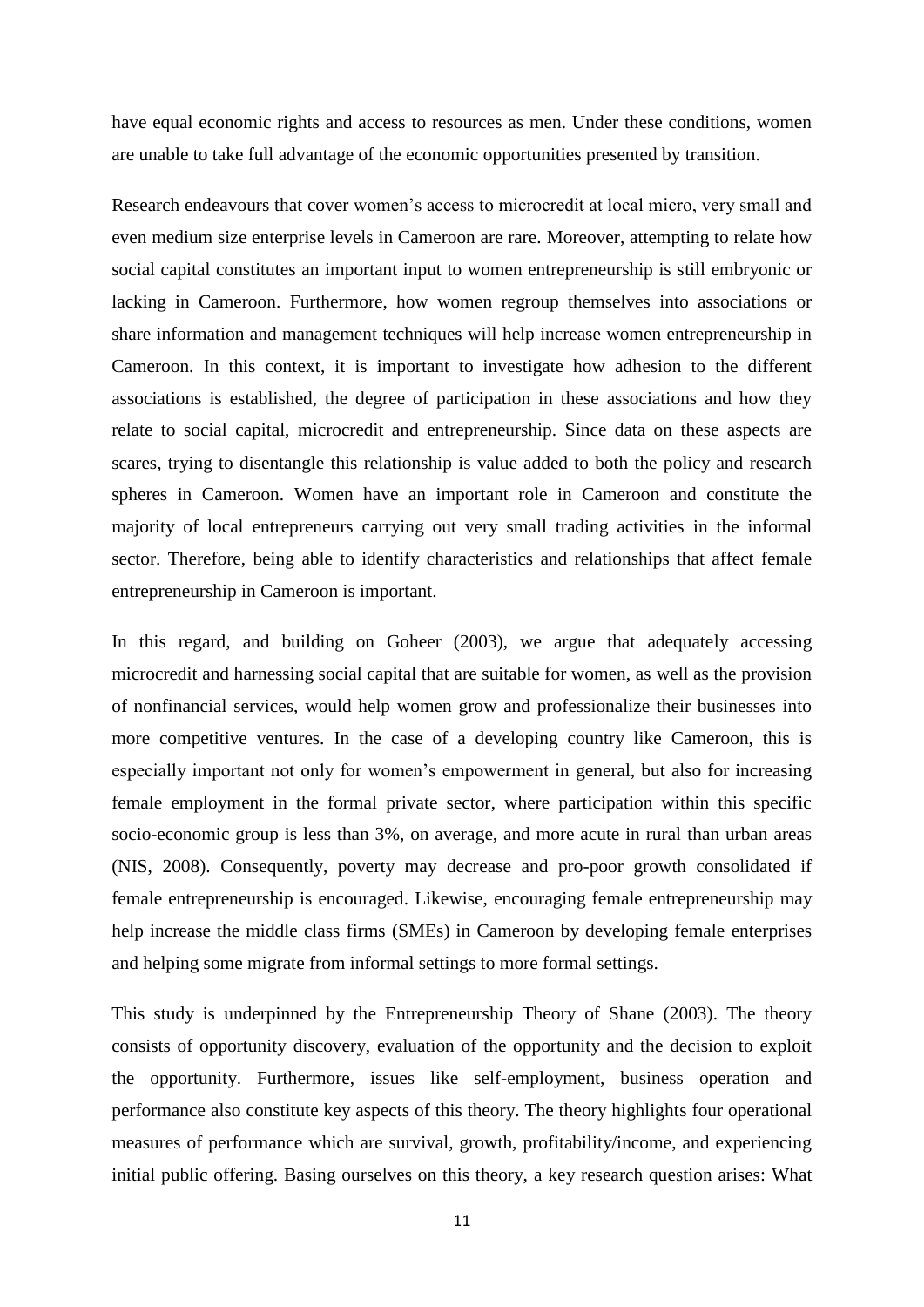are the effects of access to microcredit and social capital on female entrepreneurship in Cameroon? The specific research questions are: (a) what is the nature of social capital in Cameroon? (b) Which individual and community variables also affect female entrepreneurship in Cameroun? (c) Will increasing access to microcredit and social capital or enhancing how microcredit and social capital are redistributed help increase welfare among female entrepreneurs in Cameroon? And (d) which policies can be suggested from this study?

In an attempt to answer the questions indicated above, the main objective of this study is to assess the effects of microcredit and social capital on female entrepreneurship in Cameroon. Specific objectives of the study are: (a) to construct a social capital indicator for Cameroon using the 2007 Cameroon household consumption survey; (b) to identify individual and community characteristics that affect female entrepreneurship overall and by location; (c) to investigate welfare outcomes for female entrepreneurs having both access to social capital and credit against those entrepreneurs who do not have access to social capital and credit in Cameroon; and (d) to formulate policies on the basis of findings emanating from this study.

These research questions and objectives are guided by two hypotheses: holding other things constant, (1) social capital enhances the likelihood of female entrepreneurship in Cameroun; and (2) access to microcredit including savings would improve the probability of female entrepreneurship in Cameroun. . In the next section we discuss the Entrepreneurship or Discovery Theory of Shane (2003).

# <span id="page-11-0"></span>**1.7 A conceptual Analysis of the Entrepreneurship Theory of Shane (2003)**

The discovery theory posits that the goal of entrepreneurs is to produce new products or services (Shane and Venkatraman, 2000; Shane, 2003) taking into account opportunity discovery, evaluation of the opportunity and the decision to exploit the opportunity. An opportunity exists whenever competitive imperfections in an industry or market exist (Barney, 1986; Kirzner, 1997; Porter, 1980). Also, competitive imperfections, which are exogenous, are assumed to sprout from changes in technology, politics and regulation, demographics, consumer preferences, or some other attributes of the context within which an industry or market exists (Kirzner, 1973) and may disrupt the competitive equilibrium that existed in a market or industry (Shane, 2003). Since the entrepreneur seeks to identify and exploit the best existing opportunities whenever they arise (Levinthal, 1997), considering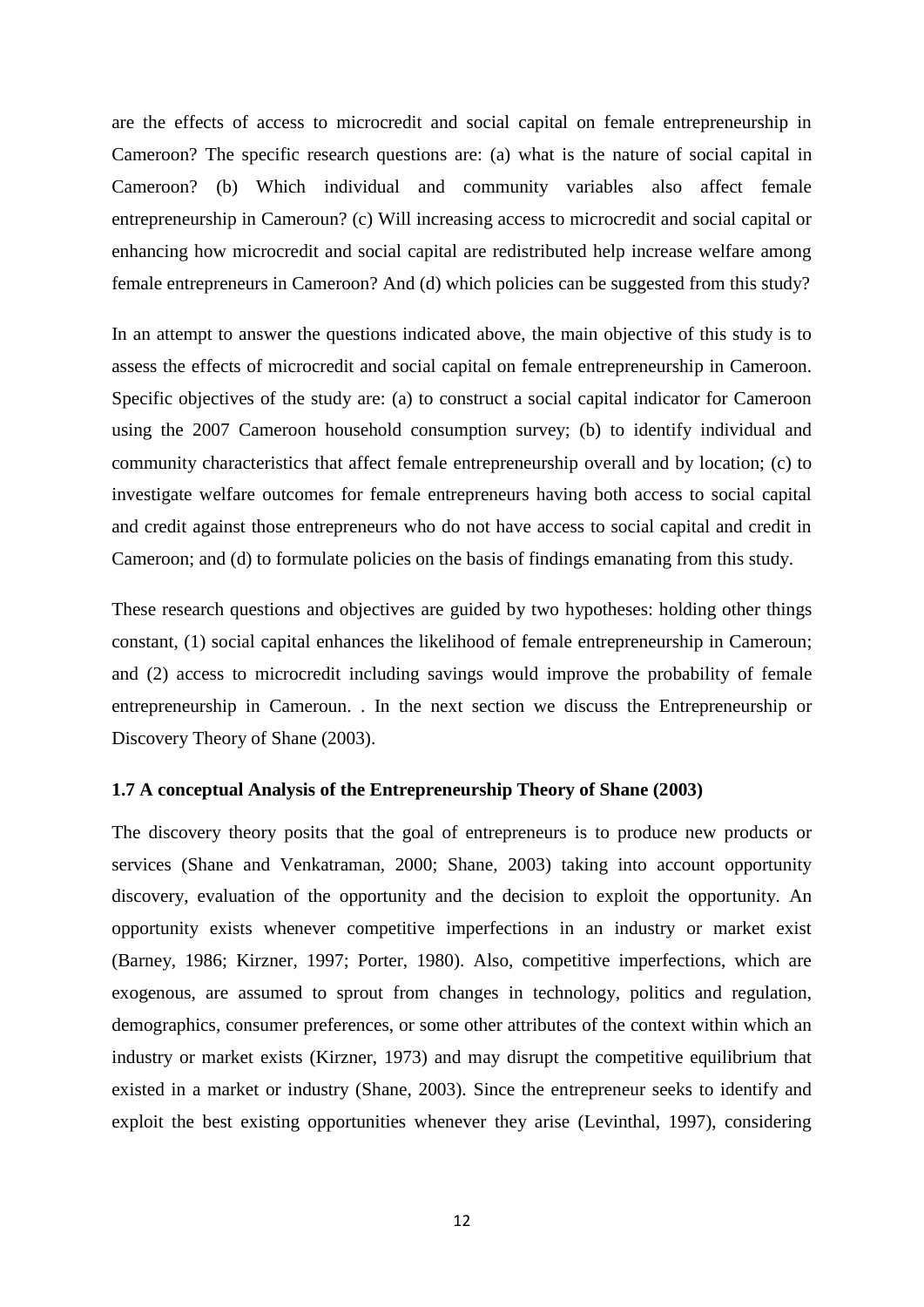both its direction and duration, the entrepreneurs only become proactive when they begin to exploit an opportunity by bringing "agency to opportunity" (Shane, 2003).

Given that these opportunities exist and can be perceived by entrepreneurs and nonentrepreneurs, the decision to evaluate the realisation of such an opportunity depends on the difference that exist between those willing to exploit this opportunity and those not willing to exploit the opportunity. Shane (2003) cites life experiences (Hayek, 1945), a person's position in a social network (Aldridge and Zimmer, 1986), the nature of the search process a person engages in (Gilad et. al., 1989), absorptive capacity of individual's (Cohen and Levinthal, 1990), intelligence (De Wit and Van Winden, 1989), and cognitive attributes (Busenitz and Barney, 1997) as some of the attributes that dictate why differences exist between entrepreneurs and non-entrepreneurs. Consequently, armed with this information, potential entrepreneurs can apply traditional risk-based decision-making tools, including discounted present value techniques (Brealey and Myers, 1988), real options analysis (Kogut, 1991) and scenario analysis (Schoemaker, 1995) to make decisions about whether or not to exploit an opportunity. These tools all assume that potential entrepreneurs understand their opportunity costs, i.e., the value of the opportunities they forgo by exploiting one opportunity over another (Milgrom and Roberts, 1992). This, of course, is the definition of a risky decision making context (Triola, 2003; Alvarez and Barney, 2005) that is applied in the context of evaluating opportunities present.

Once the opportunity is evaluated, the potential entrepreneur decides on the possibility to exploit it or not, depending on opportunity costs associated with exploiting that particular opportunity. The difference among entrepreneurs to exploit depends on a series of factors. They can be psychological, that is personal characteristics like extraversion (Wooten et al., 1999), need for achievement (Begley and Boyd, 1986), risk taking propensity (Caird, 1991), self-efficacy (Baron and Markman, 1999), and so forth, and cognitive characteristics like over-confidence (Busenitz and Barney, 1997), a willingness to generalize from small samples (Busenitz and Barney, 1997), and intuitiveness (Allison et. al., 2000). These factors can also be non-psychological like age and gender (Long, 1982), career experiences (Shane and Khurana, 2001), and the opportunity costs associated with exploiting an opportunity (Kanbur, 1980). After briefly presenting the discovery theory by Shane (2003), in the next section we review the literature.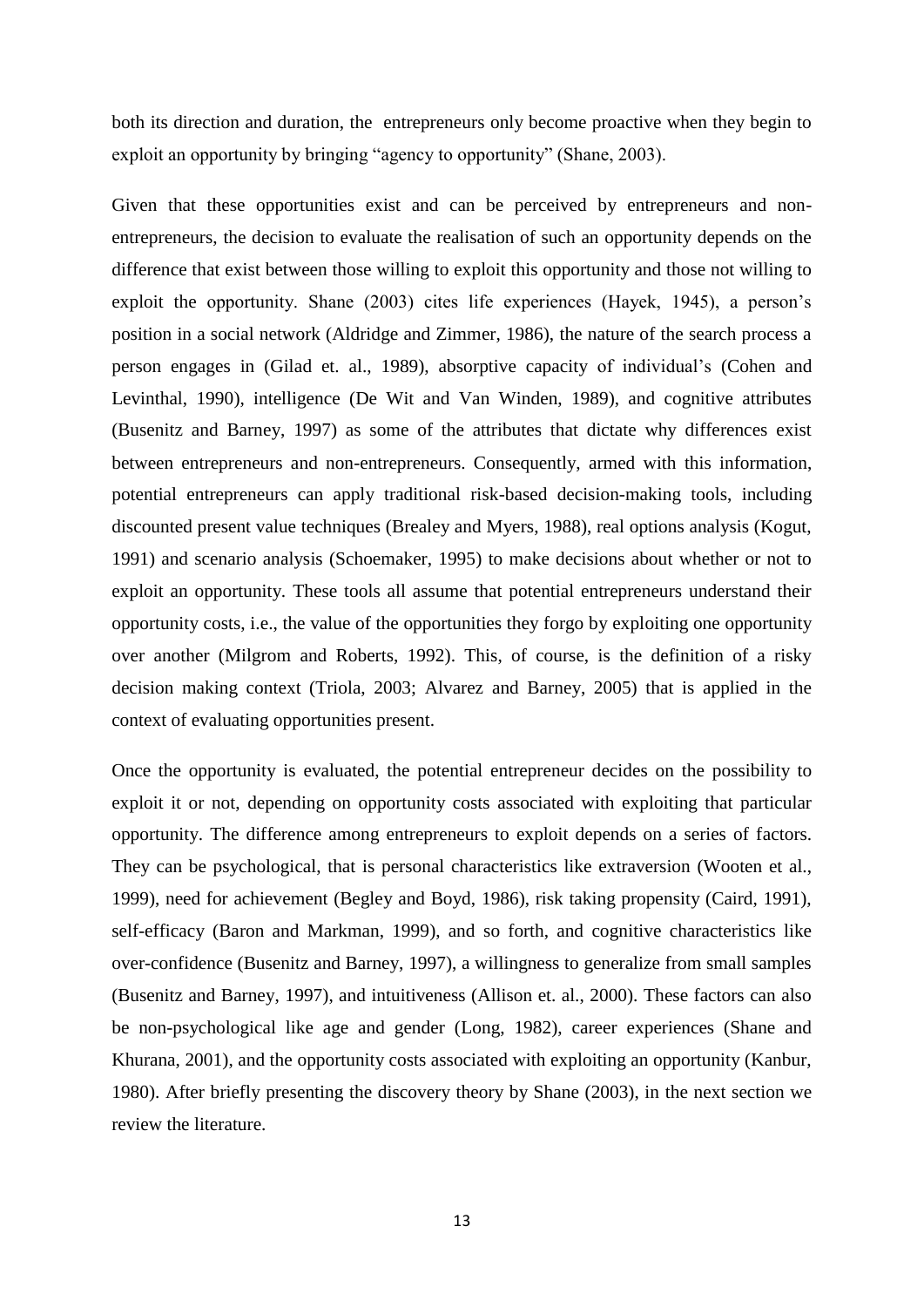#### <span id="page-13-0"></span>**2. Review of Literature**

Following Verheul and Thurik (2003), literature on female entrepreneurship can be regrouped into three strands. The first strand argues that because entrepreneurship of women and men is different, there may be different factors explaining their prevalence rates. This is acknowledged by Delmar and Davidsson (2000) who find that the factors explaining the nascent entrepreneurship rate of men have limited value in explaining the nascent entrepreneur status of women. In addition, investigating differences in the reasons for firm start-up across country and gender, Shane et al. (1991) find that it is difficult to identify startup reasons that equally apply to both genders and across countries. Also Verhuel et al. (2006) discovers that for factors like unemployment and life satisfaction, there exist differential impacts on female and male entrepreneurship. They also show that the factors influencing the number of female entrepreneurs may be different from those influencing the share of female entrepreneurs.

A second strand of literature associated to female entrepreneurship is investigations associated to female participation in the labour force. This rate of participation has witnessed some increase over the past decades (OECD, 2002). Since the share of female entrepreneurs in total entrepreneurial activity still lags behind the labour force participation rate of women, it is important also to pay attention to the specific literature on female entrepreneurship. There may be specific gender-related barriers to starting and running a business; and/or women may prefer to be wage-employed rather than self-employed. Hence, women may have specific entrepreneurial capabilities and preferences as compared to their male counterparts.

The third strand on female entrepreneurship consists of studies at the micro level, focusing on the distinctive characteristics of the female entrepreneur (e.g., motivations, personality traits, experience) or the features of the business (e.g., size, goals and strategy, management, performance). Other studies include environmental characteristics, such as financial constraints or other challenges women face in the start-up or development of their businesses. Despite these advancements in literature, Verheul and Thurik (2003) note that, with the exception of Reynolds et al. (2002) and Kovalainen et al. (2002), few studies have attempted to investigated the influence of factors that affect female entrepreneurship performance at a global level.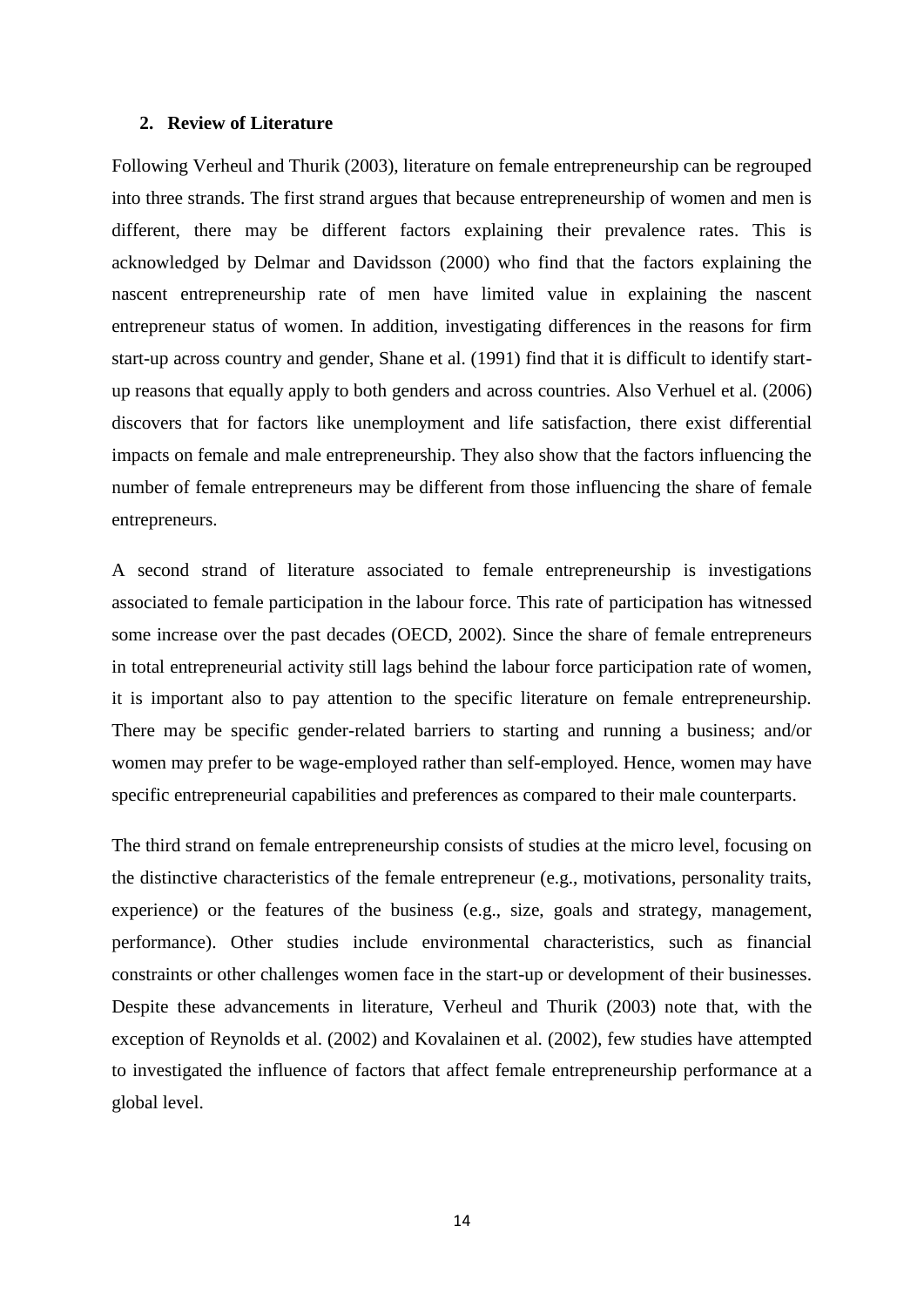Going through literature developed elsewhere, the indication is that overall, adequate credit relates positively to entrepreneurship performance (Ojo, 2009; Roslan and Mohd, 2009; Salman, 2009; Tazul, 2007; Peter, 2001). Effects of access to credit on female entrepreneurs, perceived as improving income, output, investment, employment and welfare of the entrepreneurs are explored by Ekpe et al., 2010; Lakwo, 2007; Kuzilwa, 2005; and Peter, 2001, among others. Credit is positively related to business performance of entrepreneurs in Kenya (Peter, 2001), income and wellbeing of women in Uganda (Lakwo, 2007). Credit and training have a positive impact on women entrepreneur's performance in Tanzania (Kuzilwa, 2005). By the same token, savings acts as insurance for credit since women entrepreneurs lack physical collaterals (Akanji, 2006; Mkpado and Arene, 2007). Savings has been found to have positive effect on enterprise productivity in Nigeria (Ojo, 2009). More still, savings and credit were also found to have positive effect on women entrepreneurs' wellbeing in Bangladesh, Indonesia, Ghana and Mexico (Vonderlack and Schreiner, 2001). Equally suggested by literature is the view that credit and training should go together, however little the training may be (Ibru, 2009; Kuzilwa, 2005).

Accessing microfinance and female entrepreneurship has been researched in the literature. For instance, the Australian Government Overseas Aid programme (AusAID) 2008 report (29, 30 and 31) on microfinance indicates that when women from the Solomon Islands in the Province of Maliata received loans that were well managed, their benefits are large. These benefits include opening new market stalls and buying some business inputs. This therefore shows how access to microfinance relates positively to entrepreneurship and that once women are given resources they jump at the chance to realise their economic potential. Still on this front, the UNDP, Malaysia, 2008 report on nurturing women entrepreneurs in Malaysia, indicates that international evidence has shown the tremendous entrepreneurial potential that access to finance can unleash in poor communities. This remark is even more pertinent when we focus on vulnerable groups like women. They conclude that these women who have benefited from microcredit loans, and gained confidence to expand their markets and connect with other entrepreneurs and suppliers, will by and large increase the welfare of these women and their households.

Still on access to microfinance and female entrepreneurship, Niethammer et. al. (2007) finds greater benefits of access to finance for women in Pakistan. However, women entrepreneurs faced more difficulties in mobilizing start-up capital, credit guarantees, investment capital,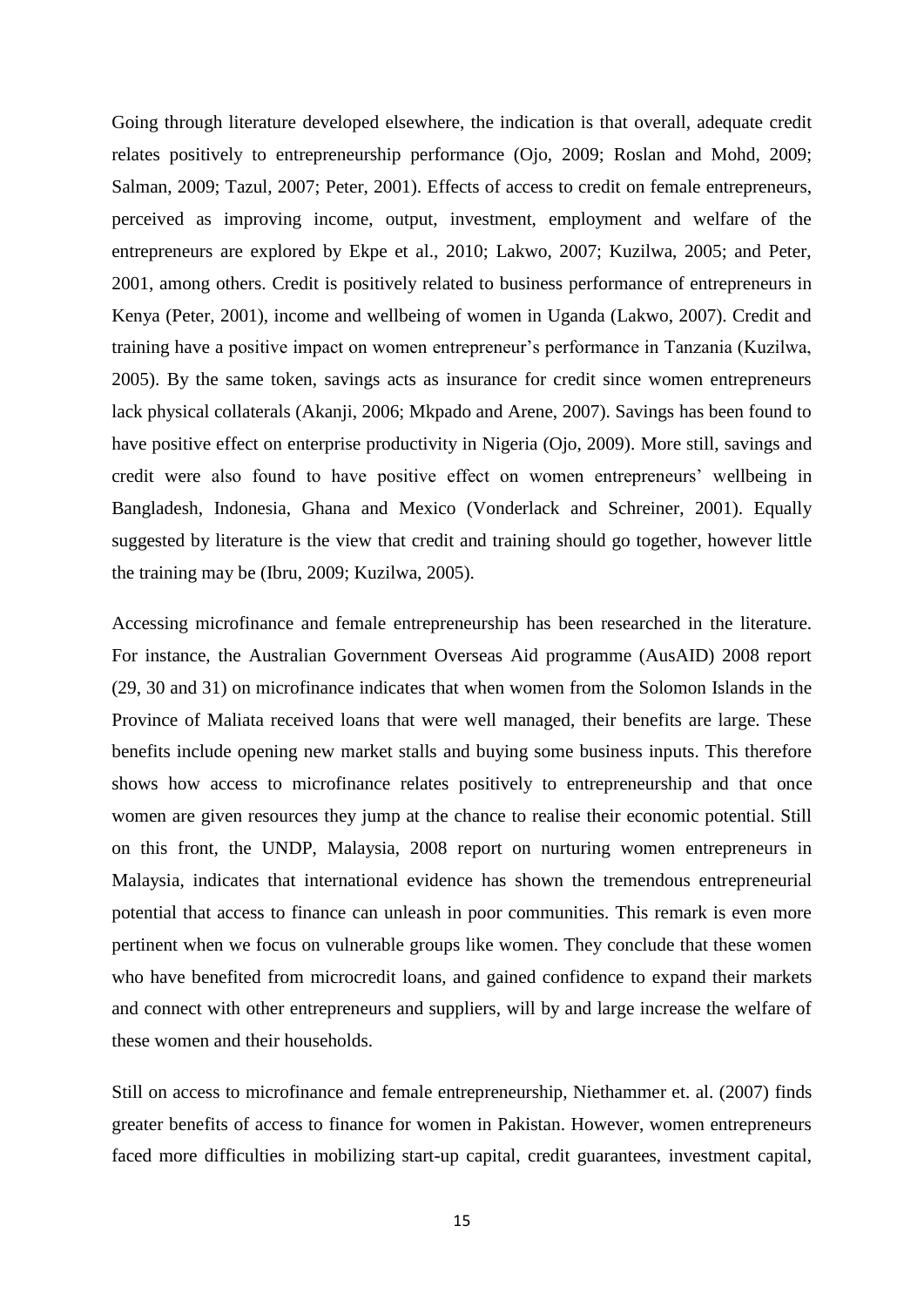and experienced discrimination from bankers (Roomi 2005). This difficulty is also apparent in the ILO (2003) survey carried out in Tanzania, which showed that over 60% of women used their private savings as start-up capital for their enterprises, with only 4 percent accessing formal credit sources. As their businesses grew, 78 percent depended even more on their own savings, 25 percent on micro-finance credit, 10.2 percent on bank credit and 1.6% on money from their spouses. Family and friends, who can be assimilated to social network accounted for 12.5%. Even when, these women access credit, in some cases the micro loan ceiling was too low to be of much value.

Literature on the effect of social capital on entrepreneurship (or enterprises) by some studies reveal the following. For centuries, sociologists have identified that norms and social networks affect economic and social interactions of individuals. Such remarks provoked economists to try to quantify and capture social capital and how this affects economic opportunities. Growing attention is given to the role of "social capital" in affecting the wellbeing of households and the level of development of communities and nations. Consensus that can be established is that there exist a significant and positive relationship between social indicators and economic growth. More precisely, studies indicate that social capital impacts economic growth *per se* (Knack and Keefer, 1997; Zak and Knack, 2001) and also making economies less vulnerable to shocks (Rodick, 1999; Woolcock, 1999 and Chloupkovǎ and BjØrnskov, 2002).

Social capital enables organizational know-how and the adaptation of enterprises to their environment, permitting these enterprises to internationalize themselves via Knowledge sharing and exchange that will grant them the possibility of accessing markets and/or business partners. It can enable the identification of ideas and opportunities, acquisition of capacities, resources and information (Podolny et Page, 1998) as well as the establishment of some form of legitimacy towards other business partners (Aldrich et Fiol, 1994). In addition, these capacities may be developed through networks (Hoang et Antoncic, 2006) or social capital (Adler et Kwon, 2002). Concerning social capital at macro levels, there is overwhelming evidence that such macro level social capital has a measurable impact on national economic performance (Knack, 1999).

Empirical evidence of social network capital effects in Africa entrepreneurship suggests a positive impact on economic outcomes (Fafchamps and Minten, 1999). Using data on agricultural traders in Madagascar, they show that social network capital has a large effect on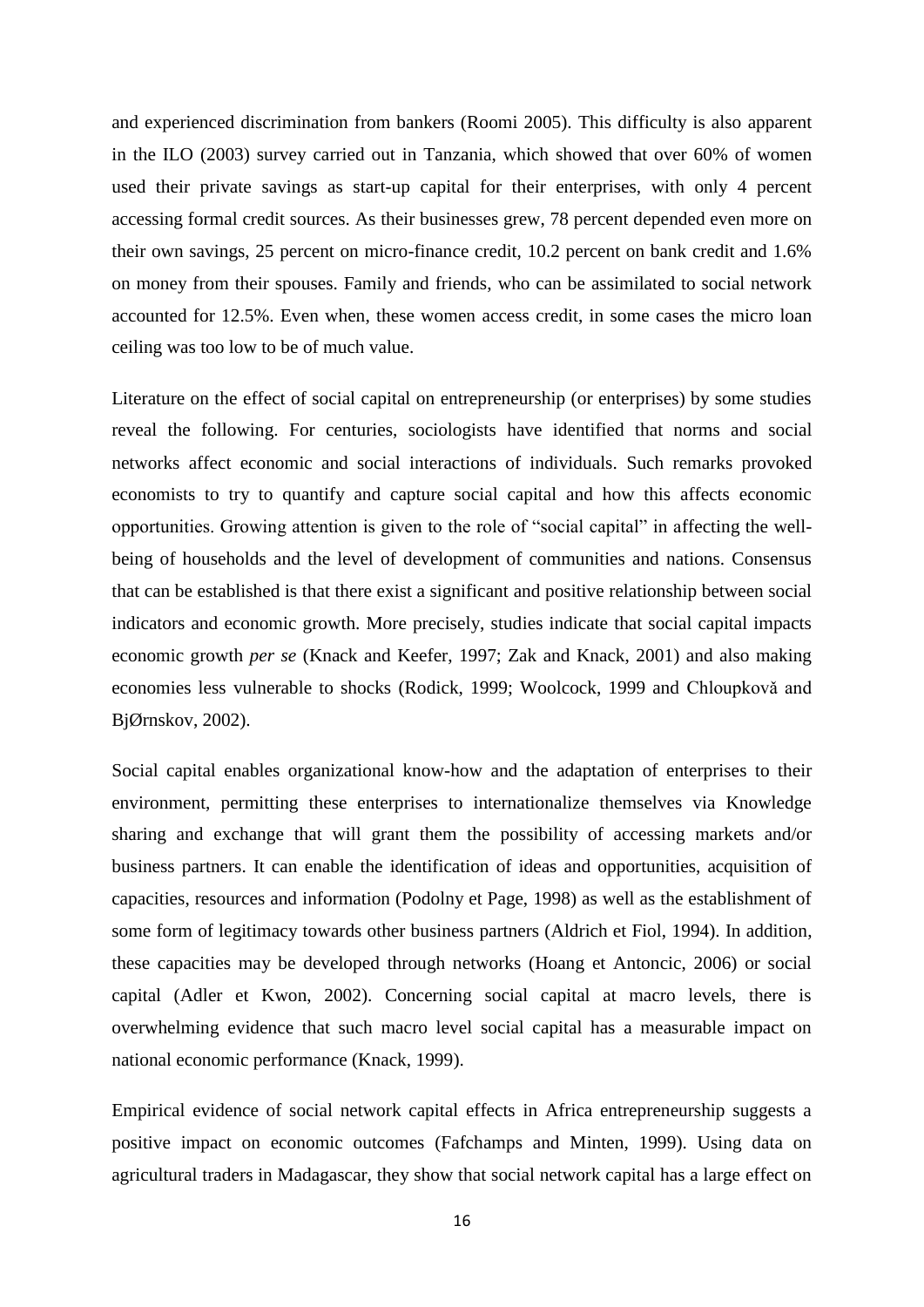firm productivity and better connected traders have significantly larger sales and value added than less connected traders after controlling for physical and human inputs as well as for entrepreneur characteristics.

On other factors like networking, Van Bastelaer (1999) finds out that social capital like self re-enforcing behaviour that mutually check members of the same association is an asset to farmers. Moreover, information gathered and shared among networks can entail significant gains for individuals and communities. These gains can arise for example from better factor utilisation (Weijland, 1999; grosh and Somolekae, 1999) enabling firms to share orders and marketing in an otherwise competitive business environment (Bazan and Schmitz, 1997), accessing foreign companies and markets (Bebbington, 1997) and improving the management of common pool resources (Anderson et. al., 2000). Concurring with this view, Chloupkovǎ and BjØrnskov (2002) identify that in transition countries like the Czech society, special needs such as updating know-how, better information sharing, access to credit and capital, and accessing foreign markets can be met by being aware and relying on the existing social capital.

Regarding literature on social capital and female entrepreneurship, Olomola (2002) indicates that women entrepreneurs, especially in developing countries, lacked social connections that are a source of credit and market information. Notwithstanding, social capital has been found to have positive impact on the performance of women entrepreneurs (Lawal et al., 2009; Mkpado and Arene, 2007; Olomola, 2002). Social capital may also dictate opportunities for investment by entrepreneurs and therefore boost performances (Allen et al., 2008). Social capital provides opportunity for women entrepreneurs to network so as to access information and resources for business (Tata and Prasad, 2008).

The Women's Entrepreneurship report (2010) summarizes most findings in the literature and identify that the following areas could be targeted to help female entrepreneurship: (a) training for female entrepreneurship, (b) improving access to finance for women entrepreneurs; (c) consolidating national network of women entrepreneurs and (d) establishing of a virtual women's government for greater accountability and identify mechanisms to lobby the government and other relevant bodies to implement the recommendations.

17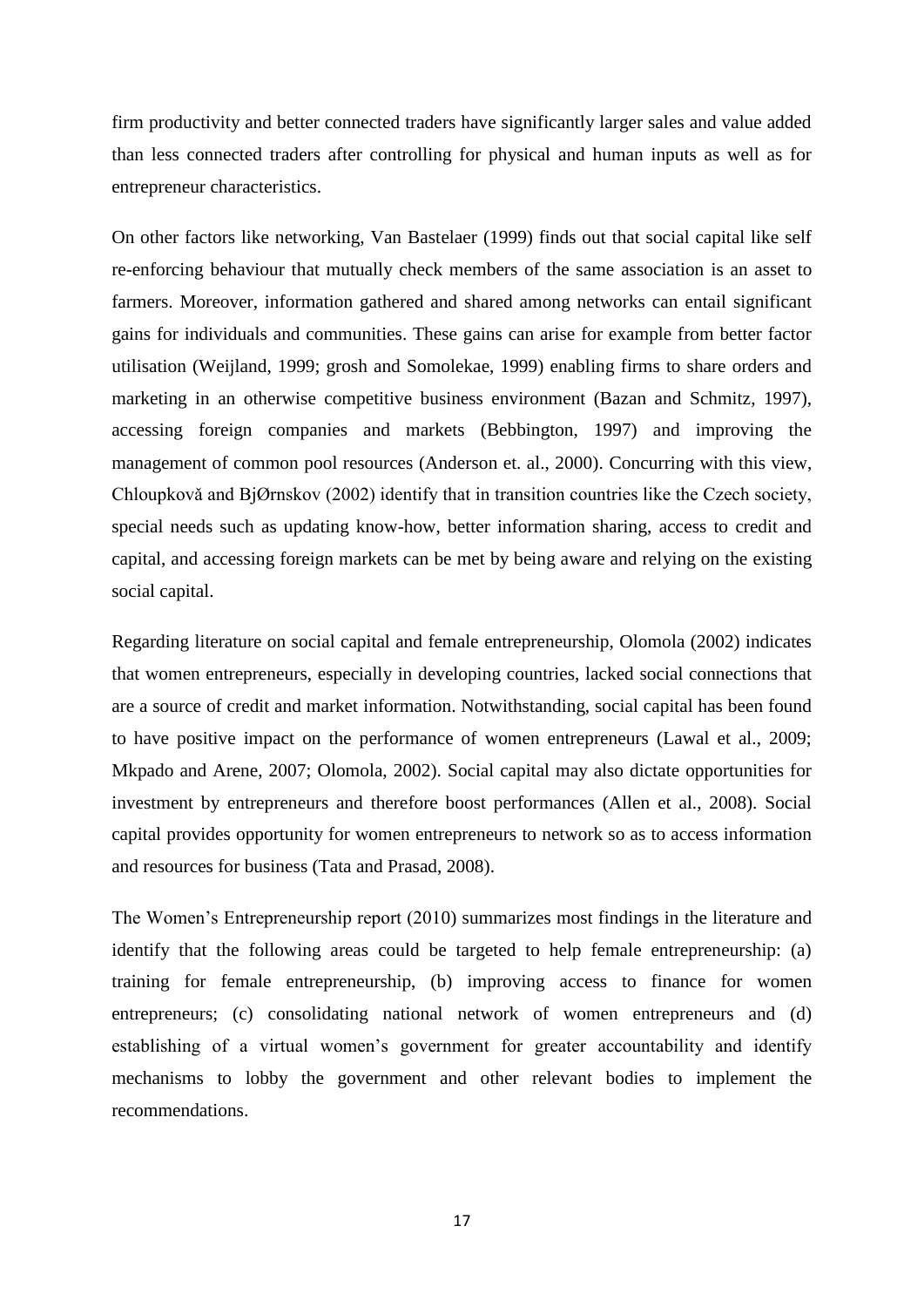An overview of literature on female entrepreneurship in Cameroon indicates two clear distinctions. First, whereas there is some literature on access to microfinance and female entrepreneurship, studies that try to evaluate the effects of social capital are absent. Secondly, although there exist studies on access to microcredit and well-being in Cameroon (Kobou et al., 2010; Sikod and Baye, 2010), there is virtually no study that attempts to investigate the effects of microcredit on female entrepreneurship, nor the effects of social capital on female entrepreneurship. To the best of our knowledge, there exists no study that attempts to investigate the relationship between access to microcredit and female entrepreneurship. To fill this gap, we do not only attempt to capture the effect of credit on female entrepreneurship, but we associate microcredit and social capital and evaluate how they relate to female entrepreneurship in Cameroon. The next section presents the methodology and also outlines data used for this study.

#### <span id="page-17-0"></span>**3. Methodology and Data used for the study**

#### <span id="page-17-1"></span>**3.1 Methodology**

The methodology used in this study is a combination of three frameworks of analysis, each targeting specific objectives. First, we use the multiple correspondence analysis (MCA) approach to construct a synthetic indicator for social capital. Second we adopt a Logit regression framework to identify determinants of female entrepreneurship in Cameroon, focusing on access to credit and social capital. Third, we use standard welfare indices and dominance analysis to study welfare outcomes such as poverty and inequality among female entrepreneurs in Cameroon.

# *A) Constructing a Social capital Indicator: The Multiple Correspondence Analyses Approach*

The framework used to construct the social capital indicator is inspired from Asselin (2005), and Epo and Baye (2011). The Multiple Correspondent Analyses (MCA) is obtained by using the standard Correspondence Analysis on an indicator matrix. Adopting the MCA technique requires that (a) we define a unique numerical indicator, C, as a composite of k-primary indicators which are computable for each unit of the population and (b) we specify the MCA process proper. To address the first requirement, let a population E of N-population units  $E_i$ be considered. We can describe an indicator by a set of k-primary indicators or variables,  $I_k$ , we want to measure with  $k > 1$ . Defining a composite welfare indicator, C, takes the value C<sub>i</sub>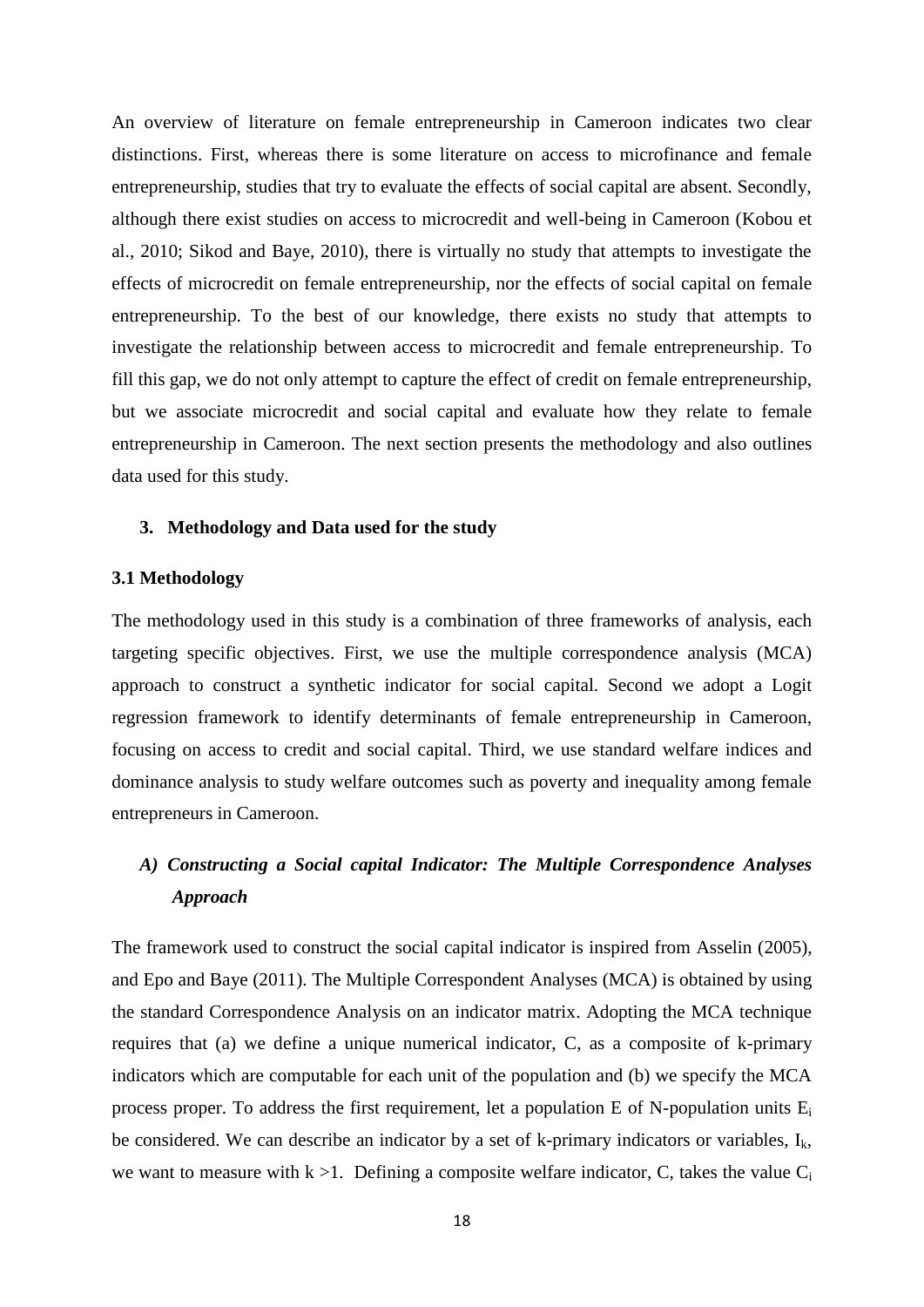$(I_{ik}, k=1)$  for a given element of the population unit,  $E_i$ , we proceed by either the data reduction technique or the principle component analysis (PCA) technique. Consequently, for the population unit  $E_i$ , C can be expressed as:

$$
C_i = \sum_{k=1}^{K} W^{i,k} I_i^{*k}
$$
 (1)

where  $I_i^{*k}$  $I_i^{*k}$  are the standardized primary indicators,  $W^{i,k}$  the factor scores or coefficients.

Having defined the composite welfare indicator, we next specify the Multiple Correspondence Analyses process. In this regard, let's assume that there exist K-primary indicators  $(I_k)$  with J categories that are ordinal  $(J_k)$ . The total number of categories is  $J = \sum_{k=1}^{N}$ *K*  $J = \sum_{k=1}^{K} J_k$ . Associating to each primary indicator I<sub>k</sub> the set of J<sub>k</sub> binary variables, corresponding each to a category of the indicator, let's introduce the following notions,  $X(N, J)$  the matrix of N observation on the K indicators decomposed into J<sub>k</sub> variables. X is an indicator matrix.  $N_j$ : the absolute frequency of category j. This is the sum of the column j of the indictor matrix.  $N^+$  : the sum of elements of the indicator matrix. ,  $j = \frac{N}{N}$  $f_i = \frac{N}{l}$ *N*  $=\frac{N_j}{N}$ : the relative frequency of category j.  $f_i^i = X(i, j)$  $(i)$  $f_j^i = \frac{X(i, j)}{X(i)}$ : the conditional frequency of the indicator j, knowing the population unit, i.  $X(i)$  is the sum of line, i, in the indicator matrix. The set  $f_j^i = \{f_j^i, j = 1, J\}$  is named the profile of observation i.

Asselin (2005) identified the properties of marginalization bias and reciprocal bi-addivity or duality, as key in defining adequate welfare indicators. Regarding the first property, the MCA overweights the smaller categories within each primary indicator. This is important because such a scenario translates societal prioritization in resolving these issues associated to the constructed composite indicator. These weights can be expressed as:

$$
W_{j_k}^{\alpha,k} = \frac{N}{N_{j_k}^k} \text{cov}\left(F_{\alpha}^*, I_{j_k}^k\right) \tag{2}
$$

where  $W_i^{\alpha}$ ,  $W_{j_k}^{\alpha,k}$  is the score of category  $j_k$  on the non-normalized factorial axis  $\alpha$ .  $I_{j_k}^k$ *k*  $I_{i}^{k}$  is the binary variable which takes the value 1 when the population unit has the category j<sub>k</sub>.  $F_{\alpha}^*$  is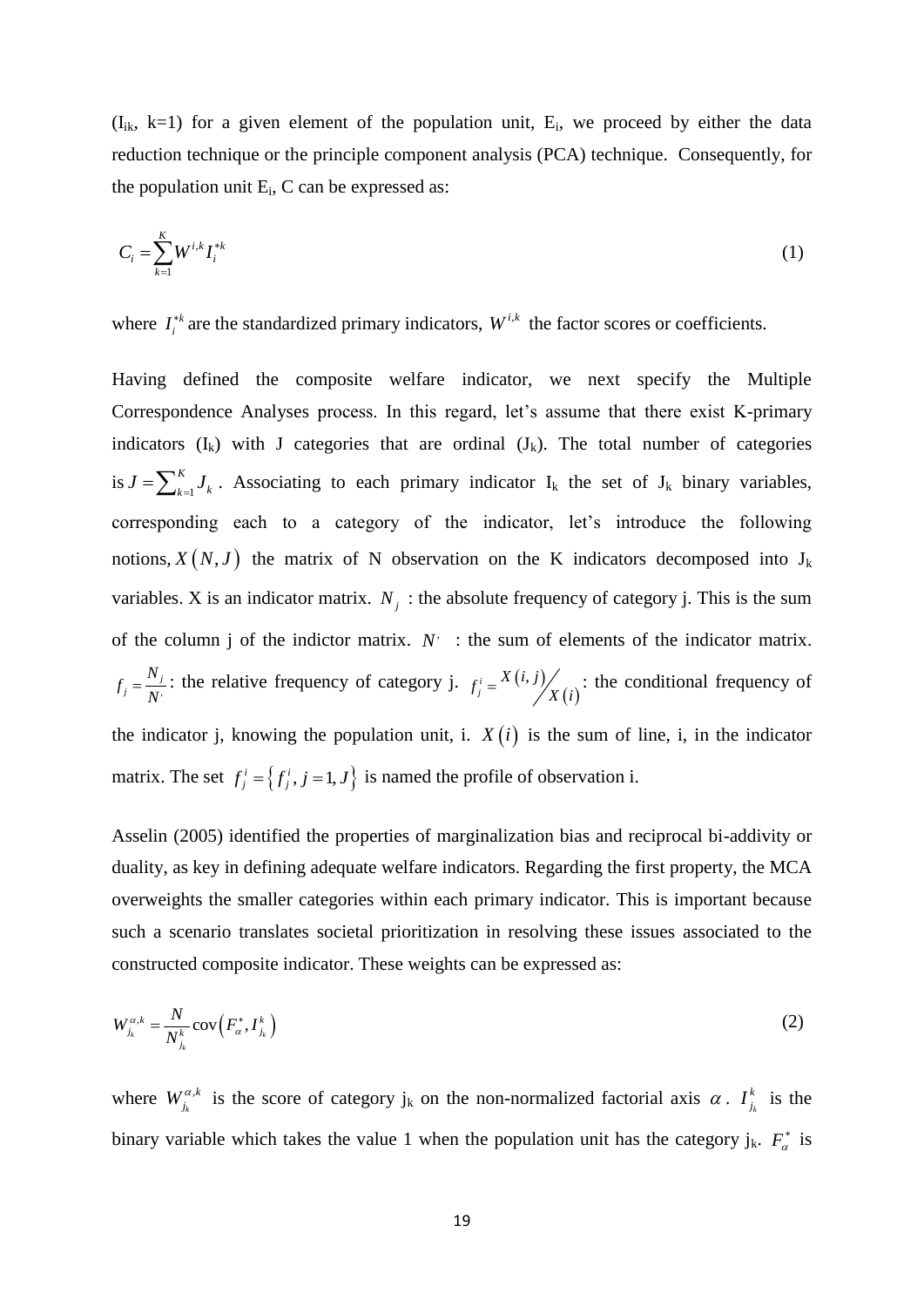the normalized score on the factorial axis  $\alpha$ .  $N^k_{i_k}$  is the frequency of the category  $j_k$  of indicator k. cov is simply the covariance.

Concerning the second property, the concept of duality indicates that the MCA can be applied on the indicator matrix either to observations (row-profiles) or categories (column-profiles).

This property can be expressed as:

$$
F_{\alpha}^{i} = \frac{\sum_{k=1}^{K} \sum_{j_{k}=1}^{J_{k}} \frac{W_{j_{k}}^{\alpha,k}}{\lambda_{\alpha}} I_{i,j_{k}}^{k}}{K}
$$
(3)

Where, K is the number of categorical indicators,  $j_k$  is the number of categories for indicator k.  $W_i^{\alpha}$  $W_{j_k}^{\alpha,k}$ , the score of category  $j_k$  on the non-normalized factorial axis  $\alpha$ .  $I_{i,j_k}^k$  $I_{i,j_k}^k$  the binary variable taking the value 1 when the unit i has the category  $j_k$ .  $F^i_\alpha$  the score (non-normalized) of observation i on the factorial axis  $\alpha$ . The above expression is for the row-profile of observation i. Reciprocally, the score of a category (column-profile) can be expressed as:

$$
W_{j_k}^{\alpha,k} = \frac{\sum_{i=1}^{N_{j_k}} \frac{F_{\alpha}^i}{\lambda_{\alpha}}}{N_{j_k}^k} \tag{4}
$$

This condition is important because when the considered axis meets consistency (first factorial axis) (see Asselin, 2005), we can consider this axis as the composite indicator- $C_i = F_i^i$ . The basic idea here is that this axis most inform on the behaviour of the different modalities (indicators) used to undertake this analysis. This relationship can be split into scores of a population unit and weight of a given category of the population units belonging to the corresponding category.

# **B)** *Determinants of Female entrepreneurship in Cameroon: A Logit regression framework*

We assume that the probability of being a local female entrepreneur is determined by an underlying response variable that captures the economic activity undertaken by an individual. In the case of a binary variable (i.e. being a female entrepreneur or not), let the underlying response variable *y* , be defined by the regression relationship:

$$
y_i^* = \sum X_i' \beta + u_i \tag{5}
$$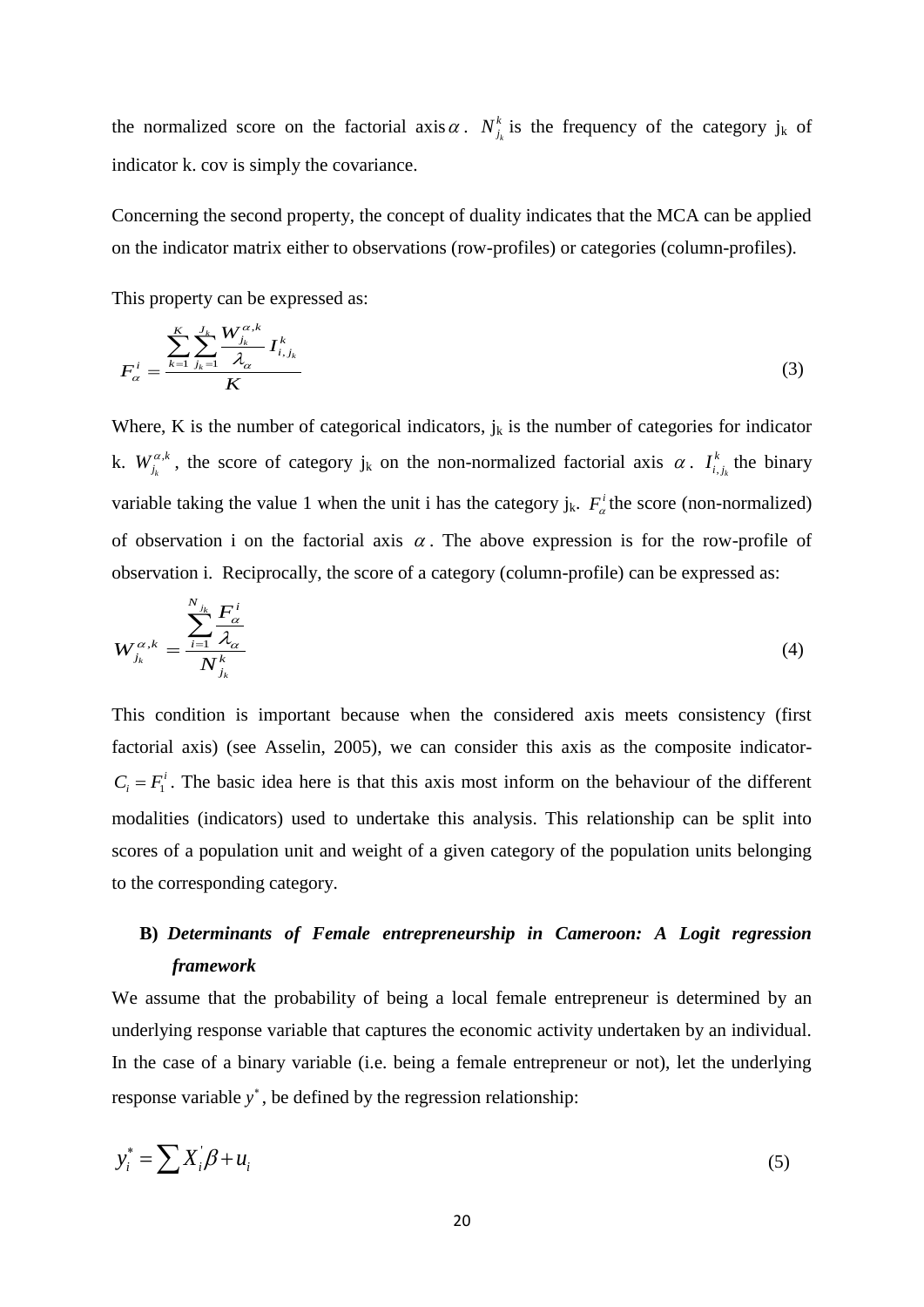where  $\beta' = {\beta_0, \beta_1, \beta_2, ..., \beta_k}$  and  $X_i = {1, x_{i,1}, x_{i,2}, ..., x_{i,k}}$ .  $\beta = {\beta_0, \beta_1, \beta_2, ..., \beta_k}$  and  $X_i = {1, x_{i,1}, x_{i,2}, ..., x_{i,k}}$ . The betas translate the estimated coefficients and X's the covariates of interest (access to credit, social capital, level of education, health status, age, locality, among others). Let the observable dummy variable, y, which represents the unobserved latten variable,  $y^*$ , be expressed by:

$$
y = 1 \text{ if } y^* > 0, \text{ and } y = 0 \text{ otherwise}
$$
 (6)

From equation (5) and (6) we can derive the following expression:

$$
\Pr ob(y_i = 1) = \Pr ob(u_i > -\sum X_i \beta)
$$
  
= 1 - F\left(-\sum X\_i \beta\right) (7)

where F is the cumulative distribution function for  $u_i$ , and

$$
Prob(y_i = 0/\beta, X_i) = F(-\sum X_i/\beta).
$$

The observed values of y are the realization of the binomial outcome with probabilities given in (7), which vary with  $X_i$ . Thus the likelihood function can be given by:

$$
L = \prod_{y_i=0} \Big[ F\Big(-\sum X_i \beta\Big) \Big] \prod_{y_i=1} \Big[ 1 - F\Big(-\sum X_i \beta\Big) \Big]
$$
(8a)

which can be written as:

1

which can be written as:  
\n
$$
L = \prod_{y_i=1} \Big[ F\Big(-\sum X_i \beta\Big) \Big]^{1-y_i} \Big[1 - F\Big(-\sum X_i \beta\Big) \Big]^{y_i}
$$
\n(8b).

The functional form imposed on F in equation  $(8)^5$  depends on the assumptions made about  $u_i$  in equation (5)<sup>6</sup>. Maddala (1983) remarks that the cumulative normal and logistic distributions are almost similar, thus using one or the other will basically lead to the same results. Moreover, according to Amemiya (1981), it is possible to derive the would-be

<sup>5</sup> The log likelihood function for expressions (8a) and (8b) can be written as:  
\n
$$
\ell(\beta) = \log L(\beta) = \sum_{i=0}^{n} y_i \log (1 - F(-\sum X_i/\beta)) + (1 - y_i) \log F(-\sum X_i/\beta)
$$
\n<sup>6</sup> This basically forms the distinction between I out and Probit models

<sup>&</sup>lt;sup>6</sup> This basically forms the distinction between Logit and Probit models.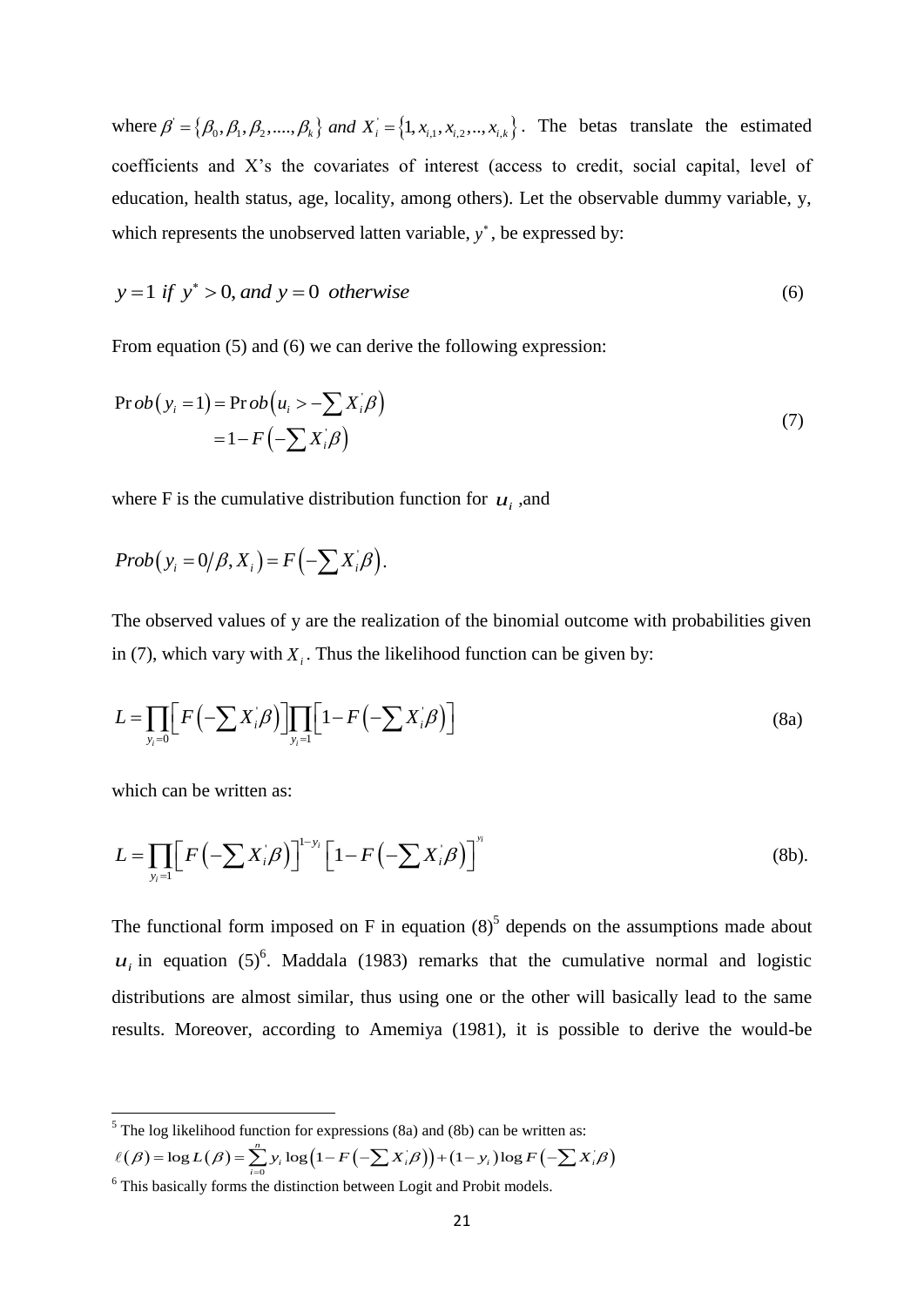estimate of a Probit model once we have parameters derived from the Logit model. Following Alemayehu et al, (2005) we adopt a Logit model for this study.

Specifying the Logit model by assuming a logistic cumulative distribution of  $u_i$  in F, the relevant logistic expressions are:

$$
1 - F\left(-\sum X_i \beta\right) = \frac{e^{\sum X_i \beta}}{1 + e^{\sum X_i \beta}}
$$
\n(9a)

And

**.** 

$$
F\left(-\sum X_{i}^{'}\beta\right) = \frac{e^{-\sum X_{i}\beta}}{1 + e^{-\sum X_{i}\beta}} = \frac{1}{1 + e^{\sum X_{i}\beta}}
$$
(9b)

Similar to the specification above,  $X_i$  are the characteristics that affect local female entrepreneurship in Cameroon and  $\beta$ <sub>i</sub> the coefficients of the respective variables in the Logit regression. Using maximum Likelihood (ML) techniques to estimate equations (8), equation (9a) expresses the probability of being a local female entrepreneur  $\left[ \text{Pr} ob(y_i = 1) \right]$  and (9b) the probability of not being a local female entrepreneur  $\left[ \text{Prob} (y_i = 0) \right]$ . Lastly, we use the robust command to correct for any potential multicolinearity.

# *C) Welfare comparisons among Female entrepreneurs in Cameroon*

Studying welfare<sup>7</sup> outcomes among female entrepreneurs, we compare the poverty and inequality outcomes of two groups of female entrepreneurs - those who have access to social capital and credit versus those who do not have either access to social capital or to credit. To set the scene, we use the FGT class of poverty measures and the Gini coefficient to generate poverty and inequality outcomes for these two groups using the DASP 2.1 software developed by Araar and Duclos (2009).

To compute these levels, we adopt the following expression for poverty measurement:

<sup>7</sup> Since we dealing with welfare outcomes, our measure of welfare will be household adult equivalence expenditure reported by the Third Cameroon household consumption survey.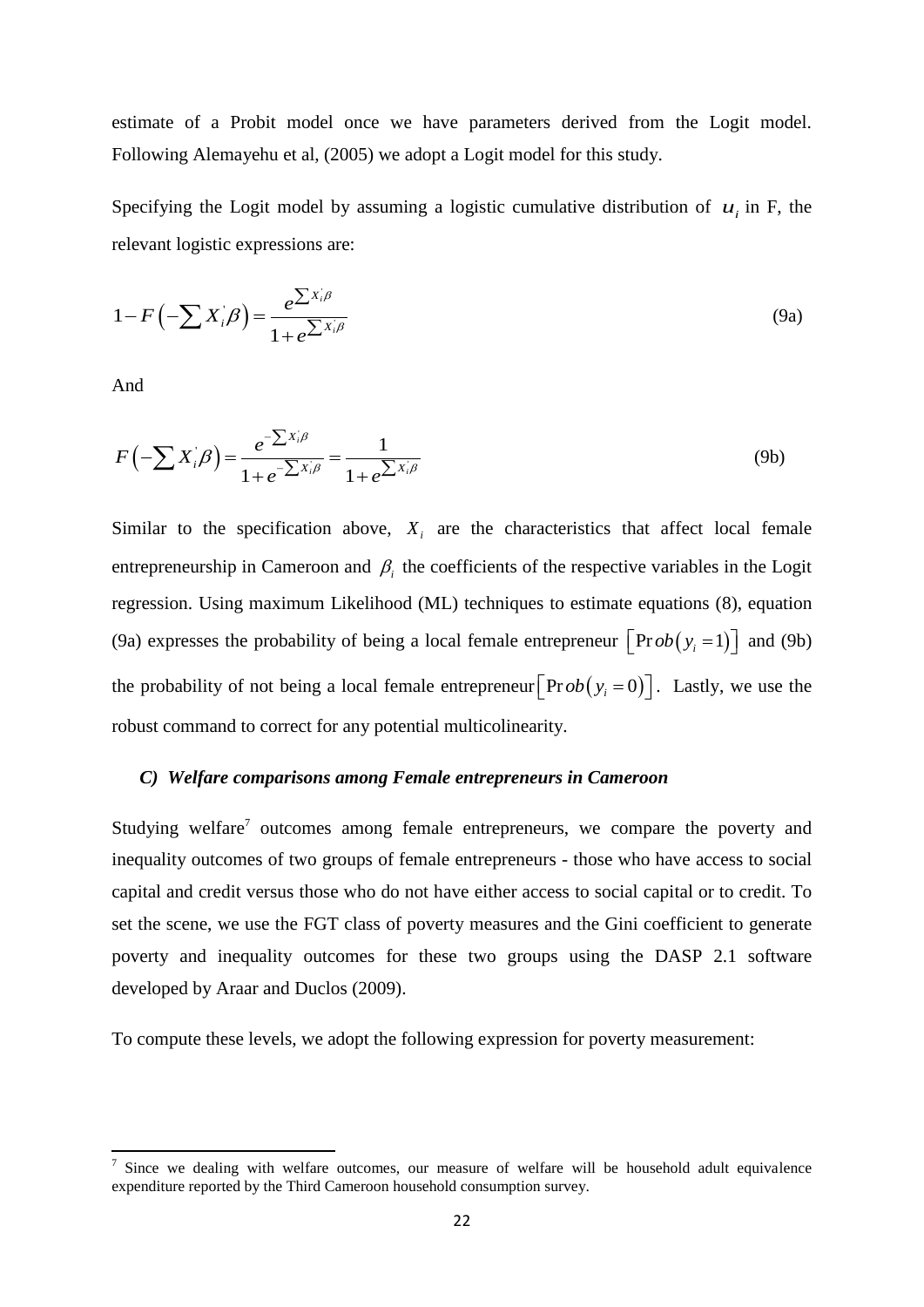$$
\hat{P}(z,\alpha) = \frac{\sum_{i=1}^{n} w_i (z - y_i)_+^{\alpha}}{\sum_{i=1}^{n} w_i}
$$
\n(10)

Where z is the poverty line, and  $x_+ = \max(x,0)$ ,  $\alpha$  is a policy parameter that can be varied to appropriately reflect poverty "aversion",  $y_i$  is the variable of interest for the  $i<sup>th</sup>$  household or individual, and  $w_i$  is the product of the sampling weight for the  $i<sup>th</sup>$  individual or household and the size variable.

To implement inequality comparisons among female entrepreneurs, we study inequality<br>levels following Araar and Duclos (2009) and expressed as:<br> $\hat{I} = 1 - \frac{\hat{\xi}}{\hat{\mu}}$ , where  $\hat{\xi} = \sum_{i=1}^{n} \left[ \frac{(V_i)^2 - (V_{i+1})^2}{(V_i)^2} \right]$ 

*n*

To implement inequality comparisons among female antrepreneurs, we study inequality  
levels following Araar and Duclos (2009) and expressed as:  

$$
\hat{I} = 1 - \frac{\hat{\xi}}{\hat{\mu}}, \text{where } \hat{\xi} = \sum_{i=1}^{n} \left[ \frac{(V_i)^2 - (V_{i+1})^2}{(V_i)^2} \right] y_i \text{ and } V_i = \sum_{h=i}^{n} w_h \text{ and } y_1 \geq y_2 \geq \cdots y_{n-1} \geq y_n \text{ and } \hat{\mu} = \frac{\sum_{i=1}^{n} w_i y_i}{\sum_{i=1}^{n} w_i}
$$
(11)

Studying the benefits associated to social capital within female entrepreneur, we compare the concentration curves of the index with the Lorenz curve. If this curve lies totally above the Lorenz curve given the fact that it is more egalitarian than the total inequality then the indicator is deemed progressive and vice versa. On the other hand, if the Gini values computed for the whole distribution is superior to the given values of the concentration index for the given subgroups of interest, then the distribution is progressive. The reverse of the scenario described above indicate that the distribution is deemed non-progressive. Lastly, undertaking poverty and inequality dominance analysis (see Araar (2006)), we adopt the following expressions:

According to Araar and Duclos (2009), for poverty, distribution 1 dominates distribution 2 at order s, over the range  $\left[ z^{-}, z^{+} \right]$  if and only if:

$$
P_1(\zeta;\alpha) < P_2(\zeta;\alpha) \,\forall \zeta \in \left[z^-, z^+\right] \text{ for } \alpha = s-1 \tag{12}
$$

where  $\zeta$  is referred to as the "critical poverty lines". This involves comparing stochastic dominance curves at order *s* or FGT curves with  $\alpha = s-1$ . This application estimates the points at which there is a reversal of the ranking of the curves.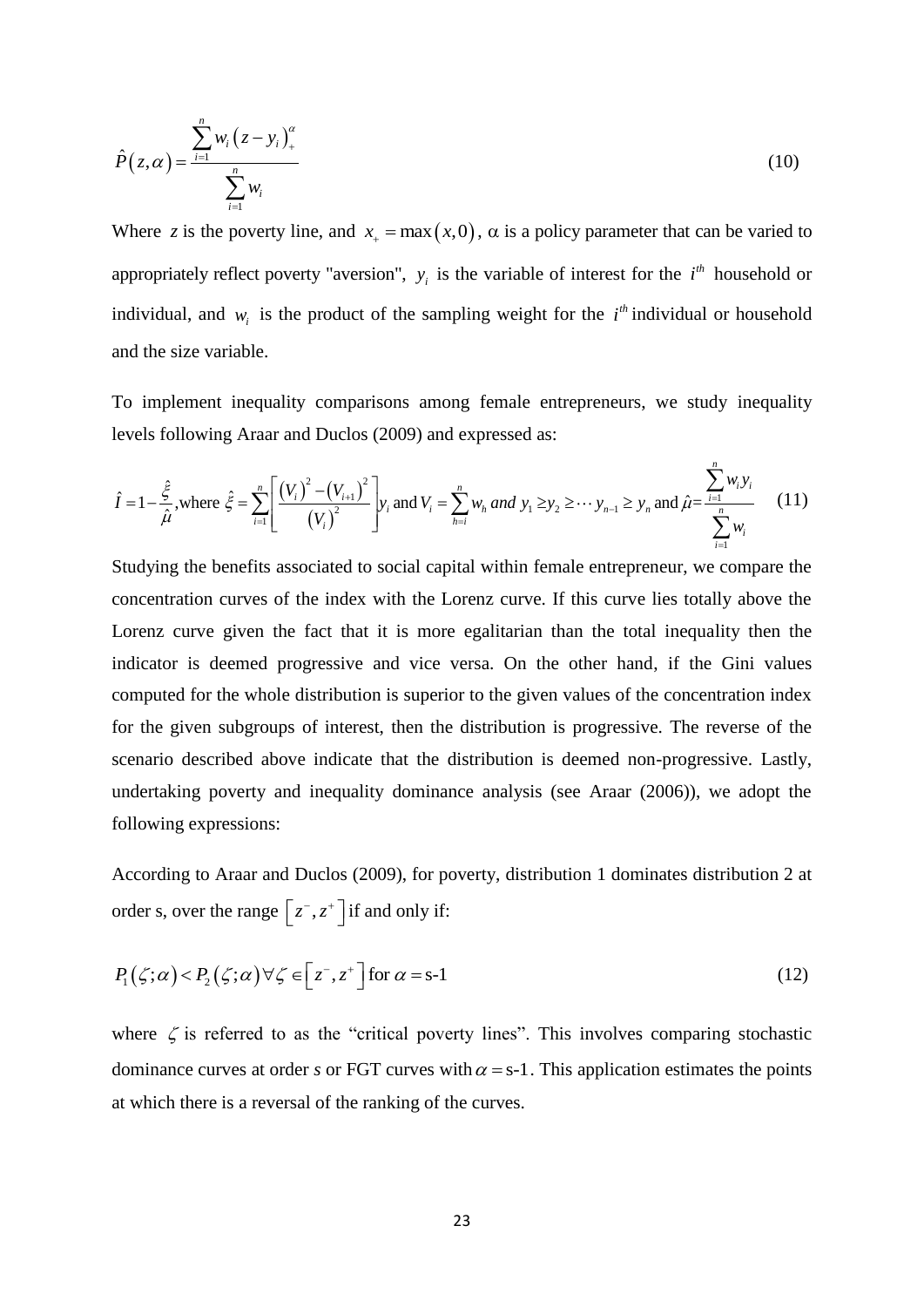For inequality, distribution 1 Lorenz-dominates distribution 2 at the second order if and only if:

$$
L_1(p) \le L_2(p) \forall p \in [0,1]
$$
\n
$$
(13)
$$

where  $L(p)$  is the Lorenz curves for each distribution and expressed as  $(p) = \mu^{-1} \int_{0}^{p} Q(q)$  $\mathbf{0}$  $L(p) = \mu^{-1} \int_0^p Q(q) dq$ , and  $Q(q)$  is the level below which we find a proportion, p, of the population we are considering and defined as  $Q(q) = F^{-1}(p)$ .

# <span id="page-23-0"></span>**3.2 Data**

Data used for this study is extracted from the third Cameroon household consumption survey carried out in 2007. Use is also made of data obtained from the Ministry of Small and Medium Size Enterprises, Ministry of the Family and Women Affairs, the National Institute of Statistics and some local and international organizations.

The third Cameroon household consumption survey (CHCS III) was carried out between May and July 2007; and comprised 11391 households. Its aim was to upgrade knowledge on poverty and welfare status in Cameroon by providing indicators that capture the living standards of the local population to be able to follow up efforts made towards the implementation of the PRSP and the realization of the MDG objectives. According to the National Institute of Statistics, these data can be used to (1) study all aspects of poverty at national and regional levels (monetary poverty, household poverty in terms of potentials and subjective poverty), as well as establish correlations between these different types of poverty; (2) study changes in poverty between 2001 and 2007, with the aim of evaluating the effects of macro-economic policies of the last five years on household wellbeing; (3) evaluate the demand for education and identify its principal determinants; (4) evaluate internal tourism in Cameroon and; (5) collect data on child labour in Cameroon (National Institute of Statistics, 2007; 2008).

In this research, the criterion for selection of individuals of interest to this study is reported or defined by the nature of the economic situation of the individual (See section 04 of the CHCS III questionnaire). This data is excreted from the third Cameroon household consumption survey (CHCS III). Since we define entrepreneurship as the willingness to create an enterprise or economic structure, the sub-groups working for his/her own account or being an employer are considered as the sub group of interest. However, we focus only on the female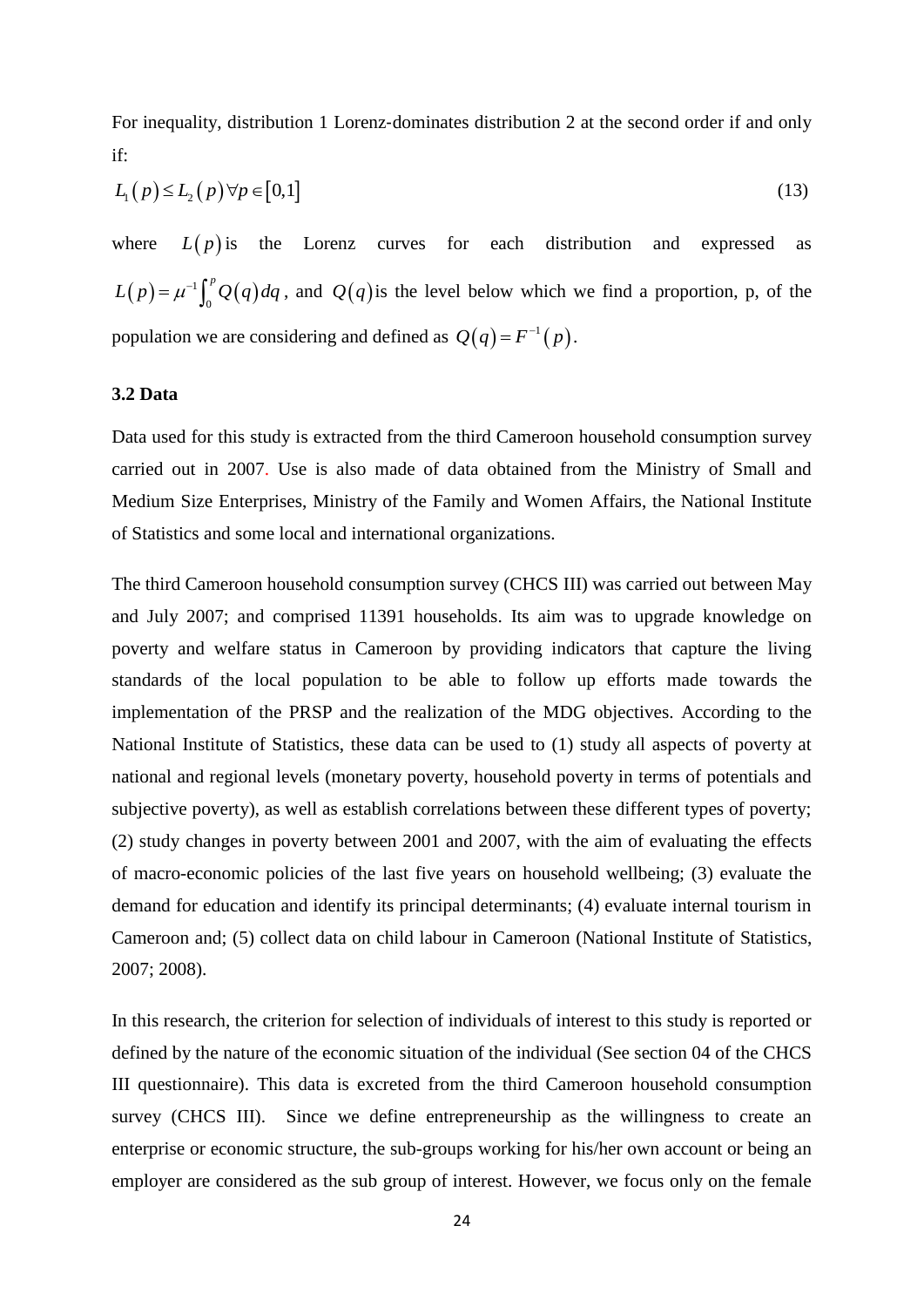group. The sub-sample is comprised of about 2161 female individuals who either work for own account or are employers. By the same token, in addition to the independent variables (access to credit, education, health, household size, age, locality, etc) chosen for this study, we construct a synthetic-variable for social capital (see section 12.3 of the CHCS III questionnaire).

Variables selected for the analysis include household has savings, household has financial assets, human capital characteristics like being literate, years of schooling, appreciation of health status, household size, household size squared, experience, experience squared, ratio of household size to household employee, the household head working in the formal Sector household has access to water, household has access to electricity, the household head perceives the administrations as being corrupt, the quality of the house captured by the number of rooms in household, own farmland, share of unemployment by region, access to credit and the synthetic variable for social capital constructed via the Multiple Correspondence Analyses. . In terms of geography, urban areas were chosen, excluding rural areas to avoid perfect collinearity. Furthermore, cluster means were generated for potentially endogenous variables (see statistics in Table 1). The idea here is that a given household cannot influence a societal variable (community variable), thus considering the cluster means in each primary sampling unit reduces potential endogeneity (Baye and Epo, 2009; Mwabu, 2009; Epo and Baye, 2012) since the variables because exogenous to any single household. To construct this synthetic variable for social capital we combine the following variables: belonging to an association, type of association, position in the association, motive for belonging to association, receives help from family, receives help from relations, belonging to a religious orientation and being married. These variables were also extracted from the third Cameroon household consumption survey (CHCS III).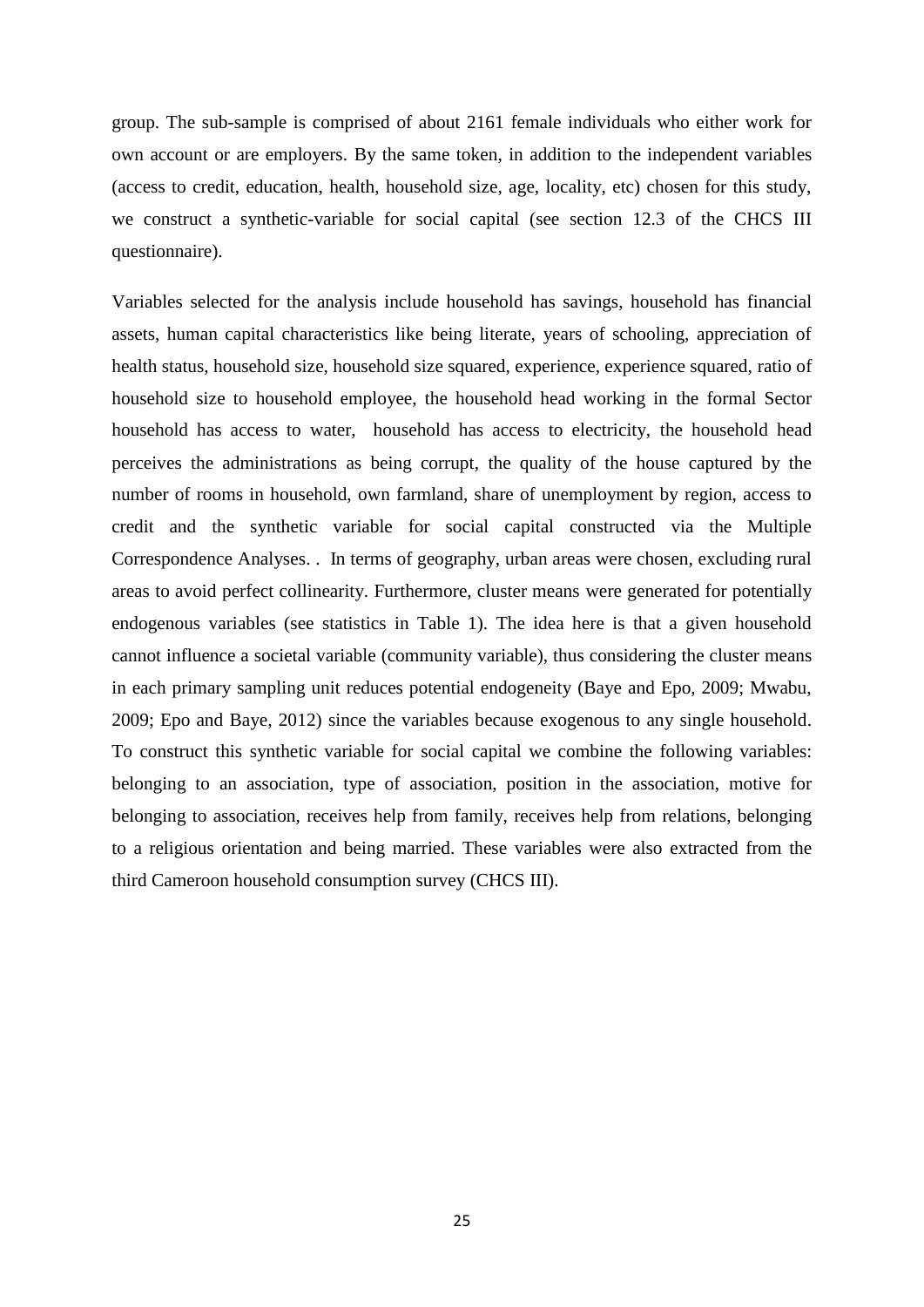# **Table 1: Descriptive statistics for variables used in the analysis for the subgroup Female**

# **Entrepreneurs**

| <b>Variables</b>                                                                       | Mean   | <b>SD</b> |  |  |  |
|----------------------------------------------------------------------------------------|--------|-----------|--|--|--|
| Dependent variable                                                                     |        |           |  |  |  |
| Being a female entrepreneur (1=yes and 0=otherwise)                                    | 0.1601 | 0.3667    |  |  |  |
| Other variables                                                                        |        |           |  |  |  |
| Social capital <sup>+++</sup>                                                          | 1.1188 | 0.9561    |  |  |  |
| Variables used to construct social capital                                             |        |           |  |  |  |
| Belonging to an Association (1=yes and 0=otherwise)                                    | 1.5156 | 0.4999    |  |  |  |
| Type of Association (economic=1 and 0=noneconomic)                                     | 0.1347 | 0.3415    |  |  |  |
| Have a position of responsibility in an Association (1=yes and 0=otherwise)            | 0.1054 | 0.3072    |  |  |  |
| Principal reason for joining an Association (socioeconomic and financial=1 and 0=other | 0.5240 | 0.4995    |  |  |  |
| reasons)                                                                               |        |           |  |  |  |
| Receives help from family members (1=yes and 0=otherwise)                              | 1.1271 | 0.3332    |  |  |  |
| Receives help from relationships $(1 = yes \text{ and } 0 = otherwise)$                | 1.2277 | 0.4195    |  |  |  |
| Belong to a Religious Orientation (1=yes and 0=otherwise)                              | 0.9756 | 0.1542    |  |  |  |
| Being Married (1=yes and 0=otherwise)                                                  | 0.2822 | 0.4502    |  |  |  |
| Other Independent variables                                                            |        |           |  |  |  |
| Household have access to credit (cluster mean)                                         | 0.9694 | 0.0551    |  |  |  |
| Household has savings (cluster mean)                                                   | 0.2928 | 0.2259    |  |  |  |
| household has financial assets (cluster mean)                                          | 0.0058 | 0.0247    |  |  |  |
| Household head is literate (1=yes and 0=otherwise)                                     | 0.4882 | 0.4999    |  |  |  |
| Number of schooling years                                                              | 4.6393 | 4.5112    |  |  |  |
| Health status of household head (cluster mean)                                         | 1.0424 | 0.0650    |  |  |  |
| Household Size                                                                         | 5.1302 | 2.7284    |  |  |  |
| Household Size Squared                                                                 | 33.759 | 41.007    |  |  |  |
| Experience                                                                             | 36.146 | 14.273    |  |  |  |
| Experience squared                                                                     | 1510.2 | 1124.7    |  |  |  |
| Proportion of active household members                                                 | 0.2729 | 0.2029    |  |  |  |
| Formal Sector (cluster mean)                                                           | 0.1126 | 0.1392    |  |  |  |
| Household has access to water (cluster mean)                                           | 0.6500 | 0.3852    |  |  |  |
| Household has access to electricity (cluster mean)                                     | 0.4561 | 0.4286    |  |  |  |
| Appreciation of level of corruption $(1 = yes \text{ and } 0 = otherwise)$             | 0.8398 | 0.3669    |  |  |  |
| Number of rooms in household (cluster mean)                                            | 2.4999 | 1.2045    |  |  |  |
| Own Farmland (cluster mean)                                                            | 0.6089 | 0.3320    |  |  |  |
| Regional level of unemployment                                                         | 4.4303 | 4.6249    |  |  |  |
| <b>Geography</b>                                                                       |        |           |  |  |  |
| Urban areas                                                                            | 0.2874 | 0.4526    |  |  |  |
| Rural areas                                                                            | 0.7126 | 0.4526    |  |  |  |

<span id="page-25-0"></span>Source: Computed by author from the Third Cameroon Household Consumption Survey (CHCS III) using STATA 10. The variable with  $++$  is synthetic variable obtained by the MCA approach.

# **4. Empirical Results**

# <span id="page-25-1"></span>**4.1 Some Descriptive Statistics**

Weighted descriptive statistics for the CHCS III survey indicated that about 2.8 million women reported carrying out some form of micro-income earning activity as outlined in this study. These activities include small market trading, selling by the road side, and having a shop. Some weighted statistics identify that about 71% of these female entrepreneurs live in semi-urban and rural areas and about 30% in urban areas. Averagely, households have five members. Average number of years schooled is four. On average, about a quarter of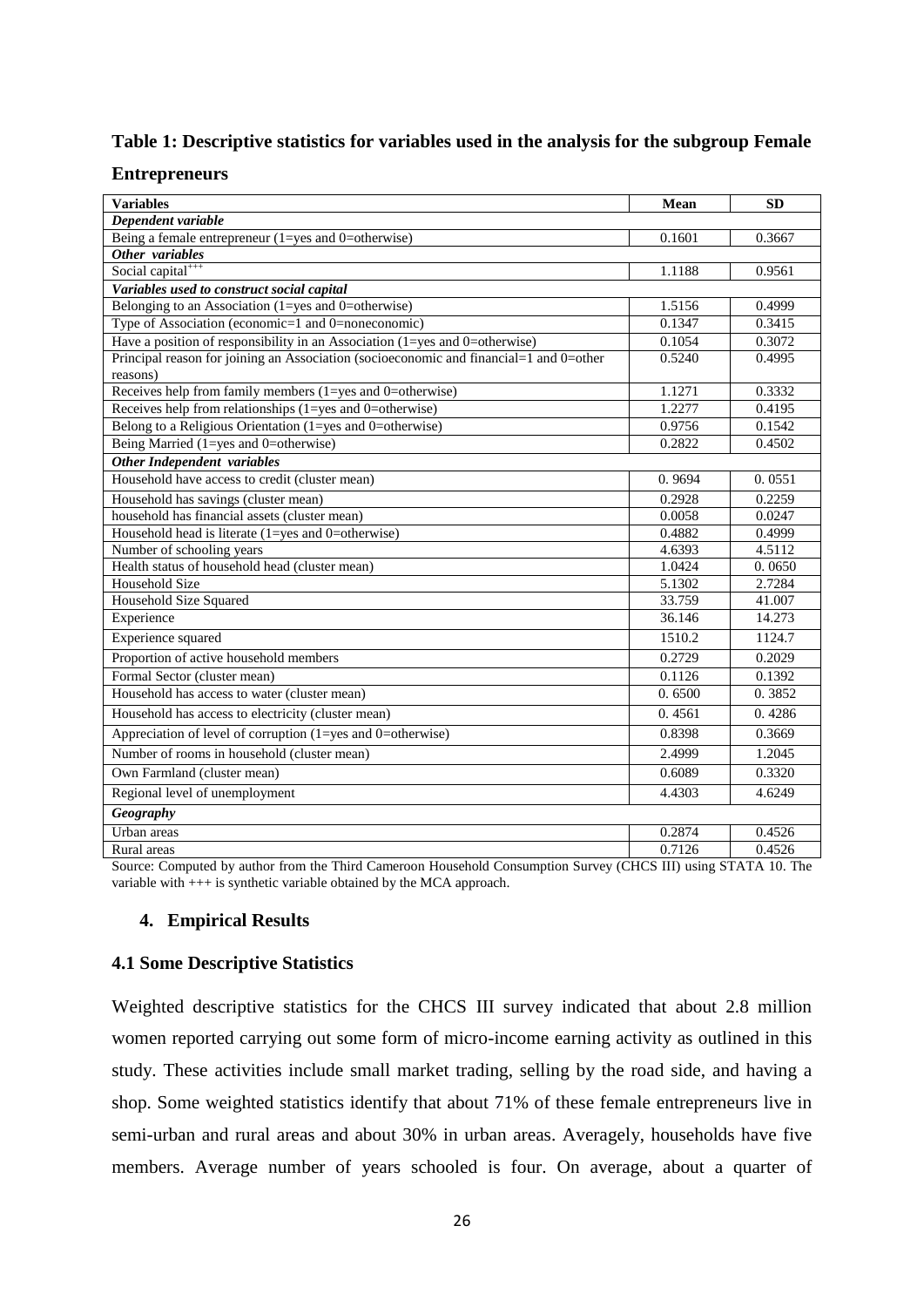household members are active and/or working. Average rate of unemployment, at the regional level, for the group of entrepreneurs is 4.4. Cluster means associated to access to credit was 0.96, to savings was 0.23 and to financial assets was 0.006. To construct the synthetic variables for social capital we used the MCA method. Modalities used to construct these synthetic variables indicate that about 50% of these women join an association for financial gains and economic reasons. Average values associated to help received from friends and family revolved around 1.2. The average value for our social capital index was 1.11. The ordering of the various scores were generated and normalized to treat for the presence of negative values which may cloud the classification of attribute and interpretation of results.

# <span id="page-26-0"></span>**4.2 Drivers of Social Capital**

Table 2 indicates result showing how variables used to construct the social capital index by the multiple correspondence analyses method dictate social capital.

| Number of Observations: 2161; Percentage share of first axis: 28.85; Percentage share of second axis: 15.59 |               |                                                                   |       |                    |       |                      |                 |
|-------------------------------------------------------------------------------------------------------------|---------------|-------------------------------------------------------------------|-------|--------------------|-------|----------------------|-----------------|
|                                                                                                             | <b>Scores</b> |                                                                   |       | <b>Correlation</b> |       | <b>Contributions</b> | Total % Inertia |
| Variable                                                                                                    | <b>First</b>  | Second Axis   First Axis   Second Axis   First Axis   Second Axis |       |                    |       |                      |                 |
| <b>Belonging to an Association</b>                                                                          |               |                                                                   |       |                    |       |                      | 12.5%           |
| Yes                                                                                                         | 1.776         | 0.033                                                             | 0.855 | 0.000              | 0.103 | 0.000                | 0.064           |
| N <sub>0</sub>                                                                                              | $-1.668$      | $-0.031$                                                          | 0.855 | 0.000              | 0.096 | 0.000                | 0.061           |
|                                                                                                             |               | <b>Type of Association</b>                                        |       |                    | 0.080 |                      | 12.5%           |
| Economic                                                                                                    | 2.754         | $-0.447$                                                          | 0.340 | 0.005              | 0.011 | 0.000                | 0.108           |
| No Economic                                                                                                 | $-0.429$      | 0.070                                                             | 0.340 | 0.005              | 0.069 | 0.001                | 0.017           |
| Have a position of responsibility in an Association                                                         |               |                                                                   |       |                    | 0.056 |                      | 12.5%           |
| Yes                                                                                                         | 2.669         | 0.751                                                             | 0.242 | 0.010              | 0.006 | 0.000                | 0.112           |
| N <sub>0</sub>                                                                                              | $-0.315$      | $-0.088$                                                          | 0.242 | 0.010              | 0.050 | 0.003                | 0.013           |
|                                                                                                             |               | Principal reason for joining an Association                       |       |                    | 0.200 |                      | 12.5%           |
| Socio-Economic and Financial                                                                                | 1.644         | 0.098                                                             | 0.858 | 0.002              | 0.105 | 0.000                | 0.060           |
| Other reasons                                                                                               | $-1.810$      | $-0.108$                                                          | 0.858 | 0.002              | 0.095 | 0.000                | 0.065           |
|                                                                                                             |               | <b>Receives help from Family members</b>                          |       |                    | 0.000 |                      | 12.5%           |
| Yes                                                                                                         | 0.020         | $-0.745$                                                          | 0.001 | 0.593              | 0.000 | 0.024                | 0.016           |
| N <sub>0</sub>                                                                                              | $-0.140$      | 5.112                                                             | 0.001 | 0.593              | 0.000 | 0.164                | 0.109           |
|                                                                                                             |               | <b>Receives help from Relationships</b>                           |       |                    | 0.000 |                      | 12.5%           |
| Yes                                                                                                         | 0.021         | $-1.064$                                                          | 0.000 | 0.598              | 0.000 | 0.043                | 0.028           |
| N <sub>o</sub>                                                                                              | $-0.071$      | 3.607                                                             | 0.000 | 0.598              | 0.000 | 0.146                | 0.097           |
| <b>Belonging to a Religious Orientation</b>                                                                 | 0.002         |                                                                   | 12.5% |                    |       |                      |                 |
| Yes                                                                                                         | 0.026         | $-0.067$                                                          | 0.008 | 0.028              | 0.000 | 0.000                | 0.003           |
| N <sub>0</sub>                                                                                              | $-1.031$      | 2.685                                                             | 0.008 | 0.028              | 0.002 | 0.009                | 0.122           |
| <b>Being Married</b>                                                                                        |               |                                                                   |       |                    |       |                      | 12.5%           |
| Yes                                                                                                         | $-0.171$      | 0.418                                                             | 0.003 | 0.011              | 0.001 | 0.002                | 0.090           |
| No                                                                                                          | 0.067         | $-0.164$                                                          | 0.003 | 0.011              | 0.000 | 0.001                | 0.035           |
| <b>TOTAL</b>                                                                                                |               |                                                                   |       |                    |       |                      | 100%            |

**Table 2: Synopsis of computed Synthetic varaible for Social Capital of Female Entrepreneurs**

*Source:* Computed by author from the Third Cameroon Household Consumption Survey (CHCS III) using STATA 10.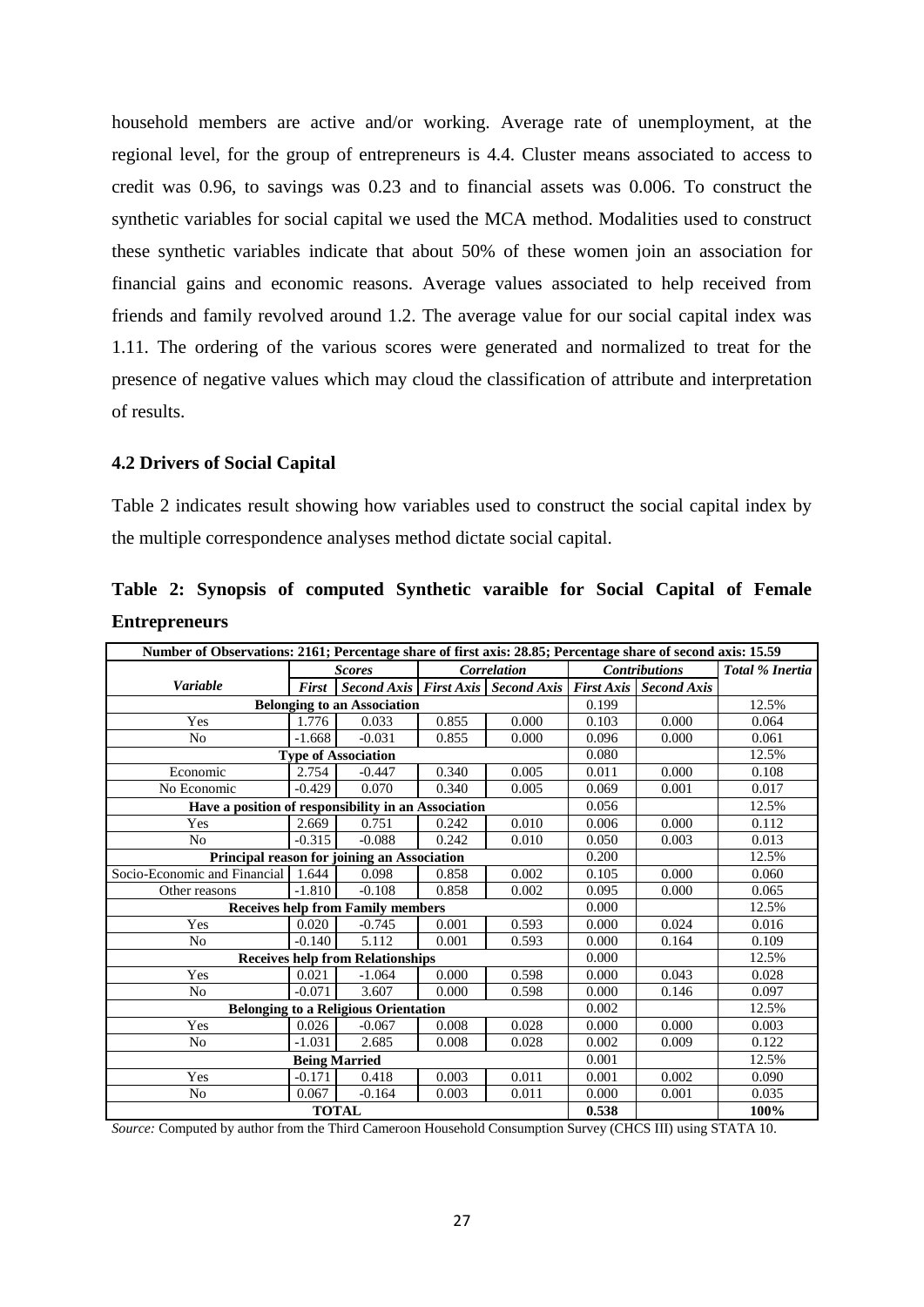Modalities used to construct the social capital index have ordinal orderings consistent with their contributions in the first factorial axis (Asselin and Anh, 2005). The first factorial axis accounts for about 28% of the total inertia. Results indicate that belonging to an association, type of association, position in the association, motive for belonging to association, receives help from family, receives help from relations, belonging to a religious orientation all contributed in building the social capital of female entrepreneurs in Cameroon. However, regarding the variable being married, it was rather the modality not married that contributed in accounting for social capital. This result indicates that marriage does not contribute favourably in the construction of social capital for female entrepreneurs. A potential explanation may be pointing to a possible trade-off between association membership activities and household duties for married women which decreases efforts put in place by these women in constituting their social capital. This might also be explained by the fact that a single woman is more likely to be creative in ways for making money. However, it should also be noted that the correlations are mostly strong for the variables belonging to an association and economic reasons for joining a socioeconomic/financial association. Regarding the contribution of modalities of the different variables to the first factorial axis, except for the variable - type of association, all other modalities of variables associated to the stock of social capital had higher contributions.

# <span id="page-27-0"></span>**4.3 Determinants of Female entrepreneurship in Cameroon**

Table 3 posts results identifying determinants of female entrepreneurship in Cameroon. These variables are captured at individual, household and community levels. Robust estimates that reduce potential endogeneity bias are generated. The overall model is globally significant. The predicted probability for being a female entrepreneur in Cameroon is about 0.11. This indicates that it is difficult for women in general to undertake entrepreneurial activities in Cameroon. This finding corroborates results from studies by Ekpe et al. (2010) and the ILO (2003) report. Where the former identify that women face a lot of difficulty to undertake entrepreneurial activities in Nigeria, the later agree with this observation for the case of female entrepreneurs in Kenya and Tanzania.

Determinants of female entrepreneurship identify that social capital and microcredit relate positively to the probability of being a female entrepreneur (Table 3, column 1). Both variables were significant at the 1% level. Furthermore, regarding the social capital index, a percentage increase in owning and/or accessing some stock of social capital increases the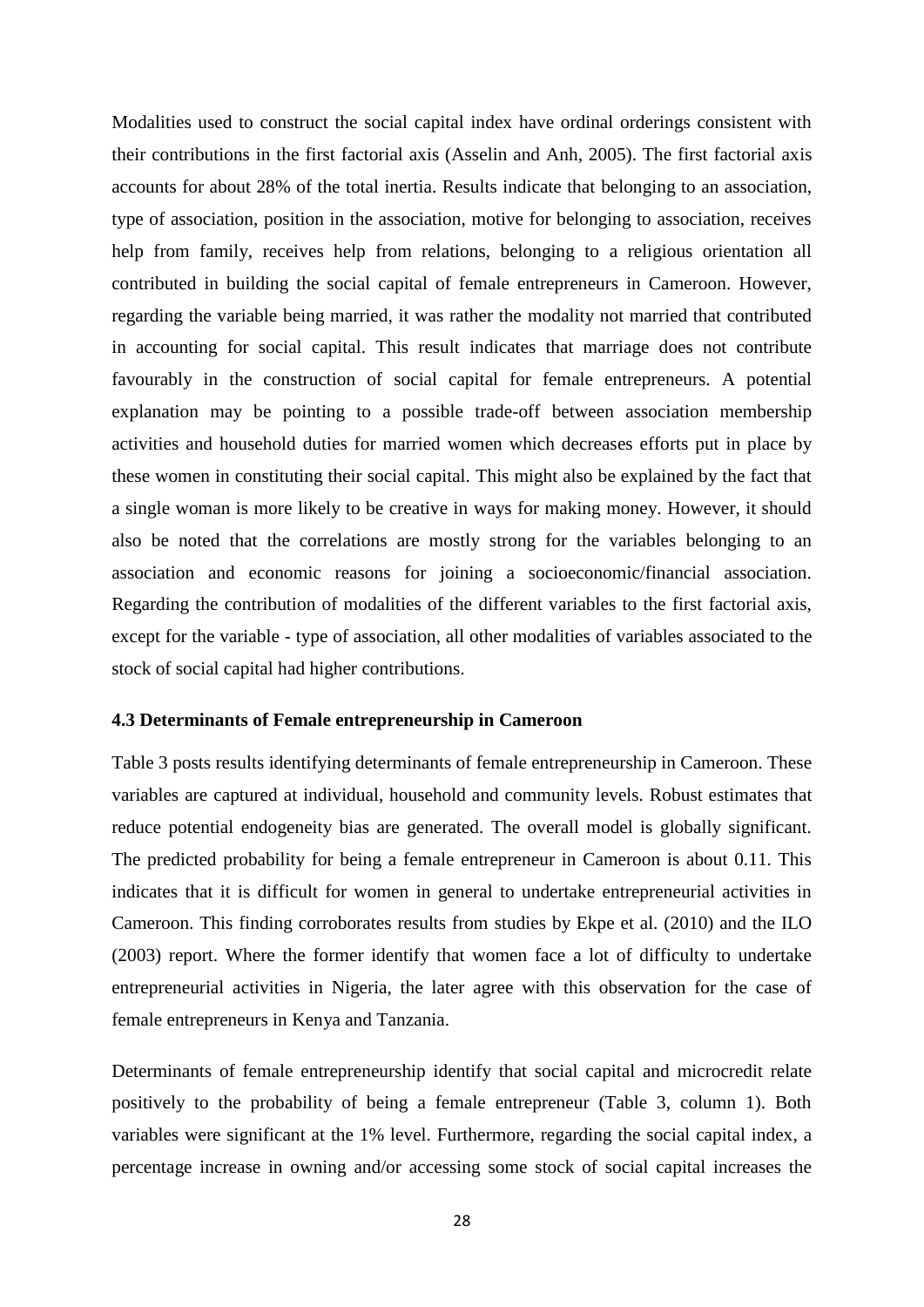probability of women to undertake an entrepreneurial activity by 18.2% (Annex Table 3, column 2). Social capita encompasses issues like trust, norms, and safety net mechanisms that are put in place by a given society. These findings are consistent with Giannetti and Simonov (2004) who find, for instance, that by and large, social norms influence entrepreneurial entry in Sweden. Goitom (2006) also observe that social networks play an important role in starting business activities for first generation East African migrants in Seattle, USA.

Microcredit is argued as crucial because despite these entrepreneurs having ideas and being motivated, without financial backing, they never fully develop these ideas (Lakwo, 2007). In this study we identify that microcredit, through the following canals (a) access to credit, (b) having saving and (c) having some form of financial asset, positively relate with the probability of being a female entrepreneur in Cameroon (Table 3, column 1). These three variables are significant at one percent. This indicates that accessing credit increases the probability of being a female entrepreneur by 43%. For having savings and having some financial asset the probabilities are 86.4% and 17.5% respectively (Table 3, column 2). These result points to the important role access to microcredit can play. However, the high elasticity for the variable having some saving highlight the peculiarity of female entrepreneurs in the informal sectors in an African setting. Women have very limited access to credit (NIS, 2008) and consequently, women willing to undertake some form of micro-economic activity usually rely on their savings. They tend to save money with the view of reaching a threshold good enough to undertake some form of petty trading activities. Cheston and Kuhn (2002); Akanji (2006); Brana (2008) and Iganiga (2008) also find similar results.

# <span id="page-28-0"></span>**4.4 Other Personal, Cultural and Community Determinants of Female entrepreneurship in Cameroon**

Human capital captured by education and health affects female entrepreneurship. Regarding education, whereas the probability of being a female entrepreneur increases by 11% when a woman is literate, this probability decreases by 14% when the number of years of schooling by the female entrepreneur increases. These results indicate that, whereas just being literate increases the probability of being a female entrepreneur, as these women invest in more years of schooling they tend not to undertake entrepreneurial activities because they may focus more on salaried employment. Regarding health, the probability associated to becoming a female entrepreneurship marginally increased by a percentage point (Table 3, column 1 & 2).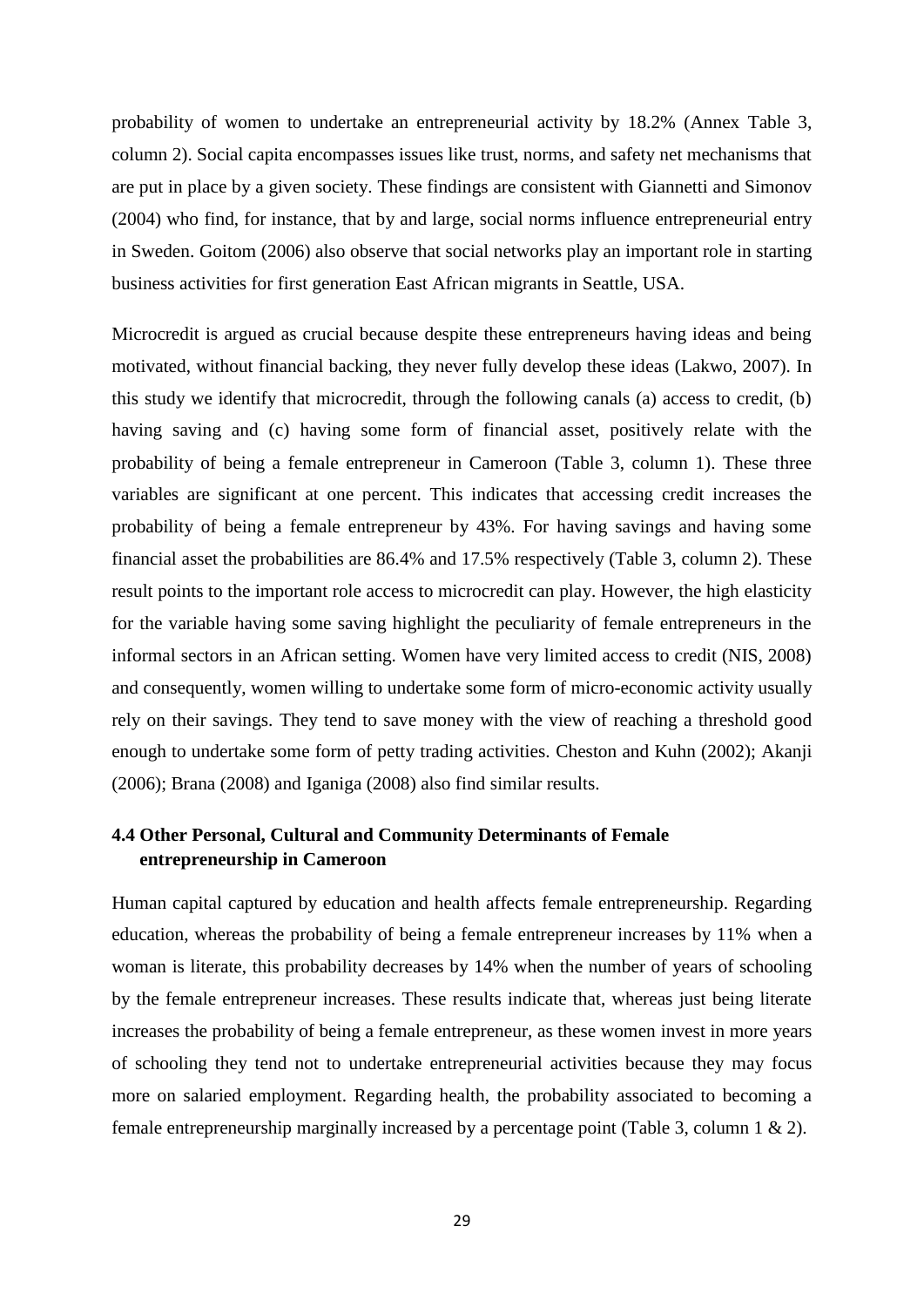Other variables that related positively to female entrepreneurship were experience, proportion of active household members, access to electricity, the number of rooms and owning farmland. These variables were significant at a percentage point (Table 3, column 1 & 2). Experience, used as a proxy for age and ability to innovate positively affects the probably of female entrepreneurship. Assimilation of knowledge and the ability to efficiently manage her business structure has been identified as crucial in entrepreneurial activities (Cunha, 2007; Jill et al., 2007).

Variables that relate negatively to female entrepreneurship where household size, household size squared, experience squared, working in the formal sector, access to water, evidence of corruption and regional unemployment(Table 3, column 1 & 2). Evidence of corruption and regional unemployment reduces the probability of being a female entrepreneur by 12 and 2.5 percentage points respectively (Table 3, column 2). These two variables used as proxies for appreciation of institutions indicate that corrupt institutions hamper female entrepreneurship in Cameroon. Regarding household size, large household sizes tend to dent household saving and therefore household financial assets that could be mobilized and invested into a business ventures.

In terms of locality, the probability of being a female entrepreneur decreases by 36% when you reside in urban areas. This likely indicates that activities carried out by self-employed female entrepreneurs, who work mostly in the informal sector, are situated in semi-urban and rural areas. Consequently, since these women are phased-out in the urban areas by men carrying out petit trading activities in the informal sector, they tend to thrive in semi-urban and rural areas that act as sources of raw material to urban areas.

# <span id="page-29-0"></span>**4.5 Welfare comparisons between female entrepreneurs with and without access to social capital and credit in Cameroon**

In this section we undertake a comparative analysis of welfare of female entrepreneurs with access to both social capital and credit versus those who do not have access to social capital and credit by computing poverty and inequality levels. To compute Lorenz curves for the different groups and the inequality and poverty values we use total expenditures as a proxy for income because data on income was not available as households were reticent on reporting their income. The welfare cut-off point chosen for this study is similar to the poverty line defined by the National Institute of Statistics.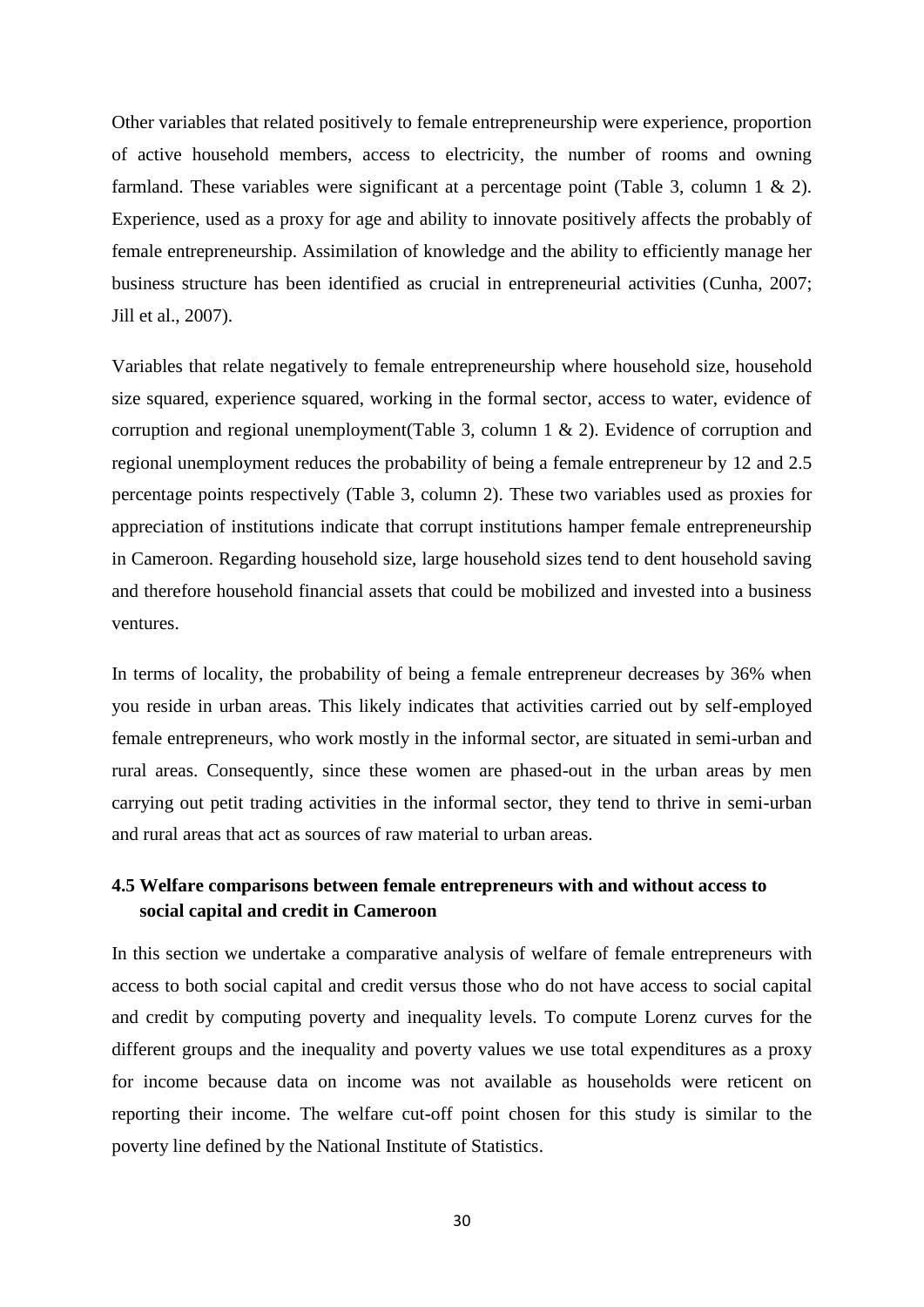Comparing welfare outcomes for those female entrepreneurs who had access to social capital and credit against those who had neither of the two we obtain the following results (see Table, 4). Inequality among female entrepreneurs was 0.3991. However, inequality within the group of female entrepreneurs who had neither social capital nor access to credit was higher (0.4076) than those female entrepreneurs who had both access to social capital and credit (0.3885). Nevertheless, for both groups, inequality was highest between the  $50<sup>th</sup>$  to  $75<sup>th</sup>$ percentiles as posted in Figure 1.

**Figure 1: Lorenz curves for female entrepreneurs who had some social capital and access to microcredit against those who had neither social capital nor credit**



Source: computed by author using the DASP software.

A comparison of welfare levels indicate that for the incidence, depth and severity of welfare, for female entrepreneurs was 5.7, 1.5 and less than one percentage points respectively (Table 4). In addition, those female entrepreneurs who had neither some form of social capital nor accessed credit were less well-off than their corresponding counterpart.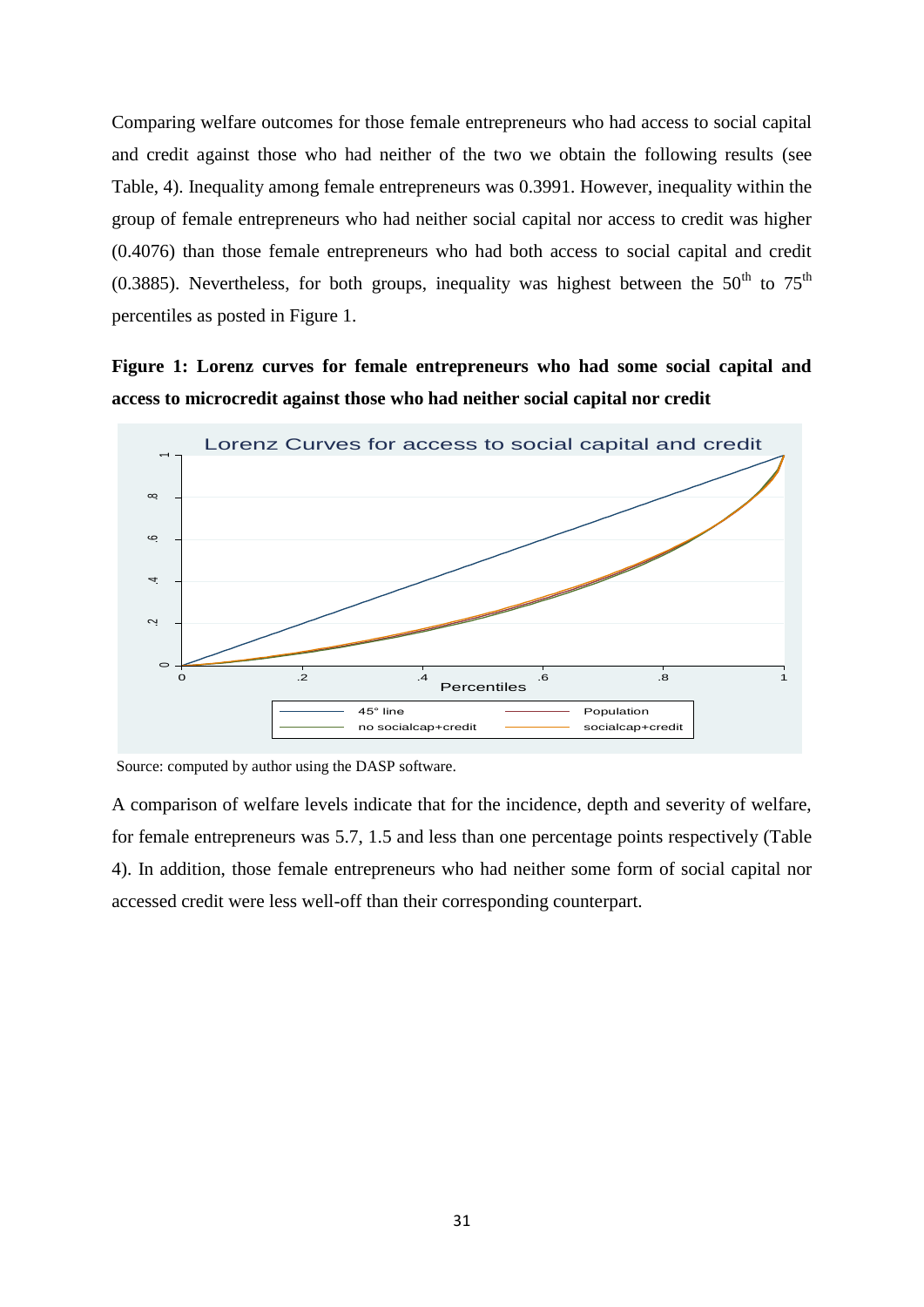| Female entrepreneurs having both social capital and       | Female entrepreneurs having neither social capital nor |  |  |  |  |
|-----------------------------------------------------------|--------------------------------------------------------|--|--|--|--|
| access to credit                                          | access to credit                                       |  |  |  |  |
| <b>Inequality (Gini values)</b>                           |                                                        |  |  |  |  |
| $0.3885^{\rm a}$                                          | $0.4076^{\rm a}$                                       |  |  |  |  |
| (0.0254)                                                  | (0.0222)                                               |  |  |  |  |
| Total Inequality: 0.3991 <sup>a</sup>                     |                                                        |  |  |  |  |
| (0.0173)                                                  |                                                        |  |  |  |  |
| Poverty values (incidence, depth and severity of welfare) |                                                        |  |  |  |  |
| <b>Incidence of Welfare</b>                               |                                                        |  |  |  |  |
| $0.0314^a$                                                | $0.0986^{\rm a}$                                       |  |  |  |  |
| (0.0053)                                                  | (0.0180)                                               |  |  |  |  |
| Total incidence of welfare: 0.0571 <sup>a</sup>           |                                                        |  |  |  |  |
| (0.0085)                                                  |                                                        |  |  |  |  |
|                                                           | <b>Depth of Welfare</b>                                |  |  |  |  |
| $0.0073^a$                                                | $0.0282^{\text{a}}$                                    |  |  |  |  |
| (0.0015)<br>(0.0065)                                      |                                                        |  |  |  |  |
| Total depth of welfare: 0.0153 <sup>a</sup>               |                                                        |  |  |  |  |
| (0.0032)                                                  |                                                        |  |  |  |  |
| <b>Severity of Welfare</b>                                |                                                        |  |  |  |  |
| $0.0029$ <sup>a</sup><br>$0.0120^a$                       |                                                        |  |  |  |  |
| (0.0008)<br>(0.0031)                                      |                                                        |  |  |  |  |
| Total severity of welfare: 0.0064 <sup>a</sup>            |                                                        |  |  |  |  |
| (0.0016)                                                  |                                                        |  |  |  |  |

**Table 4: A comparative analysis of welfare of female entrepreneurs have access to social capital and credit versus those who do not have access to social capital and credit**

Source: computed by author. Figures in parentheses represent standard errors. a, b and c indicate significance at the 1%, 5% and 10% levels respectively.

For the incidence of welfare, on average, the latter had three times as more less well-off than the former (9.8% against 3.1%). Concerning the depth of welfare we had 2.8% against 0.7%, respectively. Regarding the severity, we had 1.2% against 0.2%, respectively (Table 4). These results indicate that social capital and access to credit aid female entrepreneurs enhance their entrepreneurial activities and also help them have relatively higher levels of welfare than those female entrepreneurs who did not have both some social capital and access to credit, though on average this cohort of women were better-off than the rest of the women.

Furthering the analysis of welfare, we use the DASP 2.1 software (Araar and Duclos, 2009) to compute the dominance curves for inequality and poverty when female entrepreneurs have access to social capital and access to credit against female entrepreneurs who have only access to credit (see Table, 5).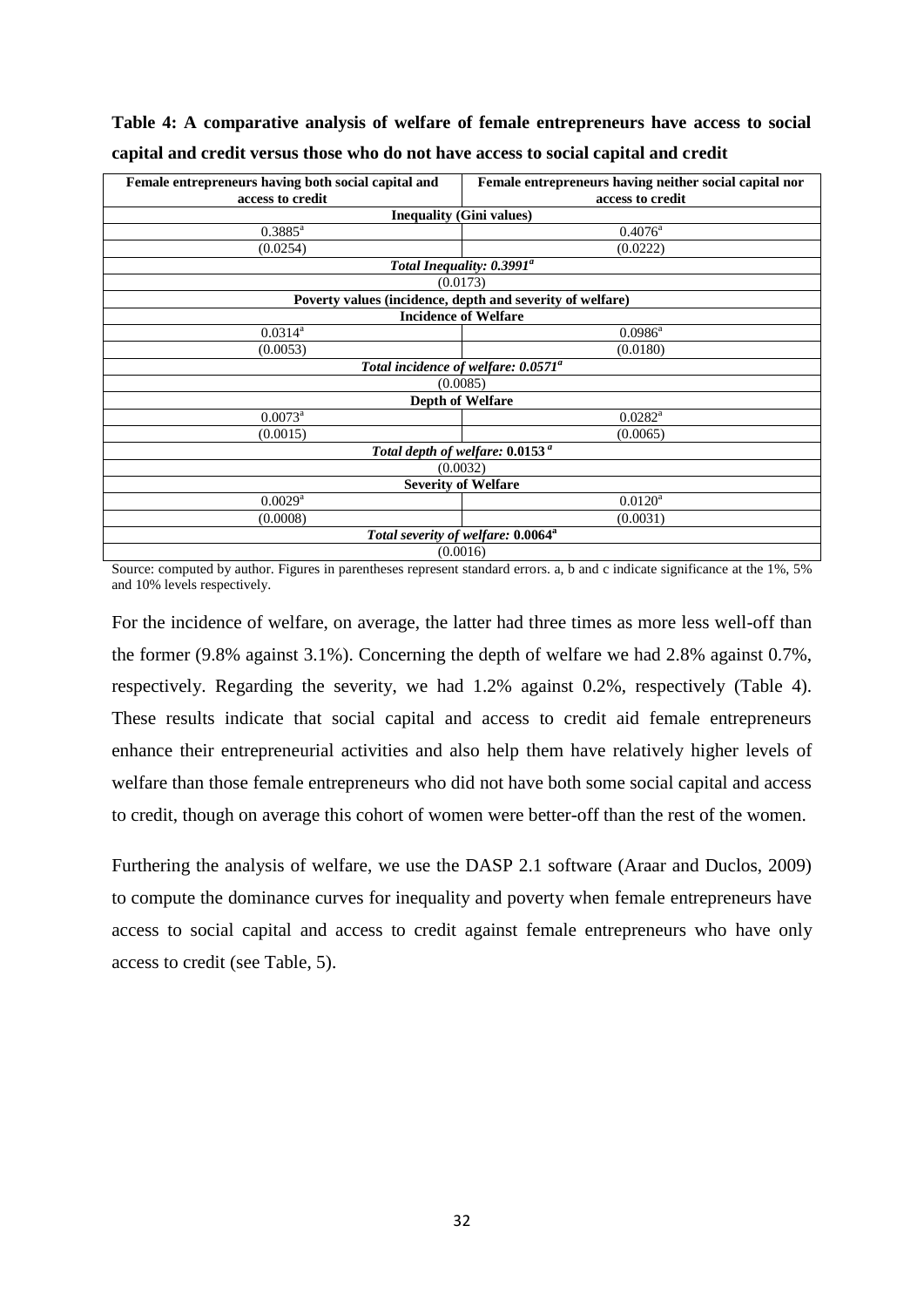| <b>Inequality Dominance Analysis</b> |                              |      |  |  |  |  |
|--------------------------------------|------------------------------|------|--|--|--|--|
| <b>Number of Intersections</b>       | Critical percentile          | Case |  |  |  |  |
|                                      | 0.963                        |      |  |  |  |  |
|                                      | 0.981                        |      |  |  |  |  |
|                                      | 0.997                        |      |  |  |  |  |
|                                      | 0.997                        | ┍┑   |  |  |  |  |
| <b>Poverty Dominance Analysis</b>    |                              |      |  |  |  |  |
| <b>Number of Intersections</b>       | <b>Critical Poverty line</b> | Case |  |  |  |  |
|                                      | 7,182,054 CFA                | Α    |  |  |  |  |
|                                      | 10,909,544 CFA               |      |  |  |  |  |

**Table 5: Inequality and Poverty dominance analysis for female entrepreneurs who had access to social capital and credit versus female entrepreneurs who only access to credit**

Source: Computed by author.

Notes:

For inequality dominance analysis; (a) Case A indicates that curve 1 is below curve 2 before the intersection; and (b) Case B indicates that curve 1 is above curve 2 before the intersection.

For poverty dominance analysis: (a) Case A indicates that before, intersection, distribution 2 dominates distribution 1; and (b) Case B indicates that before this intersection, distribution 1 dominates distribution 2.

For the inequality dominance, the distribution of female entrepreneurs who had access to social capital and credit was above those who had only access to credit till the  $96<sup>th</sup>$  percentile, dips below the later and the increased till the  $98<sup>th</sup>$  percentile, after which they equated themselves from the  $99<sup>th</sup>$  percentile. Concerning the poverty dominance analysis, the distribution for the adult equivalence expenditure associated to female entrepreneurs who have only access to credit dominated those female entrepreneurs who had access to social capital and access to credit till the point A. After point A, we note the reverse (that is till point B). This indicated that as female entrepreneurs who enjoy higher levels of welfare, are those who had access to social capital and credit, and they were well-off than those who only had access to credit (Table 5).

## <span id="page-32-0"></span>**5. Conclusion**

In this study, we attempted to investigate the implications of microcredit and social capital on female entrepreneurship in Cameroon. Specifically, we (a) constructed a social capital indicator; (b) identified individual and community characteristics that affect female entrepreneurship; and (c) investigated welfare outcomes for female entrepreneurs having both access to social capital and credit against those entrepreneurs who do not have access to social capital and credit in Cameroon. The methodologies adopted for this endeavour were the Multiple Correspondence Analyses, the Logit regression, and the Foster-Greer-Thorbeck poverty indices and Gini coefficient to measure poverty and inequality outcomes.

Results showed that access to microcredit and the acquisition of social capital both contribute towards increasing the probability of female entrepreneurship in Cameroon. Results from the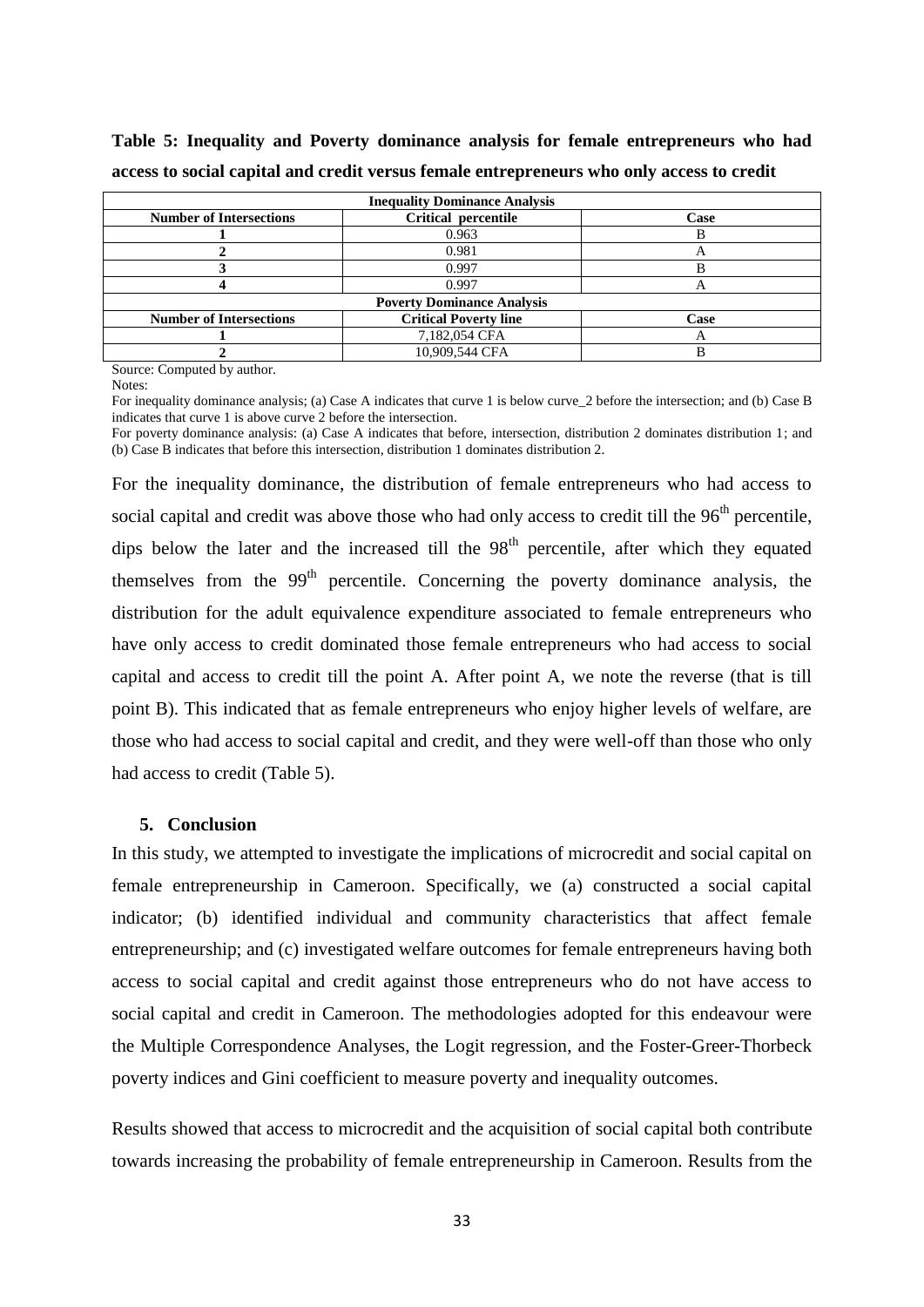MCA indicate that that belonging to an association, type of association, position in the association, motive for belonging to association, receives help from family, receives help from relations, belonging to a religious orientation all contributed in building the social capital of female entrepreneurs in Cameroon.

As per determinants of drivers of female entrepreneurship we found that in addition to social capital and microcredit, education, health, experience, proportion of active household members, access to electricity, the number of rooms and owning farmland also enhanced the probability of being a female entrepreneur. On the other hand, variables that relate negatively to female entrepreneurship where household size, household size squared, experience squared, working in the formal sector, access to water, evidence of corruption, regional unemployment and residing in urban areas.

Lastly, study welfare outcomes between female entrepreneurs with access to both social capital and credit and those who do not have access to social capital and credit for poverty and inequality we noted that inequality and poverty for the former had lower than the latter. Dominance analysis corroborate the fact that female entrepreneurs who enjoy higher levels of welfare, are those who had access to social capital and credit, and they were well-off than those who only had access to credit.

This study derives its policy relevance from the 2009 Cameroon Growth and employment Strategy Paper (GESP) which indicates the important role of creating enterprises that will employ individuals and reduce unemployment for sustainable growth. The implications of our findings are that promoting networking and access to microcredit among women would be instrumental in encouraging female entrepreneurship in Cameroon. These, together with government efforts at adopting one-stop shops for business facilitation and legislation for guaranteed group-lending are likely to ameliorate the investment climate, encourage female entrepreneurs to increasingly venture into formal sector activities, reduce poverty and inequality, and provide the basis for more sustainable growth.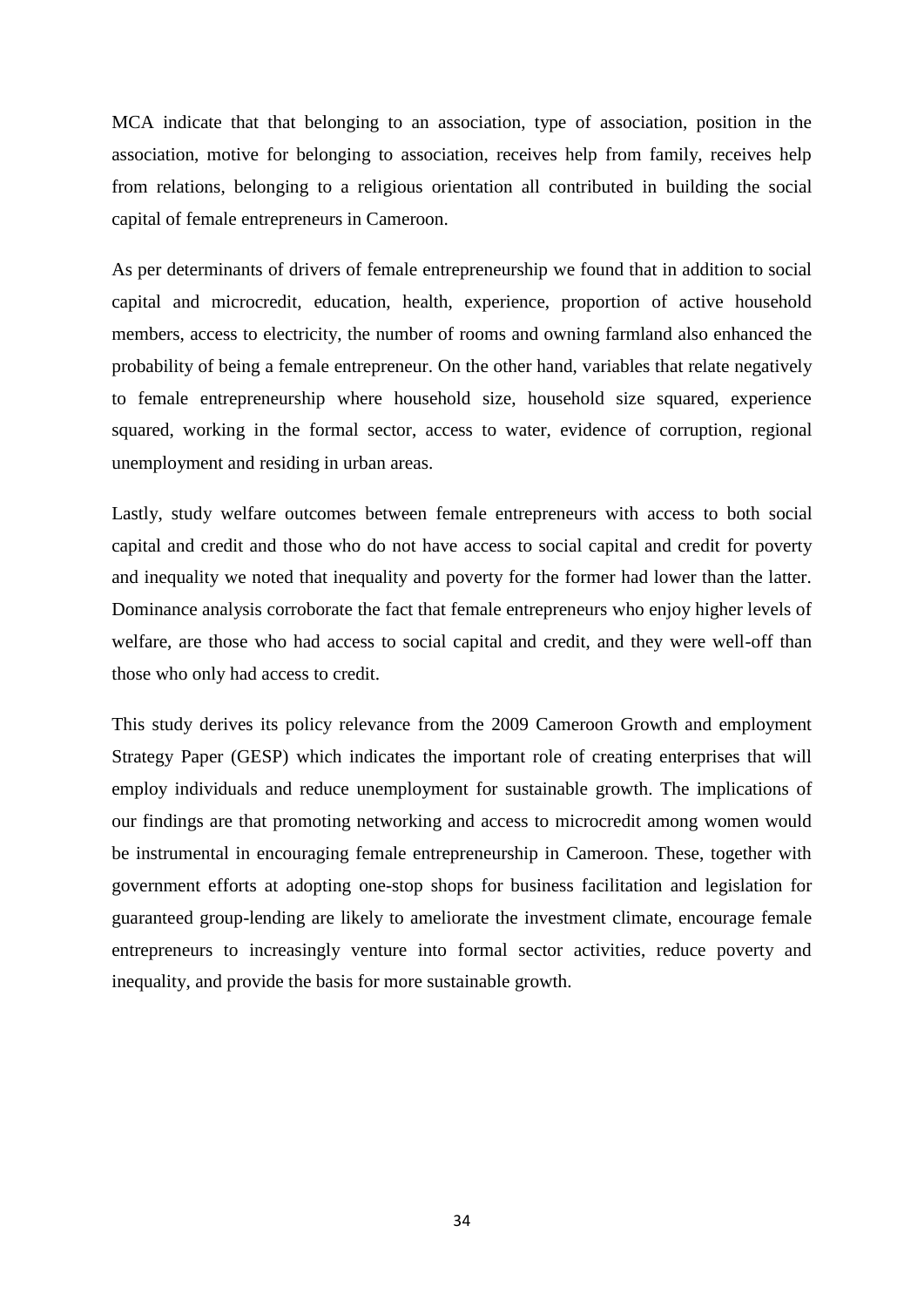# <span id="page-34-0"></span>**Bibliography**

- Adler, P and Kwon, S-W. (2002). "Social Capital: Prospects for a New Concept". *Academy of Management Review*, 27(1): 17-40.
- Akanji, O. O. (2006). "Microfinance as a strategy for poverty reduction". *Central Bank of Nigeria Economic and Financial Review*, 39 (4).
- Aldrich, H and Fiol, M.C. (1994). "Fools rush in? The Institutional Context of Industry Creation". *Academy of Management Review*, 19(4): 645-670.
- Aldridge, H., and Zimmer, C. (1986). "Entrepreneurship through Social Networks". In D. Sexton, and R. Smilor (Eds.), The Art and Science of Entrepreneurship: 3-23. Cambridge, MA: Ballinger Publishing Company.
- Alemayehu, G., Neik de Jong, M.S. Kimenyi and, G., Mwabu. (2005). 'Determinants of Poverty in Kenya: A Household Level Analysis'. Working Paper 2005-44, Department of Economics, University of Connecticut.
- Allen, I. E., Elam, A., Langowitz, N. & Dean, M. (2008). 2007 Global Entrepreneurship Monitor report on women and entrepreneurship. Babson College: The Center for Women's Leadership.
- Allison, C., Chell, E., and Hayes, J. (2000). "Intuition and Entrepreneurial Behaviour". *European Journal of Work and Organizational Psychology*, 9(1): 33-43.
- Alvarez, S. A., and Barney, J. (2005). "How Entrepreneurs Organize Firms Under conditions of Uncertainty". *Journal of Management*, 31(5): 776-793.
- Alvarez, S. A., and Barney, J. (2006). " Discovery and Creation: Alternative Theories of Entrepreneurial Action". Fisher College of Business, Columbus, Ohio, USA. May 2006.
- Amemiya, T. (1981). 'Qualitative Response Model: A Survey'. *Journal of Economic Literature*, vol. 19, No.4.
- Anderson, C.L., Locker, L and Nugent, R. (2000). "Microcredit Social Capital and Common Pool Resources". Presented at "Constituting the Commons", the  $8<sup>th</sup>$  conference of the International Association for the Study of Common Property, Bloomington, Indiana, WA, May 31-June, 4, 2000.
- Araar, A and Duclos, J. Y. (2009). Distributive Analysis Stata Package (DASP) 2.1 software. University of Laval, CIRPEE and the Poverty Economic and Policy Research Network.
- Araar, A. (2006), "Poverty, Inequality and Stochastic Dominance, Theory and Practice: Illustration with Burkina Faso Surveys". Working Paper, 0634. Centre Interuniversitaire sur le Risque, les Politiques Economique et sur L'emploi (CIRPEE), Department of Economics, Université Laval, Canada.
- Asselin, L-M. (2005). "Multidimensional Poverty Measurement with Multiple Correspondence Analysis." Paper presented at the International conference: the Many Dimensions of Poverty. Brasilia, Brasil, 29-31 August 2005.
- Australian Government Aid Overseas programmes (2008). Microfinance. Focus June-September, 2008, 29, 30 and 31.
- Baker, T., and Nelson, R. (2005). "Creating Something from Nothing: Resource Construction through Entrepreneurial Bricolage". *Administrative Science Quarterly*, 50: 329-366.
- Barney, J. B. (1986). "Strategic Factor Markets: Expectations, Luck, and Business Strategy". *Management Science*, 32(10): 1231-1241.
- Bastelaer Van, . (1999). "Does Social Capital Facilitate the Poor Access to Credit". SCI Working Paper No. 8, The World Bank, Washington DC.
- Baye M., F and Epo, N, B. (2009). "Explaining Inter-Household Gender Inequality in Cameroon: An Oaxaca-Blinder Approach". Paper presented at the 65th annual congress of the International Institute of Public Finance (IIPF), in Cape Town, South Africa, from the 13th to 16th August 2009.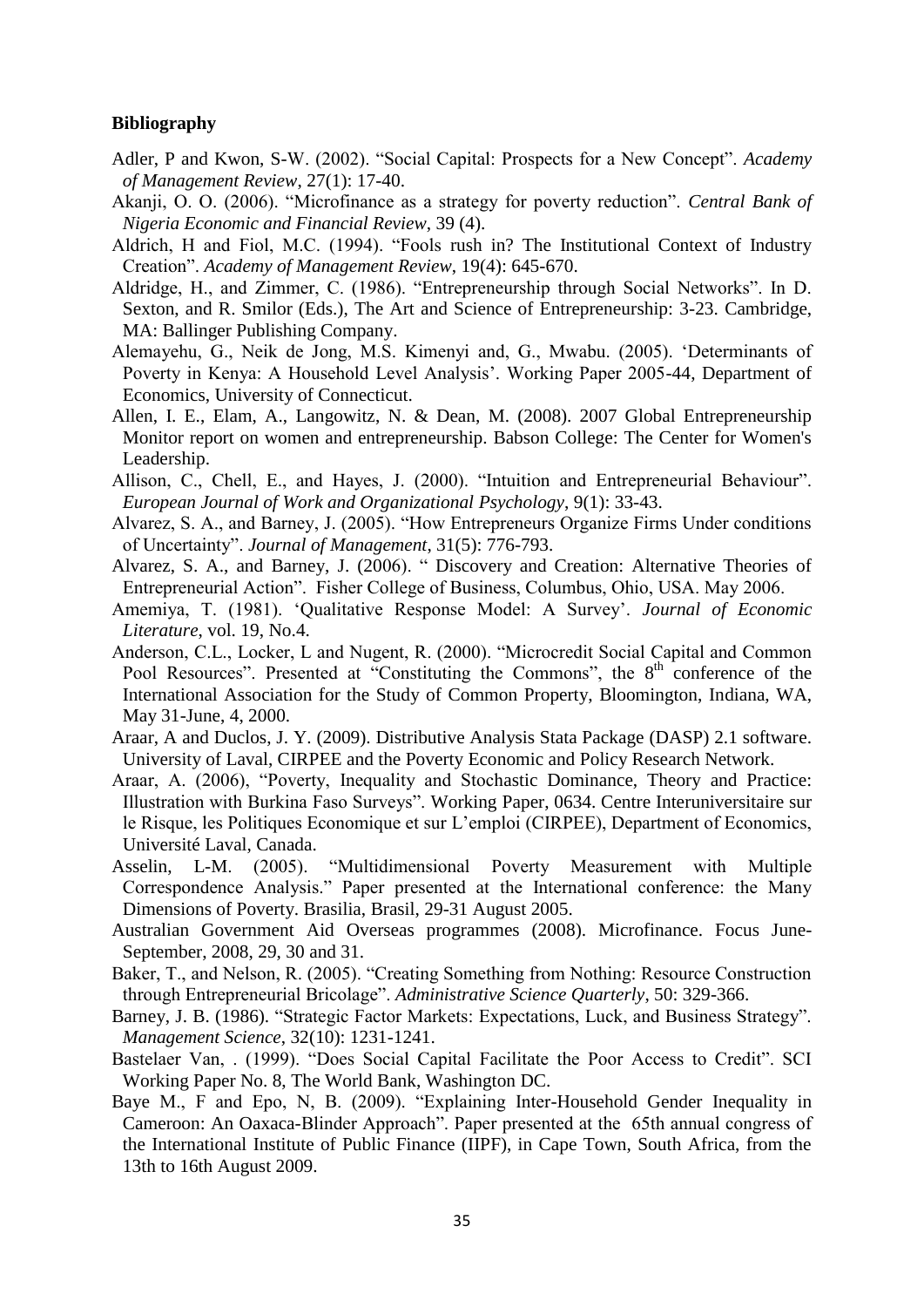- Bazan, L and H., Schmitz. (1997). "Social Capital and Export growth: An Industrial Community in Southern Brazil". IDS Discussion paper No. 361. Institute of Development Studies, University of Brighton.
- Bebbington, A. (1997). "Social Capital and Rural Intensification: Local Organisation and Islands of Sustainability in Rural Andes". *The Geographical Journal*, 163 (2): 189-197.
- Begley, T., and Boyd, D. (Eds.). (1986). Psychological characteristics associated with entrepreneurial performance. Babson Park: Babson College.
- Brana, S. (2008). "Microcredit in France: Does gender matter?". 5th Annual Conference-Nice. European Microfinance Network.
- Brealey, R., and Myers, S. (1988). Principles of Corporate Finance. New York: McGraw-Hill.
- Busenitz, L. W., and Barney, J. B. (1997). "Differences between Entrepreneurs and Managers in Large Organizations: Biases and Heuristics". *Journal of Business Venturing*, 12(1): 9.
- Caird, S. (1991). "The Enterprising Tendency of Occupational Groups". *International Small Business Journal*, 9: 75-81.
- Carter, N.M., Williams, M. and P.D. Reynolds. (1997). "Discontinuance among new Firms in Retail: the Influence of Initial Resources, Strategy and Gender". *Journal of Business Venturing* 12, 125-145.
- Chaganti, R. en S. Parasuraman. (1996). "A Study of the Impacts of Gender on Business Performance and Management Patterns in Small Businesses". *Entrepreneurship: Theory and Practice*, Winter 1996, 73-75.
- Cheston, S. and Kuhn, L. (2002). *Empowering women through microfinance*. A case study of Sinapi Aba Trust,Ghana. USA: Opportunity International.
- Chloupkovǎ, J and C., H., BjØrnskov. "Could Social Capital Help Czech Agriculture". *Agricultural Economics*, 48 (2002), 16: 245-249.
- Cohen, W., and Levinthal, R. (1990). "Absorptive Capacity: A New Perspective on Learning and Innovation". *Administrative Science Quarterly*, 35(1): 128-153.
- Coleman, J. (1988). "Social Capital in the Creation of Human Capital." *American Journal of Sociology*, 94 (Supplement) S95-S120.
- Coleman, J. (1990), Foundations of Social Theory. Cambridge, Mass.: Harvard University Press
- Creusot Anne-Claude (2006). « L'état des Lieux de la Microfinance au Cameroun » *Portail francophone de la microfinance,* BIM n° - 09, *[www.lamicrofinance.org](http://www.lamicrofinance.org/)*
- Cunha, M. P. (2007). "Entrepreneurship as decision-making: Rational, intuitive and improvisational approaches". *Journal of Enterprising Culture*, 15 (1), 1-20.
- Davidsson, P. (1995). "Culture, Structure and Regional levels of Entrepreneurship". *Entrepreneurship and Regional Development*, 7, 41-62.
- De Wit, G., and Van Winden, F. (1989). "An Empirical Analysis of Self-Employment in the Netherlands". *Small Business Economics*, 1: 263-272.
- Delmar, F. (2003). "Women Entrepreneurship: Assessing Data Availability and Future Needs". Paper for the Workshop on Improving Statistics on SMEs and Entrepreneurship, OECD, Paris, 17–19 September.
- Delmar, F. and P. Davidsson. (2000). "Where do they come from? Prevalence and Characteristics of Nascent Entrepreneurs". *Entrepreneurship and Regional Development,* 12, 1-23.
- Duflo, E., et Parenté W. (2009), "Développements Récents sur L'impact et les Mécanismes De La Micro Finance''. *Revue de Proparco*, No. 3, pp.10-12, Septembre 2009.
- Ekpe, I, Binti Mat, N and Razak C., R. (2010). "The Effect of Microfinance Factors on Women Entrepreneurs' Performance in Nigeria: A Conceptual Framework". *International Journal of Business and Social Science*, vol. 1 No. 2; November 2010.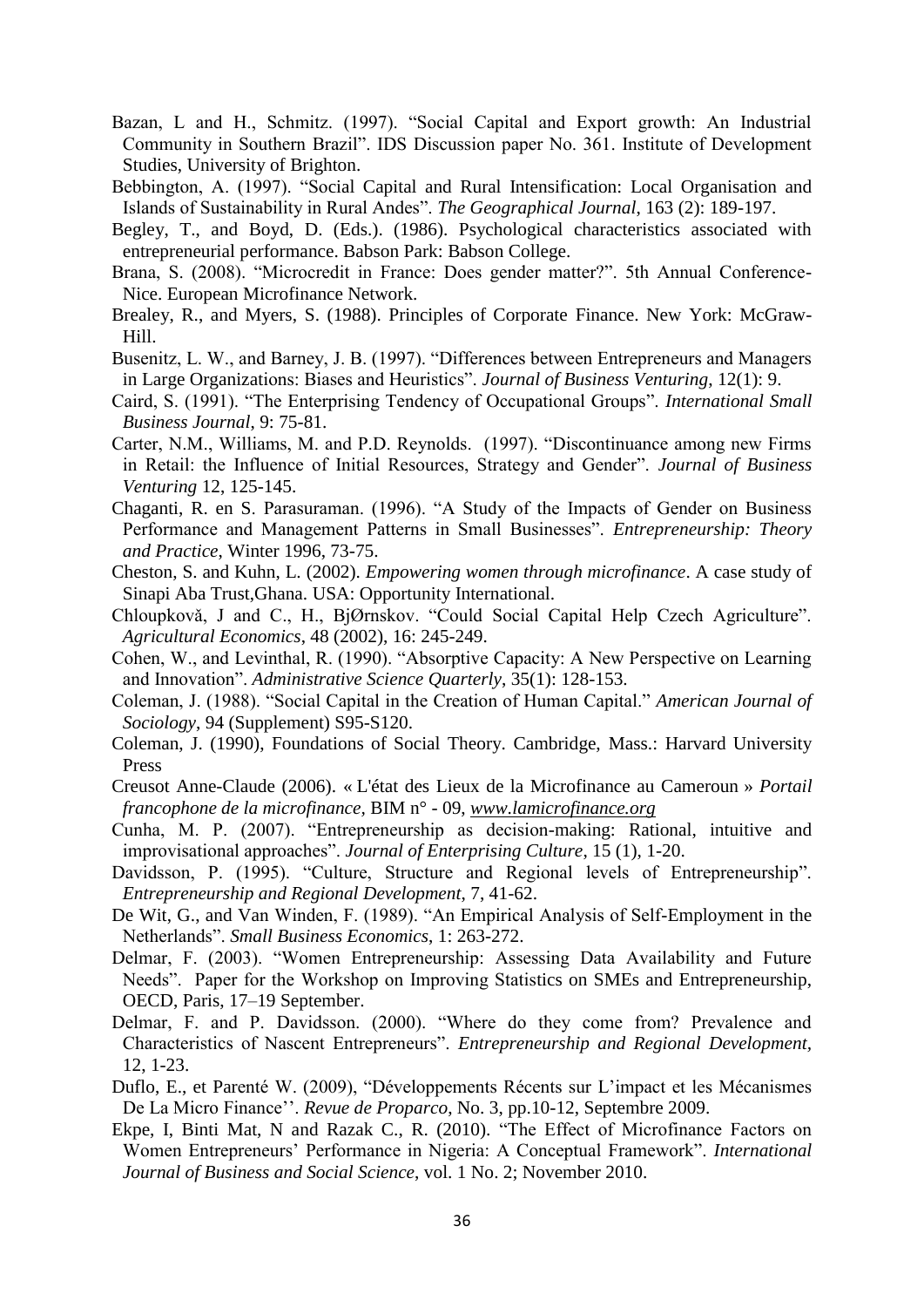- Epo, B., N and M. F., Baye. (2012). "Determinants of Well-being and Poverty Changes in Cameroon: 2001-2007". *African Development Review,* Vol. 24, No. 1, 1–16.
- Epo, B., N and F., M, Baye. (2011). "Constructing Multidimensional Education and Health Welfare Indexes in Cameroon: A Multiple Correspondence Analyses". *African Journal of Science, Technology, Innovation and Development*, Vol. 3, No. 2.
- Epo, N., B, Baye, M., F and T., A., N, Manga. (2011). "Explaining Spatial and Inter-temporal sources of Poverty, Inequality and Gender Disparities in Cameroon: A Regression-Based Decomposition Analysis". Poverty Monitoring and Measurement Analysis (PMMA) Working Paper 2011-15, Poverty and Economic Policy Research Network, [www.pep](http://www.pep-net.org/)[net.org](http://www.pep-net.org/)
- FAO. (2010). Rural women Entrepreneurship is "Good Business". Gender and Rural Employment Policy Brief Number 3, 2010.
- Fischer, E.M., Reuber, A.R. and L.S. Dyke. (1993). "A Theoretical Overview and Extension of Research on Sex, Gender and Entrepreneurship". *Journal of Business Venturing*, 8, 151- 168.
- Friijs, Christian, Thomas Pa ulsson and Charlie Karlsson (2002) "Entrepreneurship and Economic Growth: A Critical Review of Empirical and Theoretical Research," Östersund, Sweden, Institutet för tillväxtpolitiska studier.
- Gartner, W. B. (1985). "A Conceptual Framework for Describing the Phenomenon of New Venture Creation". *Academy of Management Review*, 10: 696.
- Gelb, A. (2001). "Gender and Growth, Africa's Missed Potential". Africa regional findings, No. 197, December. Washington D.C, World Bank.
- Gianneti, M and Simonov, A. (2004). "On the Determinants of Entrepreneurial Activity: Social Norms, Economic Environment and Individual characteristics". *Swedish Economic Policy Review*, 11, pg. 269-313. (2004).
- Gilad, B., Kaish, S., and Ronen, J. (1989). "Information, Search, and Entrepreneurship: A Pilot Study". *The Journal of Behavioural Economics*, 18(3): 217-235.
- Goheer, N., A. (2003). Women Entrepreneurs in Pakistan: How to Improve Their Bargaining Power. Geneva: International Labour Organisation.
- Goitom, T. (2006). "The Role of Social Networks on the Entrepreneurial Drive of First Generation East African Origin Entrepreneurs in the Seattle Area". *Journal of ASIA Entrepreneurship and Sustainability*, vol., 2, issue, 4, 2006.
- Government of Cameroon. (2007). Cameroon Household Consumption survey, CHCS-III, NIS-2007, Yaoundé.
- Grootaert, C. (1998). Social Capital, Household Welfare and Poverty in Indonesia, Local Level Institutions Study. (draft), Social Development Department, Environmentally and Socially Sustainable Development Network. Washington, DC: World Bank.
- Grosh, B and G., Somolekae. (1996). "Mighty Oaks from Little Acorns: Can Microenterprises Serve as Seedbed of Industrialisation?". *World Development,* 24(1): 1879- 1890.
- Hayek, F. A.V. (1945). "The use of Knowledge in Society". *The American Economic Review*, 35(4): 519-530.
- Hoang, H and Antoncic, B. (2003) "Network-based Research in Entrepreneurship: A Critical Review". *Journal of Business Venturing*, 18(2): 165-187.
- Hulme, D. (2000), "Impact Assessment Methodologies for Micro-finance: Theory, experience and Better Practice." *World Development*, Vol.28, No.1, pp.79-98.
- Ibru, C. (2009). Growing microfinance through new technologies. Federal University of Technology, Akure, Nigeria.
- Iganiga, B. O. (2008). "Much ado about nothing: The case of the Nigerian Microfinance Policy Measures, Institutions and Operations". *Journal of Social Sciences*, 17 (2), 89-101.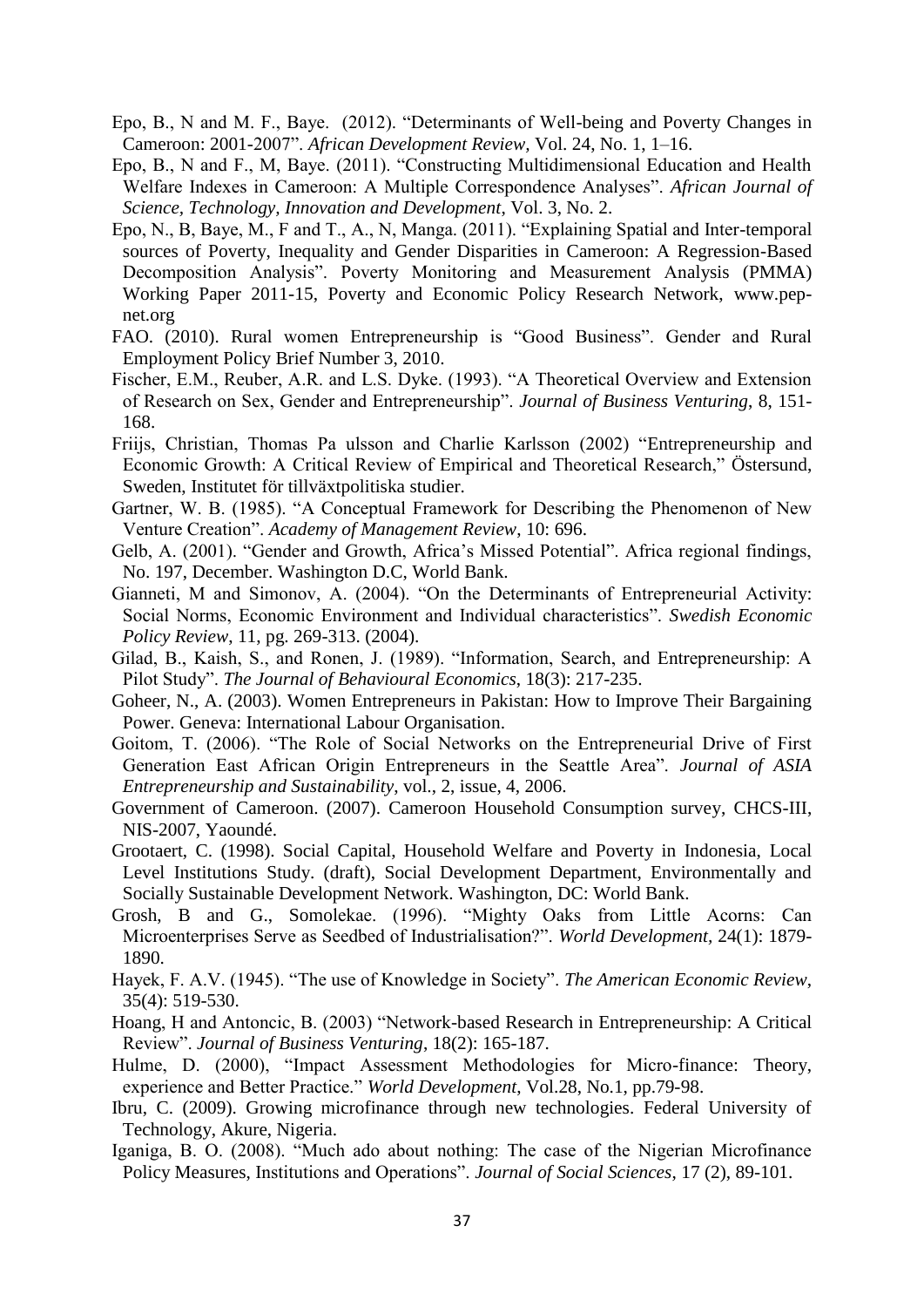- ILO and Ministry of Industry and Trade, SME Section. (2003). Jobs, Gender and Small Enterprise in Africa, Tanzanian Women Entrepreneurs: Going for Growth, Apr. (Geneva).
- Ireland, R. D., Hitt, M. A., Camp, S. M., and Sexton, D. L. (2001). "Integrating Entrepreneurship and Strategic Management Actions to Create Firm Wealth". *Academy of Management Executive*, 15(1): 49–63.
- Jill, K. R., Thomas, P. C., Lisa, G. K. & Susan, S. D. (2007). Women entrepreneurs preparing for growth: The influence of social capital and training on resource acquisition. *Journal of Small Business and Entrepreneurship*, 20 (1), 169-181.
- Kanbur, R. (1980). "A Note on Risk Taking, Entrepreneurship, and Schumpeter". *History of Political Economy*, 12: 489-498.
- Karland, D and N, Golberg. (2007). "Impact Evaluation for Microfinance: Review of Methodological Issues". Doing Impact Evaluation, No. 7. Thematic Group on Poverty Analysis, Monitoring and Impact Evaluation. The World Bank, November 2007.
- Khandker, S. R. (1998). "Fighting poverty with Microcredit": Experience in Bangladesh, Oxford University Press, Inc. New York.
- Khandker, S. R. (2001). "Does Micro-Finance really Benefit the poor? Evidence from Bangladesh". Asia and Pacific Forum on Poverty: Reforming Policies and Institutions for Poverty Reduction, *Asian Development Bank*, Manila, Philipinnes.
- Kirzner, I. (1973). Competition and Entrepeneurship. Chicago and London: University of Chicago Press.
- Kirzner, I. M. (1997). "Entrepreneurial Discovery and The Competitive Market Process: An Austrian Approach". *Journal of Economic Literature*, 35(1): 60-85.
- Knack, S and Keefer, P. (1997). "Does Social Capital Have an Economic Pay-off? A Cross-Country Investigation". *Quarterly Journal of Economics*, 112, pp. 1251-1288.
- Knight, F. (1921). Risk, Uncertainty and Profit. Houghton, Mifflin, New York.
- Kobou, G., Tabi, N., H and Moungou, S. (2009). "L'Efficacité du Financement des Micro et Petites Entreprises dans la Lutte Contre la Pauvreté au Cameroun". Colloque International ; La Vulnérabilité des TPE et des PME dans un Environnement Mondialisé, 11eme Journées scientifiques du Réseau Entrepreneuriat, 27, 28 et 29 mai 2009, INRPME, Trois-Rivières, Canada.
- Kogut, B. (1991). "Joint Ventures and the Option to Expand and Acquire". *Management Science*, 37: 19-33.
- Kovalainen, A., Arenius, P. and L. Galloway. (2002). "Entrepreneurial Activity of Women in the Global Economy: Analysis of Data from 29 countries". Paper presented at the Babson Kauffman Entrepreneurship Research Conference 2002, Boulder Colorado.
- Kuzilwa, J. (2005). "The Role of Credit for Small Business Success: A Study of the National Entrepreneurship Development Fund in Tanzania". *The Journal of Entrepreneurship*, 14 (2), 131-161.
- Lakwo, A. (2007). Microfinance, rural livelihood, and women's empowerment in Uganda. Retrieved August 3, 2009, from African Studies Centre Research Report 2006: [http://www.google.com](http://www.google.com/)
- Lawal, J. O., Omonona, B. T., Ajani, O. I. Y., and Oni, O. A. (2009). "Effects of social capital on credit access among cocoa farming households in Osun State, Nigeria". *Agricultural Journal*, 4 (4), 184-191.
- Levinthal, D. (1997). "Adaptation on Rugged Landscapes". *Management Science*, 43(7): 934-950.
- Long, J. (1982). "The Income Tax and Self-Employment". *National Tax Journal*, 35: 31-42.
- Maddala, G.S. (1983). Limited Dependent and Qualitative Variables in Econometrics. Cambridge University Press.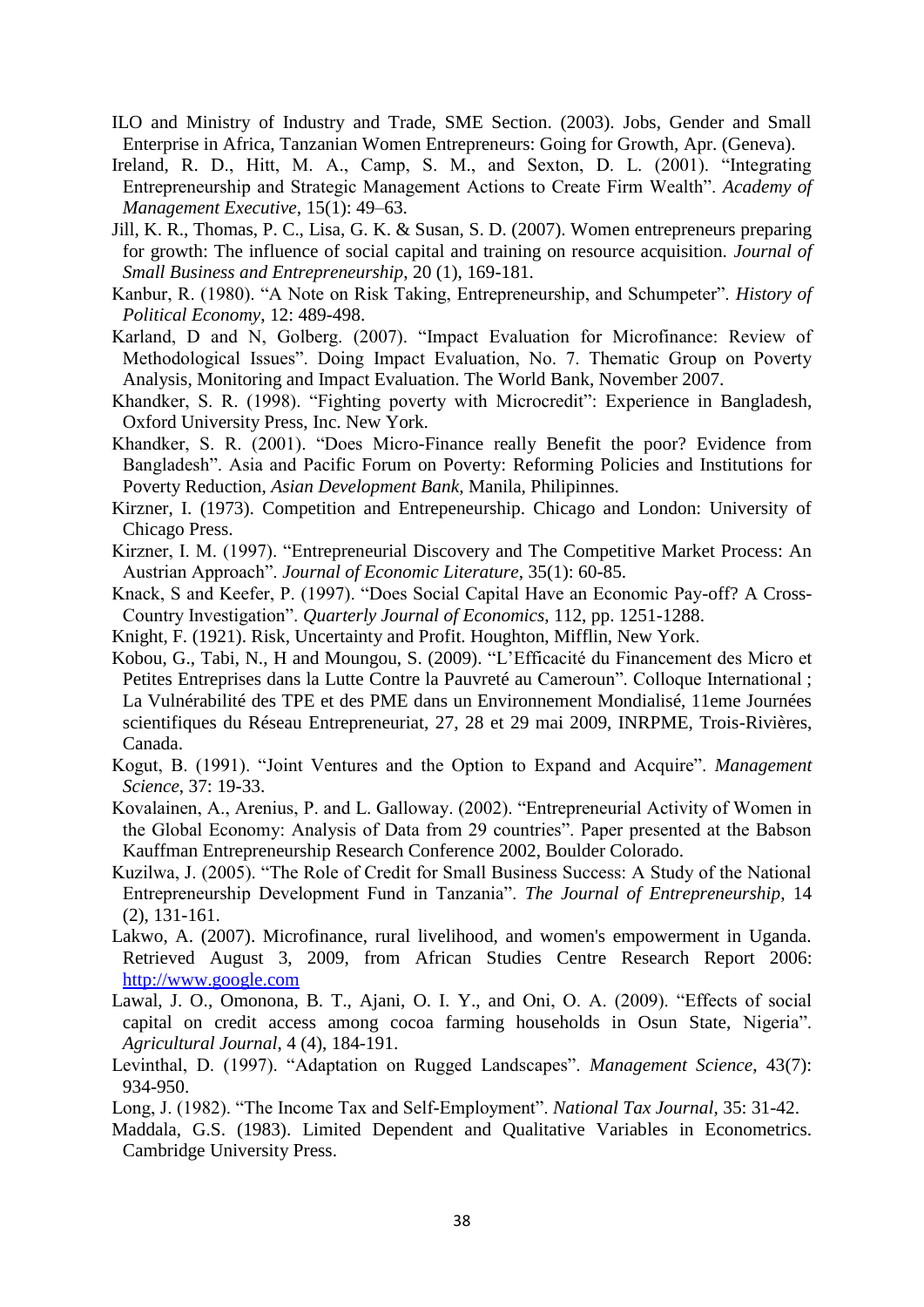- McBain, M., and Krause, D. S. (1989). "Going Public: The Impact of Insiders' Holdings on the Price of Initial Public Offerings". *Journal of Business Venturing*, 4(6): 419.
- McMullen, J. S., and Shepherd, D. A. (2006). "Entrepreneurial Action and the Role of Uncertainty in the Theory of the Entrepreneur". *Academy of Managment Review*, 31(1): 132-152.

Milgrom, P., and Roberts, J. (1992). Economics, Organization and Management.

- Mkpado, M. & Arene, C. J. (2007). "Effects of democratization of group administration on the sustainability of agricultural microcredit groups in Nigeria". *International Journal of Rural Studies*, 14 (2), 1-9.
- Murphy, P. J, Liao, J and Welsch, H., P. (2006). "A Conceptual History of Entrepreneurial Thought". *Journal of Management History*, 12(1).
- Mwabu, G. (2009). "The Production of Child Health in Kenya: A Structural Model of Birth Weight". *Journal of African Economies*, Vol. 18, No. 2, pp. 212-260, Advance Access published July 22, 2008.
- Nahapiet, J and Ghoshal, S. (1998), "Social Capital, Intellectual Capital, and the Organizational advantage". *Academy of Management Review*, vol. 23, 242-266.
- National Institute of Statistics. (2008). Tendance, Profil et Déterminant de la Pauvreté au Cameroun en 2007. Disponible sur [www.statistic-Cameroun.org.](http://www.statistic-cameroun.org/) May 2009.
- National Institute of Statistics. (October, 2004). Annuaire Statistique du Cameroun. Edition 2004. Tome III.
- Niethammer, C., T., Saeed, M., S., Shaheen and Y., Charafi. (2007). "Women Entrepreneurs and Access to Finance in Pakistan". *Women's Policy Journal*, vol., 4, 2007.
- Ojo, O. (2009). Impact of microfinance on entrepreneurial development: The case of Nigeria. Faculty of Administration and Business, University of Bucharest, Romania.
- Olomola, A. S. (2002). Social capital, microfinance group performance and poverty implications in Nigeria.Ibadan, Nigeria: Nigerian Institute of Social and Economic Research.
- Ozigbo, N., C and P Ezeaku. (2009). " Promoting women and minorities owned enterprises in African countries". *Journal of Business and Administrative Studies*, vol.1 No.1.
- Parsons, T., and Shils, E. (1962). *Toward a General Theory of Action*. Cambridge: Harvard Press.
- Peter, B. K. (2001). "Impact of credit on women-operated microenterprises in UASIN GISHU district, Eldoret,Kenya". In P. O. Alila & P. O. Pedersen (eds), 2001, Negotiating social space: East African microenterprises. Retrieved September 18, 2009, from ILO, Geneva, database: [http://books.google.com.my/book?](http://books.google.com.my/book)
- Podolny JM and Page, K.L. (1998) "Network Forms Of Organization". *Annual Review of Sociology*, 24: 57-76.

Porter, M. E. (1980). Competitive Strategy. New York: The Free Press.

- Portes, A. (1998), "Social Capital: Its Origins and Applications in Modern Sociology", *Annual Review of Sociology*, vol. 24, pp. 1-24.
- Putnam, R. (1993). Making Democracy Work: Civic traditions in modern Italy, Princeton University Press, Princeton, NJ.
- Putnam, R. (1995). "Bowling Alone: America's Declining Social Capital." *Journal of Democracy*, 6(1).
- Reynolds, P.D., Bygrave, W.D., Autio, E., Cox, L.W. and M. Hay. (2002). *Global Entrepreneurship Monitor, 2002 Executive Report*, Babson College, London Business School and Kauffman foundation.
- Rodrik, D. (1988). "Where Did All the Growth Go? External Shocks, Social Conflicts and Growth Collapse". NBER Working Paper No. 6350, NBER, Cambridge, Mass, USA.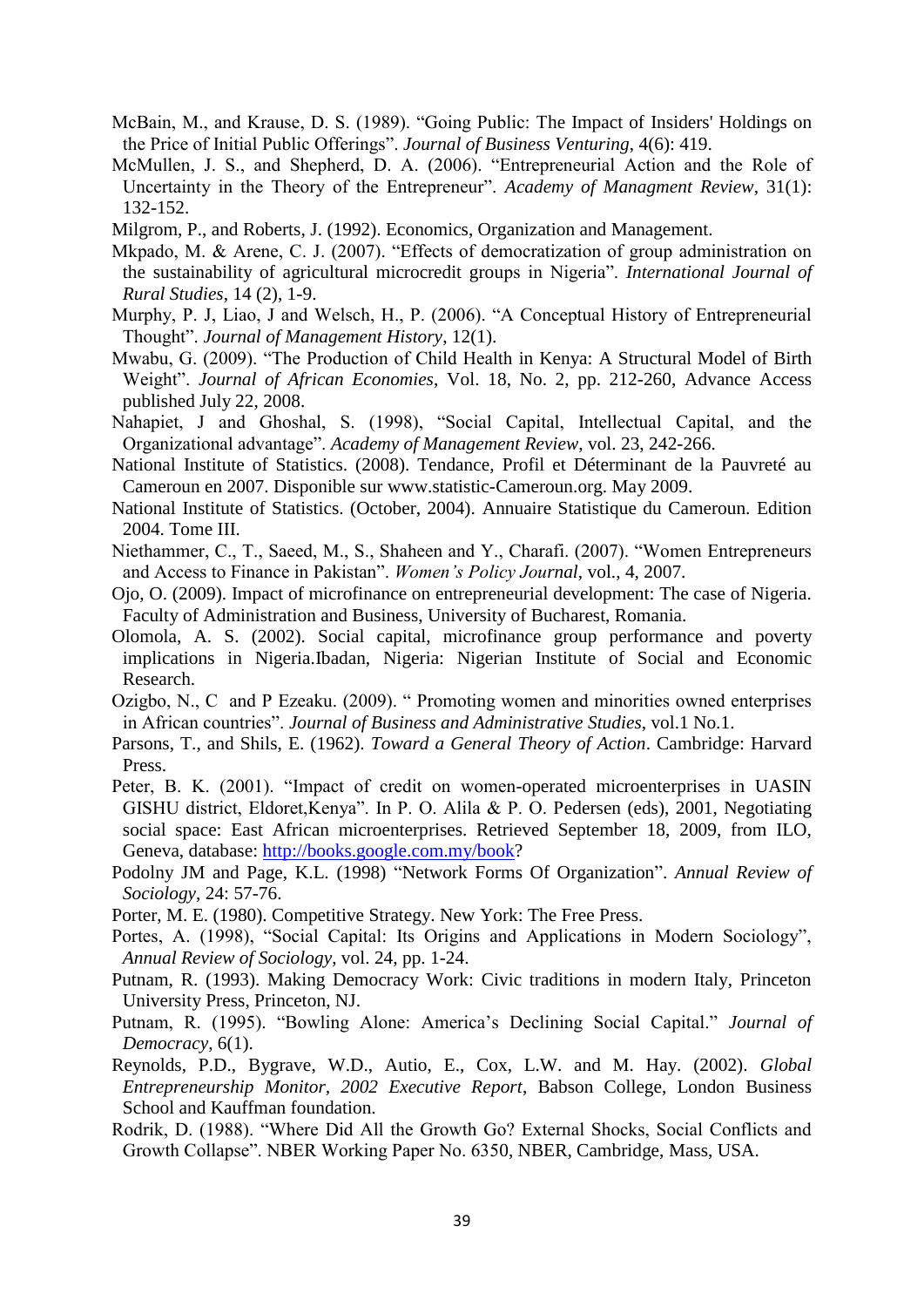- Roomi, M., A. (2005). "Women Entrepreneurs in Pakistan: Profile, Challenges and Practical Recommendations". University of London, School of Management, 2005.
- Roslan. A. H. and Mohd, Z. A. K. (2009). "Determinants of Microcredit Repayment in Malaysia: The case of Agrobank". *Humanity and Social Sciences Journal*, 4 (1), 45-52.
- Salman, A. (2009). How to Start a Business: A Guide for Women. Pakistan: Centre for International Private Enterprise, Institute of National Endowment for Democracy, affiliate of the USA Chamber of Commerce.
- Schoemaker, P. J. H. (1995). "Scenario Planning: A Tool for Strategic Thinking". *Sloan Management Review*, 36(2): 25-40.
- Schumpeter, J. A. (1934). *Theory of Economic Development: An Inquiry into Profits, Capital, Credit, Interest and the Business Cycle*. Cambridge: Harvard University Press.
- Schumpeter, J. A. (1939). *Business Cycles. A Theoretical, Historical, and Statistical Analysis of the Capitalist Process.* New York and London: McGraw-Hill.
- Shane, S. (2003). A general theory of entrepreneurship: The individual-opportunity nexus. UK: Edward Elgar.
- Shane, S., and Khurana, R. (2001). *Career Experiences and Firm Foundings*. Academy of Management Meetings.
- Shane, S., and Venkataraman, S. (2000). "The Promise of Entrepreneurship as a Field of Research". *Academy of Management Review*, 25(1): 217.
- Shane, S., Kolvereid, L. and P. Westhead. (1991). "An Exploratory Examination of the Reasons Leading to New Firm Formation across Country and Gender". *Journal of Business Venturing*, 6, 431-446.
- Sikod, F and F., M., Baye. (2010). "Household Economic Well-being Response to Credit Access in Cameroon". Paper presented at conference organized by CRDI and CEREG on Micro-Finance Institutions for the Poor in the Central Africa. March 2010, Cameroon.
- Starcher, D.C. 2003. Women entrepreneurs: Catalysts for transformation. Available at http:// www.ebbf.org/women.htm.
- Tata, J. and Prasad, S. (2008). "Social Capital, Collaborative Exchange and Microenterprise Performance: The Role of Gender". *International Journal of Entrepreneurship and Small Business*, 5 (3/4), 373-385.
- Tazul, I. (2007). *Microcredit and Poverty Alleviation*. Hampshire, England: Ashgate Publishing Limited.
- Temple, J. (1998). "Initial Conditions, Social Capital and Growth in Africa". *Journal of African Economies*, 7, (3): 309-347.
- Triola, M. F. (2003). *Elementary statistics* (9th Ed.). Boston: Addison Wesley.
- UNDP (2008). Malaysia Nurturing Women Entrepreneurs. United Nations Development Programme (UNDP), Malaysia, May, 2008.
- UNIDO. (2005). "Training Program for Women Entrepreneur in the Processing Industry". Report on the Needs Assessment Mission to Ethiopia, Vienna.
- Venkataraman, S. (2003). *Preface. In, Shane, A General Theory of Entrepreneurship. The individual-opportunity Nexus*. Massachusetts: Edward Elgar Publishing, Inc.
- Verheul, I. (2003). "Commitment or Control? Human Resource Management in Female- and Male-led Businesses". Strategic Study B200206, Zoetermeer: EIM Business and Policy Research.
- Verheul, I. and A., R. Thurik. (2001). "Start-up Capital: Does Gender Matter?". *Small Business Economics,* 16, 329-345.
- Verheul, I. and Thurik, A., R. (2003). "Explaining the Entrepreneurial Activity Rate of Women: A Macrolevel Perspective". Scientific Analysis of Entrepreneurship (SCALE) SCALES-paper N200304, June 2003.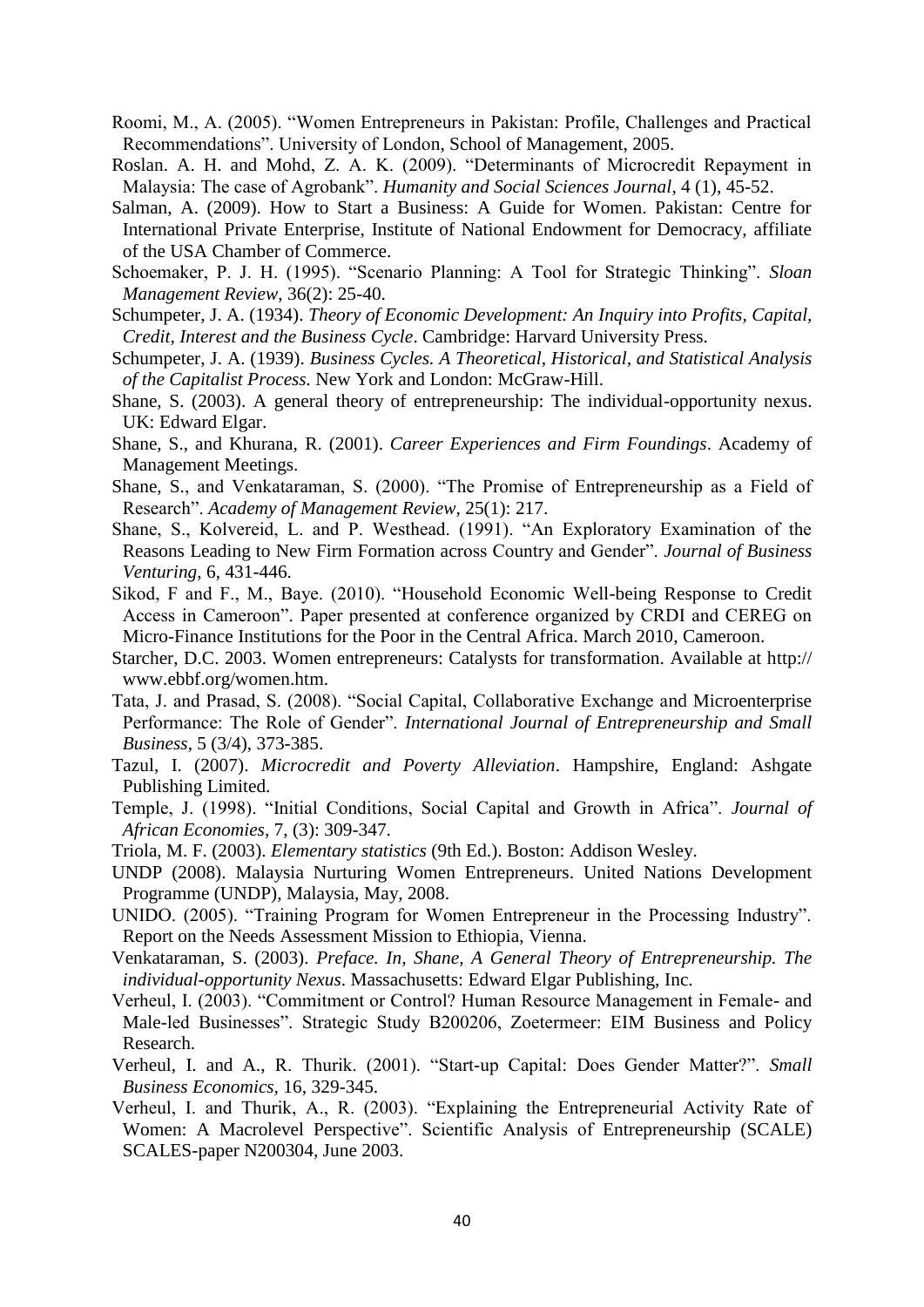- Verheul, I., Van Stel, A and R. Thurik. (2006). "Explaining Female And Male Entrepreneurship At The Country Level". *Entrepreneurship & Regional Development*, 18, March (2006), 151–183.
- Vonderlack, R. M. and Schreiner, M. (2001). Women, Microfinance and Savings: Lessons and Proposals. Washington University, St. Louis, USA: Center for Social Development.
- Weijland, H. (1999), "Microenterprise Cluster in Rural Indonesia: Industrial Seedbed and Policy Target". *World Development*, 27(9): 1515-1530.
- Women's Business Association SHE-ERA (2010). Women's Entrepreneurship Report. Report supported by the United Nations Development Programme in Kosovo (UNDP) and the Global Gender Programme of the Bureau of Crisis Prevention and Recovery (BCPR). Pristina, 28-29 October, 2010.
- Woolcock, M. (1999). "Managing Risk, Shocks and Opportunity in Developing Economies: The Role of Social Capital". Work in Progress; World Bank.
- Wooten, K. T., Timmerman, T., and Folger, R. (1999). "The Use of Personality and the Five-Factor Model to Predict New Business Ventures: From Outplacement to Start-Up". *Journal of Vocational Behaviour*, 54: 82-101.
- World Bank. (2005). Enhancing women's participation in economic development. Washington D.C.

Yunus (1999), "The Grameen Bank", *Scientific American*, Vol.281, No.5, pp.114-119.

Zak, P and S., Knack. (2001). "Trust and Growth". *The Economic Journal*, 111, pp. 295-321.